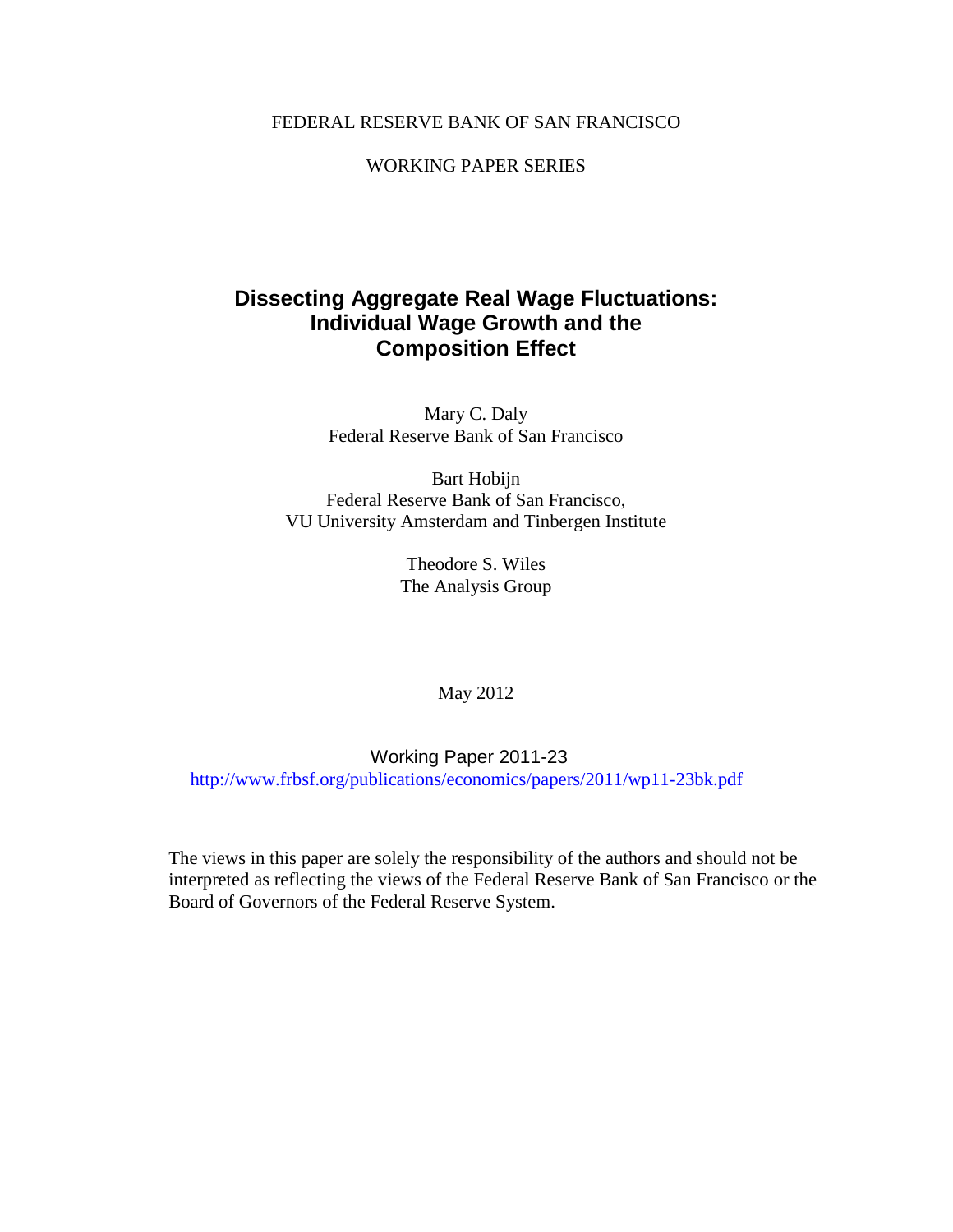# **Dissecting Aggregate Real Wage Fluctuations: Individual Wage Growth and the Composition Effect**

Federal Reserve Bank of San Francisco<sup>1</sup> Federal Reserve Bank of San Francisco, The Analysis Group

VU University Amsterdam, and Tinbergen Institute

MARY C. DALY **BART HOBIJN THEODORE S. WILES** 

#### May 16, 2012

Using data from the Current Population Survey from 1980 through 2011 we examine what drives the variation and cyclicality of the growth rate of real wages over time. We employ a novel decomposition technique that allows us to divide the time series for median weekly earnings growth into the part associated with the wage growth of persons employed at the beginning and end of the period (the wage growth effect) and the part associated with changes in the composition of earners (the composition effect). The relative importance of these two effects varies widely over the business cycle. When the labor market is tight job switchers get large wage increases, making them account for half of the variation in median weekly earnings growth over our sample. Their wage growth, as well as that of job-stayers, is procyclical. During labor market downturns, this procyclicality is largely offset by the change in the composition of the workforce, leading aggregate real wages to be almost non-cyclical. Most of this composition effect works through the part-time employment margin. Remarkably, the unemployment margin neither accounts for much of the variation in nor much of the cyclicality of median weekly earnings growth.

**Keywords:** Business cycle, labor market dynamics, wage growth.

**JEL-codes:** E24, J3, J6.

<sup>1</sup> We are grateful to Alessandro Barbarino, Marianne Bitler, Michael Elsby, Thomas Lemieux, Ayşegül Şahin, Eric Swanson, and seminar participants at the New York, St. Louis, and San Francisco Federal Reserve Banks, the NBER Labor Studies group, the Riksbank, OECD, and Tinbergen Institute for useful suggestions and comments. The views expressed in this paper solely reflect those of the authors and not necessarily those of the Federal Reserve Bank of San Francisco, nor those of the Federal Reserve System as a whole. Corresponding author: Bart Hobijn, bart.hobijn@sf.frb.org.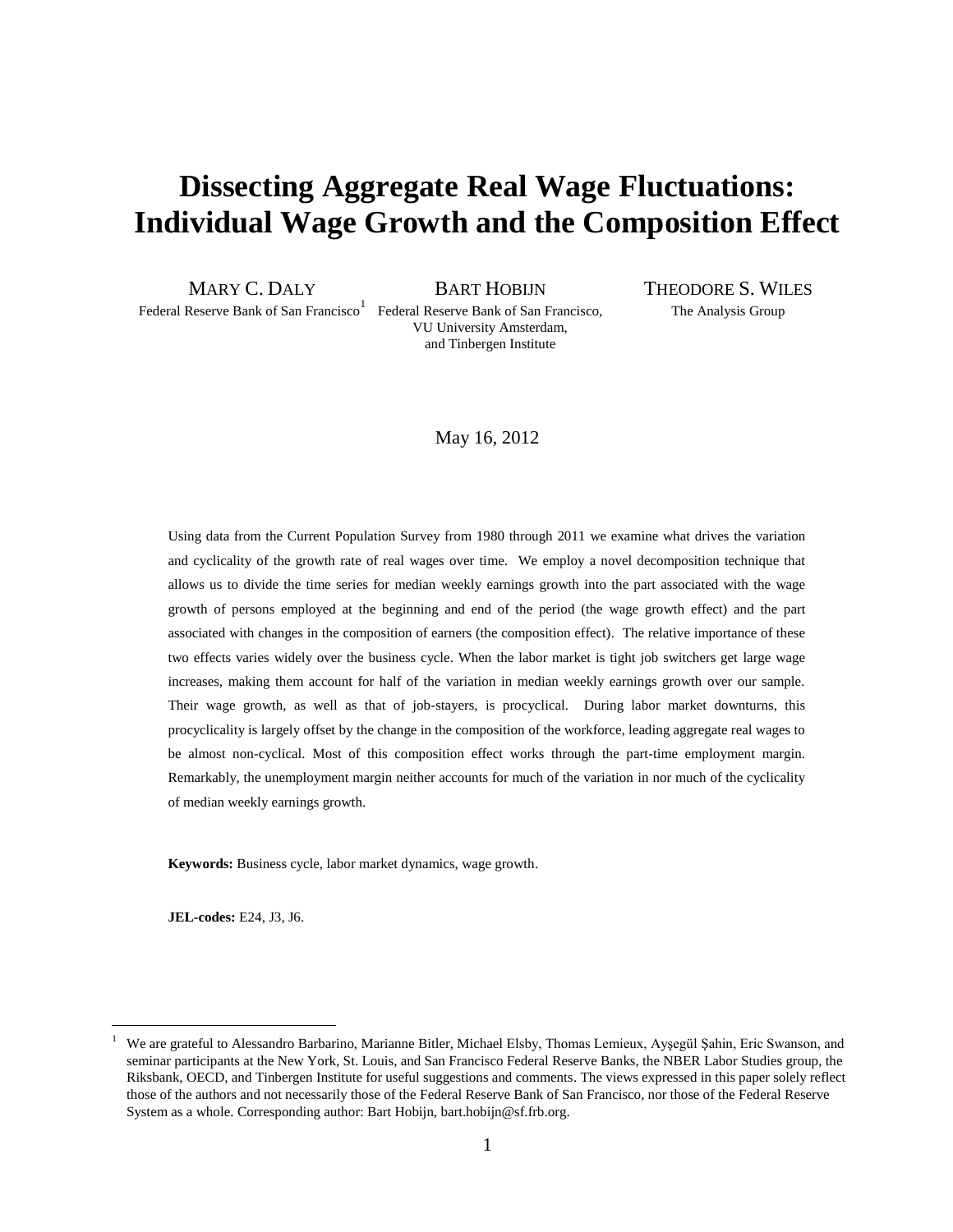# **1. Introduction**

The muted and inconsistent fluctuations of aggregate real wage growth have been a perennial puzzle of macroeconomics. Aggregate real wages exhibit less variability over time than most macroeconomic models predict and movements that do take place appear only modestly related to the business cycle.<sup>2</sup> Both of these patterns are apparent in Figure [1](#page-41-0) which plots the growth in real median weekly earnings along with the unemployment rate.

As the figure shows, aggregate real wage growth varies much less than the unemployment rate, a standard measure of business cycle movements.<sup>3</sup> In addition, and in contrast to most models, there is no apparent single pattern of comovement between wage growth and the unemployment rate over time.<sup>4</sup> For example, in the 1980s aggregate real wage growth looks slightly procylical, falling during the deep recessions of the first part of the decade and rising when the unemployment rate declined in middle of the decade. From the late 1980's through the mid 1990's, real wage growth appears countercyclical, increasing at the same time that the unemployment rate rose. The relationship between real wage growth and unemployment seemed to vanish altogether during the second half of the 1990s as the unemployment rate hovered near its structural level and wages grew rapidly, statistically producing an acyclical relationship. Finally, in the most recent severe recession, real wage growth remained high while unemployment increased, suggesting that aggregate real wages responded countercyclically.

In contrast to the movements of aggregate real wage growth, real wage fluctuations of individuals consistently have been found to be procyclical, rising as the unemployment rate falls and falling as the unemployment rate rises. Moreover, in keeping with standard macro theory, the size of the response is non-trivial. For example, several authors including Bils (1985), Solon, Barsky, and Parker (1994), and Devereux, (2001) find that a one percent increase in the

<sup>&</sup>lt;sup>2</sup> Several authors have concluded that wages are modestly tied to business cycle conditions: for example, Lucas (1977); Mankiw (1989); and Christiano and Eichenbaum (1992). See Abraham and Haltiwanger (1995) for a survey of empirical studies of realwage growth over the business cycle.

 $3$  The limited variability of aggregate real wage growth fails the predictions of a variety of macro models including real business cycle models (Hansen 1985) and models of frictional unemployment (Shimer 2005). The flipside of this is that unemployment, employment, and hours tend to move more than these models predict, suggesting that most of the adjustments in the labor market come through quantities rather than prices.

<sup>&</sup>lt;sup>4</sup> While most models expect wages to exhibit some cyclicality the direction depends on the model. For example, Kydland and Prescott (1982), Barro and King (1984), Rotemberg and Woodford (1992), and Bartelsman et al (1994) all posit procyclical real wages while a countercyclical relationship is predicted by Keynesian with sticky wages. See Swanson (2007) for a brief review of these issues.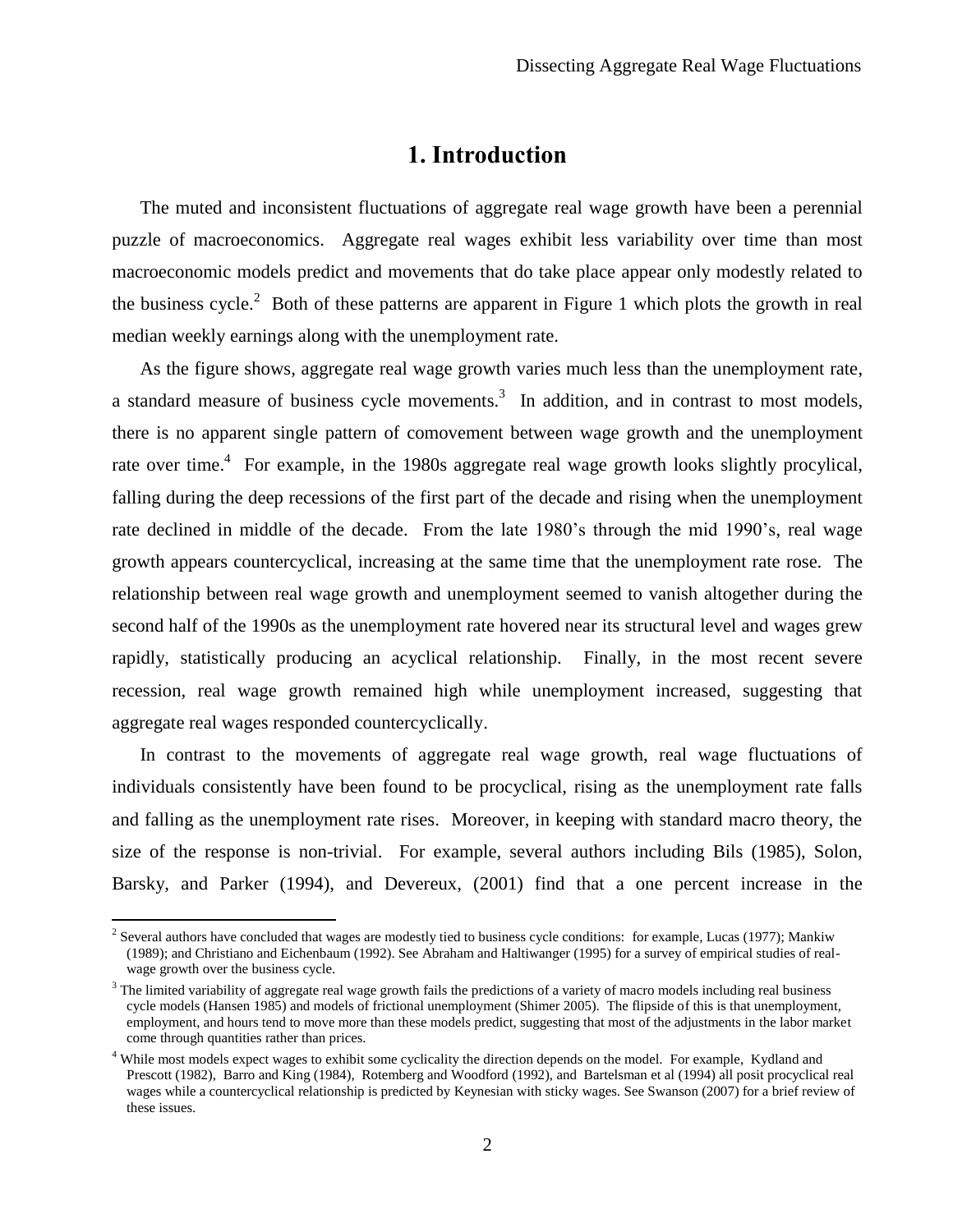unemployment rate reduces real-wage growth of individuals by about 1.3 percentage points. This pattern holds across decades and for various subpopulations of the labor market.

To reconcile the different views coming from aggregate and individual real wage fluctuations researchers have noted that movements in aggregate real wages reflect the net result of two separate effects. The first, which we will term the *wage growth effect*, captures the responsiveness of individual wages, or, wages of comparable worker groups, to fluctuations in the economy. In simple terms, if a rising tide lifts all boats, the wage growth effect measures by how much (Hines, Hoynes, and Krueger 2001). The size of the wage growth effect at any point in the business cycle is determined by the efficiency of markets, which is itself determined by wage setting practices, wage norms, and government policy. Efficiency wage models, implicit contract models, and insideroutsider models as well as the long literature on nominal wage rigidities all focus on understanding the wage growth effect.<sup>5</sup> Models of wage bargaining have frequently been used to explain why aggregate wages adjust much less than employment or hours; nominal rigidities are pointed to as a reason for limited cyclical responsiveness of wages in downturns.

The second effect, termed the *composition effect*, denotes the impact that changes in the composition of the workforce over the business cycle can have on aggregate wage fluctuations. If hiring or layoffs are not randomly distributed across all types of workers, composition bias can obscure the true relationship between wages and economic conditions. Returning to the boats metaphor, this is the idea that in economic downturns some boats sink; the composition effect measures the impact of the sinking boats on aggregate real wage movements. Previous studies have shown that employment losses during economic downturns disproportionately occur workers with lower than average wages (Hines, Hoynes, and Krueger, 2001, for example). This "upskilling" implies less variation in aggregate real wages than would be implied by models where workers are homogeneous and wages adjust uniformly (Altonji and Devereux, 2000). Research has shown that controlling for composition bias, wages are highly procyclical.<sup>6</sup>

Although these micro studies indicate that aggregate real wage growth reflects both wage growth and composition components and that controlling for composition bias makes wages much

 $<sup>5</sup>$  Empirical research has focused on nominal wage rigidities (e.g. Card and Hyslop, 1997, Lebow, Saks, and Wilson, 2003, Dickens</sup> et al., 2007, and Barratieri, Basu, and Gottschalk, 2010) as well as the relative size of wage fluctuations for job-stayers and jobswitchers (e.g. Bils, 1985, Devereux, 2001). See Pissarides (2009) and Kudlyak (2010) for two useful overviews.

<sup>&</sup>lt;sup>6</sup> Perry (1972), Bils (1985), and Solon, Barsky, and Parker (1994).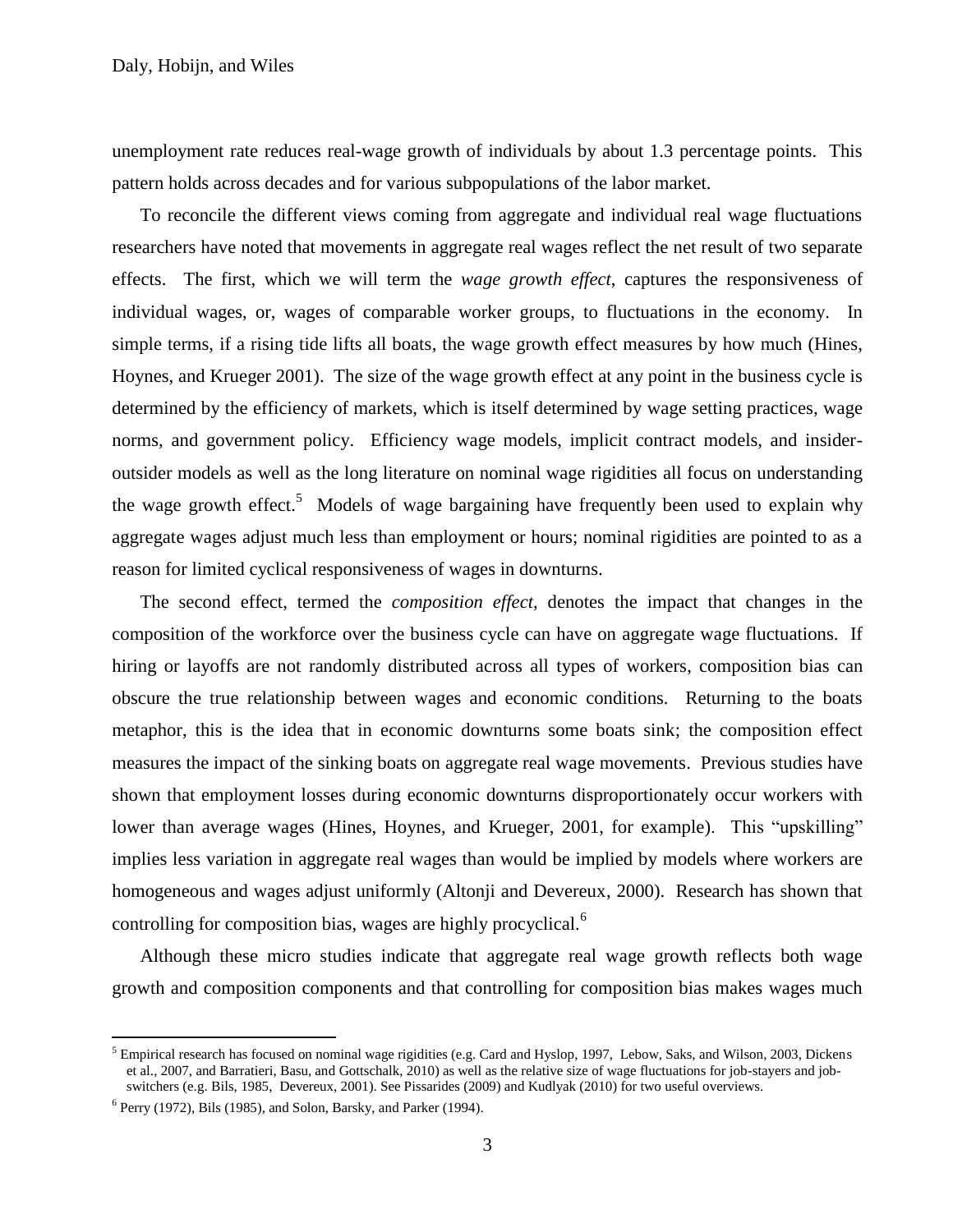more procyclical, variation in data used, years analyzed, and methods applied have made it difficult for the micro evidence to fully illuminate the drivers of aggregate real wages over time and whether their contributions change over the business cycle.<sup>7</sup> As such, most modern macro theory continues to struggle with the challenges of the data presented in Figure 1—small and inconsistent responsiveness of wages to the business cycle.

In this context, the aim of our paper is to provide a unified framework in which to examine how the wage growth and composition effects have interacted over time to produce the aggregate real wage fluctuations shown in Figure 1. Our paper develops a strategy for netting out these effects and tracking their importance over time for both the variance of aggregate real wage growth and for aggregate real wage cyclicality. The findings are revealing and provide useful guidance for thinking about how macroeconomic fluctuations affect aggregate real wage growth.

The key conclusions are as follows. The relative importance of the wage growth and composition effects varies considerably over the business cycle. The wage growth effect is strongly procyclical and accounts for the bulk of the variance of real wage growth over time; the wage growth effect is dominated by changes in wages among job switchers. In business cycle downturns, the composition effect rises in importance, offsetting more than half of the procyclicality of the wage growth effect. Much of the composition effect comes through the part-time employment margin. This was especially important in during the Great Recession. Somewhat surprisingly, given its central placement in a variety of macroeconomic models of wage fluctuations, the unemployment margin is relatively unimportant for the variance and cyclicality of real wage growth.

The remainder of the paper is structured as follows. In Section [2](#page-5-0) we describe the data we use: the Current Population Survey (CPS) for 1980 through 2011. In Section 3 we introduce a novel percentile decomposition technique that allows us to decompose the change in median wages into tractable components while avoiding issues of top coding present in most publically available individual-level data on earnings in the U.S. $<sup>8</sup>$  We then show how this technique allows us to focus</sup> on movements in the earnings distribution related to different groups (those who enter and exit the workforce and those who stay employed) and to specifically identify the relative contributions of

 $^7$  Another reason for this is that most of the empirical work has focused on tying down one aspect of the puzzle (e.g., wage growth of particular groups, composition bias) or been restricted to aggregate or individual data with little ability to reconcile the two pieces.

<sup>&</sup>lt;sup>8</sup> Our decomposition is closely related to, but different from, the one introduced in DiNardo, Fortin, and Lemieux (1996).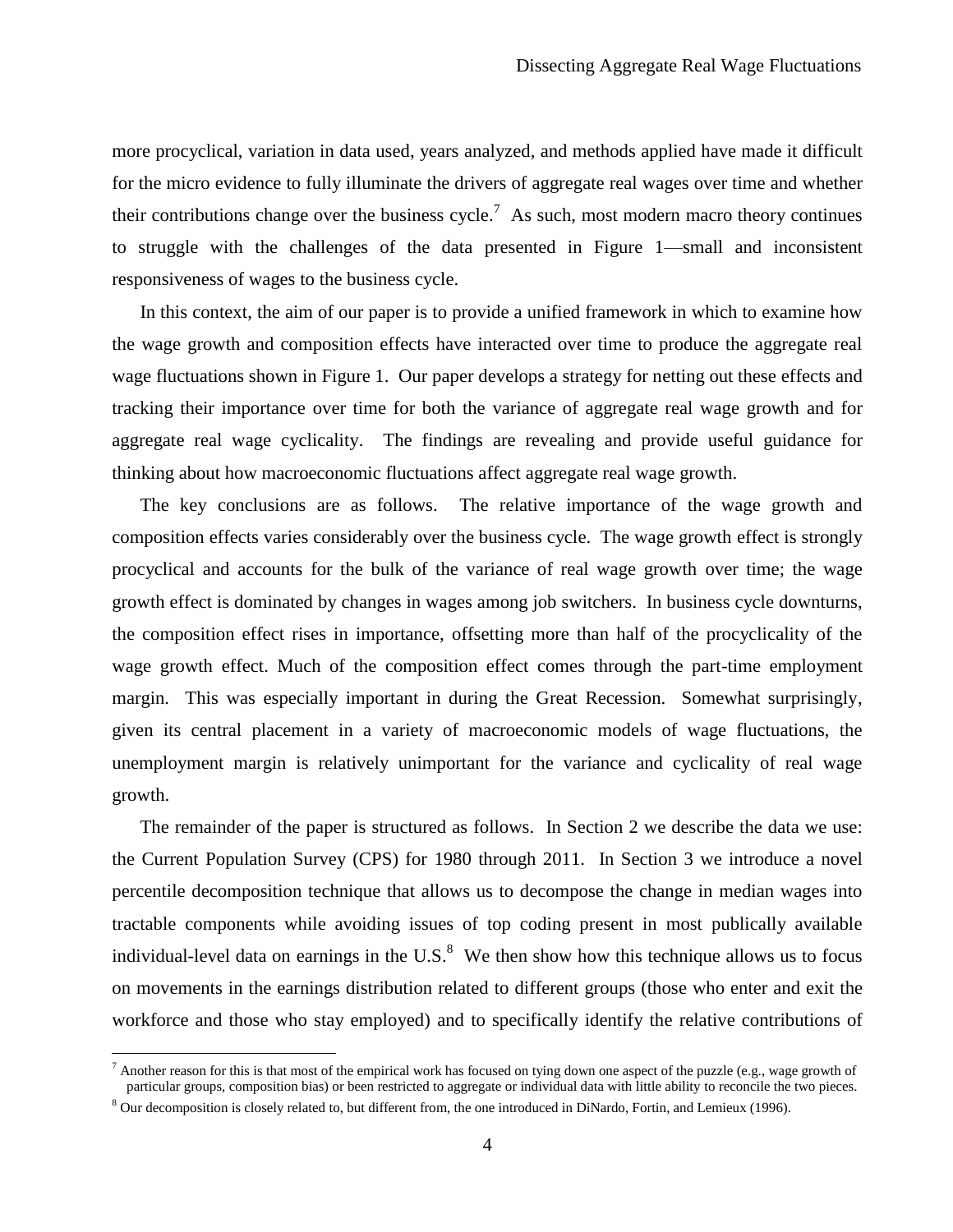$\overline{a}$ 

the composition and wage growth effects that drive changes in each of the percentiles of the earnings distribution. In Section 4, we present the results of our decomposition of real median weekly earnings growth in the U.S. from 1980 through 2011. We conclude with Section 5. Two appendices follow: one with the details on the CPS data and the other detailing the mathematical derivations of our percentile decomposition.

# <span id="page-5-0"></span>**2. Studying Wage Growth using the Current Population Survey**

For our analysis we use data from the Current Population Survey (CPS). The CPS is uniquely suited to our project since it is the only publically available, long-standing, nationally representative, high-frequency, micro data source on labor market status and earnings for the U.S. It also has the important advantage of being a key source of information on aggregate U.S. wage growth.<sup>9</sup> The most commonly quoted aggregate measure of wages derived from the CPS, and the one we focus on in our analysis, is Median Usual Weekly Earnings (MWE) of full-time wage and salary workers.<sup>10</sup> MWE is published at a quarterly frequency. Usual Weekly Earnings are defined as "…earnings before taxes and other deductions and include any overtime pay, commissions, or tips usually received (at the main job in the case of multiple jobholders).<sup>"11</sup>

To show how the CPS data on aggregate real wage growth compares with alternative aggregate wage measures, especially those used in other empirical studies, Figure [2](#page-41-1) plots Average Hourly Earnings (AHE) of production and non-supervisory workers in the private sector, Compensation Per Hour (CPH) in the nonfarm business sector, and the Employment Cost Index (ECI) along with

<sup>&</sup>lt;sup>9</sup>Previous research on the drivers of aggregate wage dynamics relied on smaller panel surveys which provide detailed data on individuals. For example, Bils (1985) uses the National Longitudinal Survey of Youth (NLS/Y). Solon, Barsky, and Parker (1994), Devereux (2001), and Hagedorn and Manovskii (2010) use the Panel Study of Income Dynamics (PSID). Gertler and Trigari (2009), Barattieri, Basu, and Gottschalk (2010) use data from the Survey of Income and Program Participation (SIPP). Card and Hyslop (1997), like we do here, use data from the Current Population Survey (CPS).

<sup>&</sup>lt;sup>10</sup> The focus on full-time wage earners still means that MWE is affected by fluctuations in overtime, overtime pay, as well as a trend in the average work week for full-time workers (See Perry, 1972, for a discussion of these issues)

 $11$  The CPS survey questions related to usual weekly earnings have evolved over time: "Prior to 1994, respondents were asked how much they usually earned per week. Since January 1994, respondents have been asked to identify the easiest way for them to report earnings (hourly, weekly, biweekly, twice monthly, monthly, annually, other) and how much they usually earn in the reported time period. Earnings reported on a basis other than weekly are converted to a weekly equivalent. The term "usual" is as perceived by the respondent. If the respondent asks for a definition of usual, interviewers are instructed to define the term as more than half the weeks worked during the past 4 or 5 months" (BLS, 2011).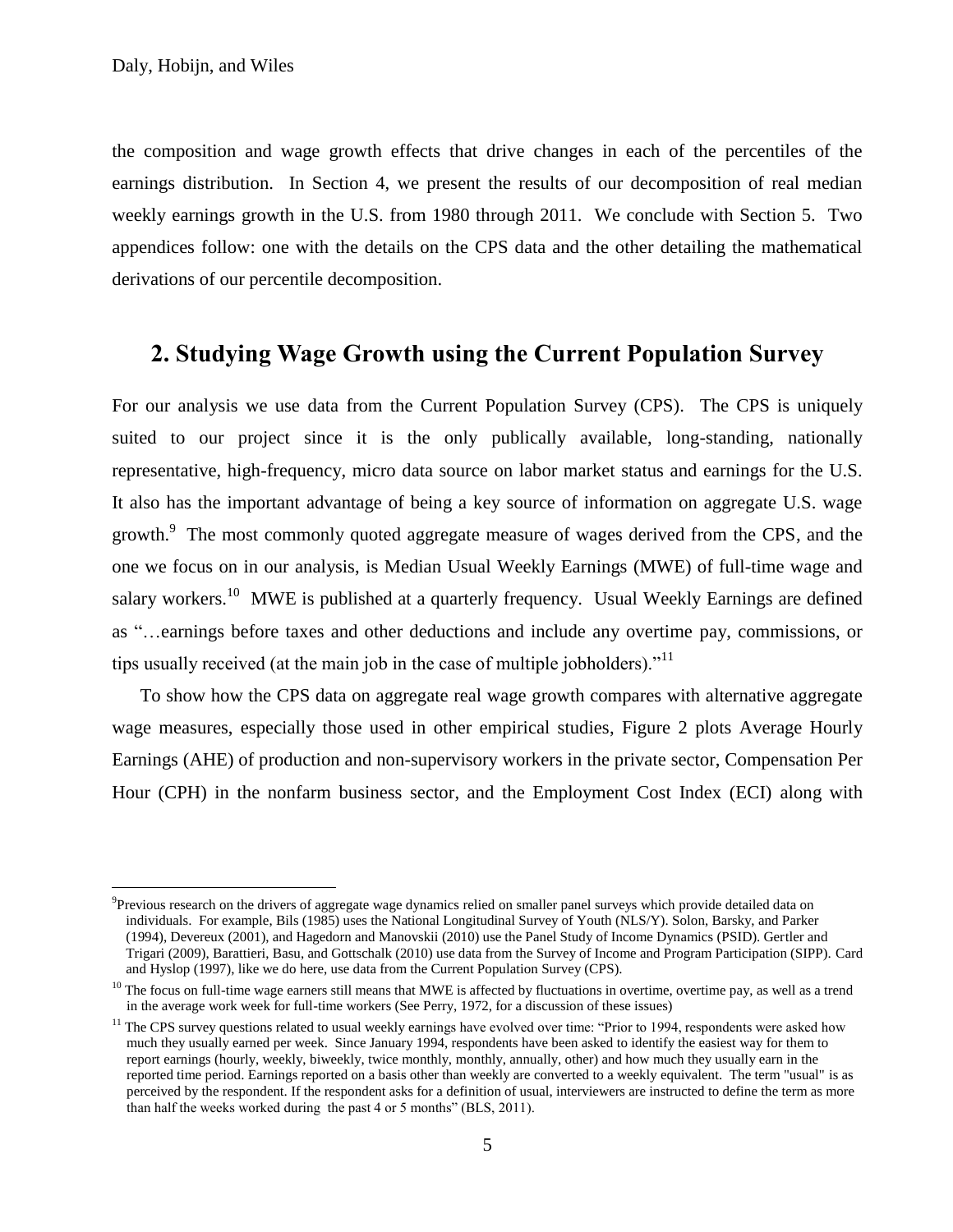MWE from the CPS from 1980 through  $2011<sup>12</sup>$  All measures of nominal wages are deflated by the Personal Consumption Expenditures Price Index so that the figure shows growth in real wages.

As the figure shows, all of these measures are highly correlated and exhibit similar cyclical patterns. The correlation of real wage growth measured by MWE with the other three measures is 0.6 or higher. Importantly for our work the MWE series appears to capture the coincident movements of the competing series very well. Visual inspection shows that MWE is rarely an outlier across the series in terms of fluctuations in growth.<sup>13</sup> Of the four measures of real wage growth in Figure [2,](#page-41-1) MWE, which is based on the CPS, is the only one for which underlying individual level data is available that covers both the level of earnings of workers as well as their labor market status.

The micro data underlying the CPS aggregates can be used cross-sectionally or, with some effort, to construct short panels of individual respondents. To explain the type of information contained in each of these short panels it is necessary to briefly review the CPS survey design and interview structure. The CPS is a dwelling-based survey in which households are included for 16 months. Over this period, individuals are interviewed monthly for the first four months, not interviewed for the next eight months, and then interviewed monthly again for the remaining four months before being retired from the sample.<sup>14</sup> As such, we have eight monthly surveys for each member of our panel.

The CPS survey and interview structure are illustrated in Table [1](#page-37-0) (rows 1-2). The regular monthly surveys collect very basic information about labor market status but no information about earnings. Earnings information along with other details of jobs are collected twice during the CPS survey interval, once in survey month 4 (interview month 4) and again in survey month 16 (interview month 8) (Table [1,](#page-37-0) rows  $3-4$ ).<sup>15</sup> Earnings and job information are collected only for individuals who are employed at the time of the interview. Following other researchers, we rely most heavily on the information collected in these survey months and use the additional information

<sup>&</sup>lt;sup>12</sup> For example, Gertler and Trigari (2009) focus on AHE for the empirical analysis in their paper while Galí (2011) focuses on CPH for his estimate of the New-Keynesian Wage Phillips Curve. Lebow, Saks, and Wilson (2003) analyze the National Compensation Survey data on which the ECI is based.

 $13$  The exception to this statement is 1994, when MWE rose much more rapidly than the other series. This coincides with the CPS redesign and the way the survey was changed to determine whether someone is a part-time or full-time employee.

<sup>&</sup>lt;sup>14</sup> Because the CPS is a dwelling-based survey, individuals who change residences are dropped from the sample.

<sup>&</sup>lt;sup>15</sup> Survey months 4 and 16 (interview months 4 and 8) are commonly referred to as the outgoing rotation groups since they are individuals temporarily moving off the sample frame or permanently retiring from the survey. The matched samples of these outgoing rotation groups are known as the MORG files.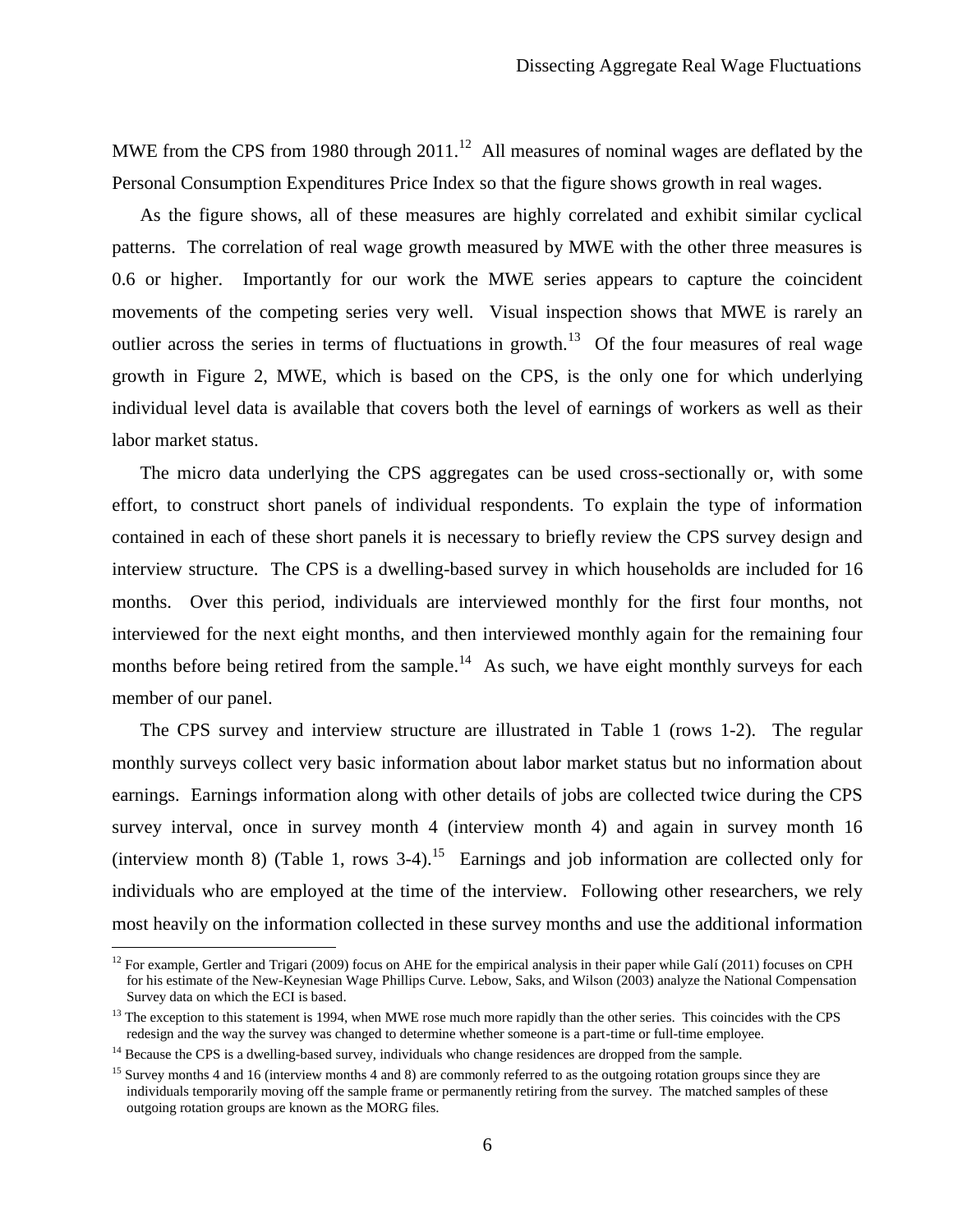Daly, Hobijn, and Wiles

 $\overline{a}$ 

collected in other survey months to refine our labor market status measures as described below. To match individuals across surveys we follow Madrian and Lefgren (1999) and Nekarda (2009). The details are provided in Appendix [A.](#page-28-0)<sup>16</sup>

In any quarter, the published aggregate MWE statistic is based on respondents who are either in the fourth or eighth month of the CPS survey tenure (see Table [1\)](#page-37-0). This means that the 4-quarter growth rate of published MWE is based on a changing sample of individuals. To consider wage changes of a group of individuals, we instead need a matched sample for our analysis. Using the short individual panels, we compute an aggregate "Matched MWE". This "Matched MWE" measures the growth in median wages for those individuals who are in survey month 16 and were in survey month 4 a year ago. Figure [3](#page-42-0) plots our matched MWE against the published aggregate, shown earlier in Figures [1](#page-41-0) and [2.](#page-41-1) The two measures of MWE are very similar with a correlation of 0.79. As such, we conclude that the measure of MWE growth we use for our decomposition has the same main characteristics of interest as the published MWE growth. Our data cover 1980 through  $2011.<sup>17</sup>$ 

#### **Subgroups used in decomposition**

Having settled on a wage series, we next turn to organizing our data into groups relevant for the decomposition. Since our goal is to understand which labor market groups drive fluctuations in aggregate real wages we divide individuals based on reported labor market status in survey months 4 and 16 (interview months 4 and 8). We are able to distinguish five distinct states: (1) full-time employed in the same job in both periods, (2) full-time employed in a different job from one period to the next, and (3), (4), and (5) transitions to or from part-time employment, unemployment, or not in the labor force, respectively. <sup>18</sup> See Table [2](#page-38-0) for a visual accounting of these groups.

 $<sup>16</sup>$  One concern about using the CPS to track individuals over time is that the sample may not be representative of the population.</sup> Since the CPS is a housing unit survey, when individuals change residences they are dropped from the sample and the new occupants of the unit are interviewed. While this does not alter the cross-sectional representativeness of the CPS, it can potentially interfere with representativeness of the individual-based short panels, especially if moving is related to the variables being analyzed. However, work by Nekarda (2009) and Kim (2009) which carefully corrects for this type of sample attrition finds that the biases introduced are empirically modest. Thus, we use the raw CPS matched data as our baseline for analysis.

 $17$  Due to the scrambling by the Census Bureau of identifiers that we use to match individuals across months, we are unable to perform this matching for two sub-periods of our sample, namely October 1985 through September 1986 and September 1995 through August 1996.

<sup>&</sup>lt;sup>18</sup> We do not differentiate between individuals in any of these subgroups based on their observable characteristics. Hence, our composition effect is not measured based on efficiency units, as is done in Bowlus, Liu, and Robinson (2002). They, however, do not aim to decompose aggregate wage fluctuations but focus on the sensitivity of parameter estimates to composition bias.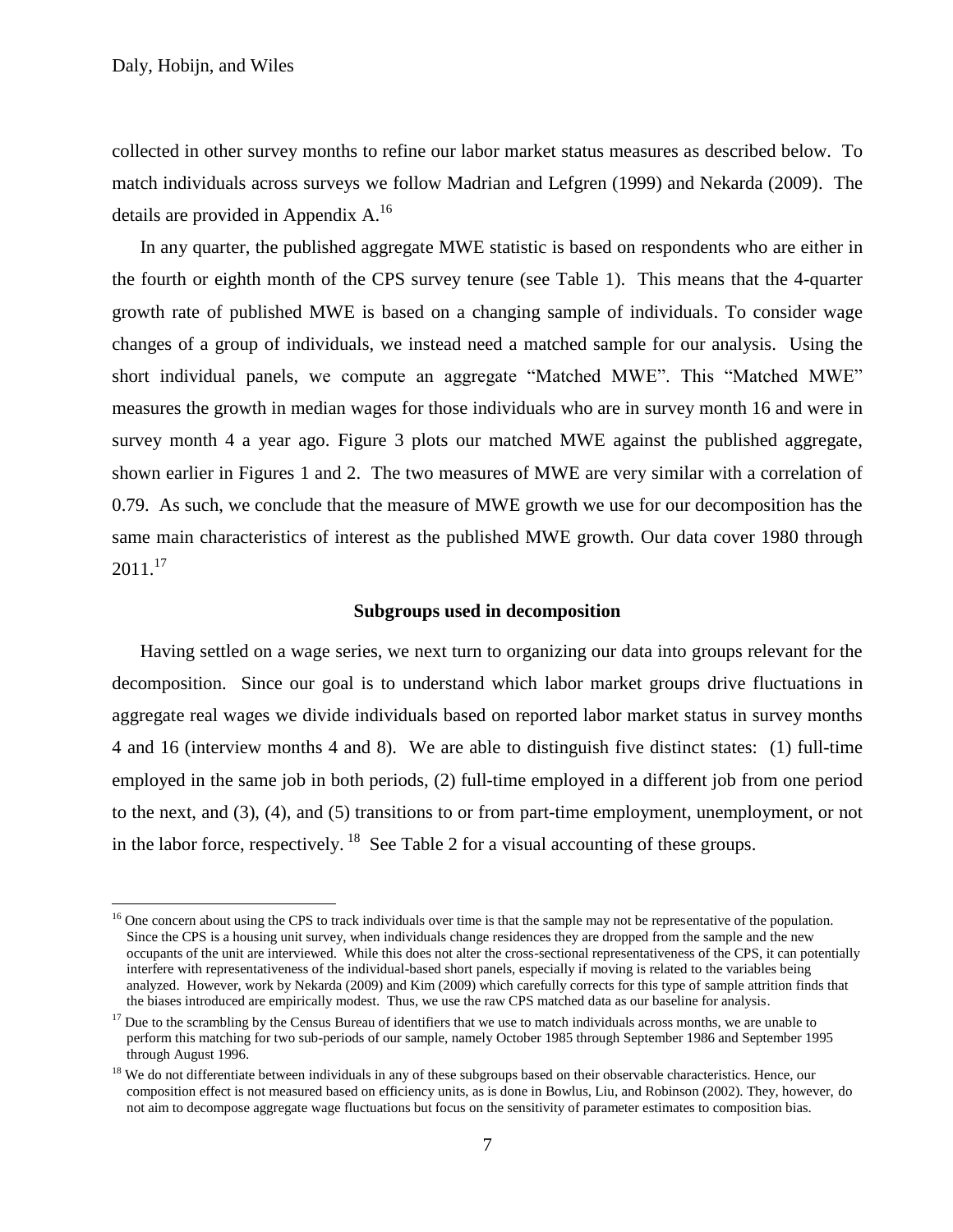Although most of these states can be directly measured from the CPS survey data, we need to make an imputation to fill out the data matrix displayed in Table [2.](#page-38-0) It regards the fraction of fulltime workers who stay in the same job versus change jobs over the sample. This distinction is important given the evidence that wage growth of persons who remain in the same job is less cyclical than that of persons who switch jobs. See, for example, Bils (1994), Devereux (2001), Martins, Solon, and Thomas (2010), and Hagedorn and Manovskii (2010). To impute the fraction of full-time employed individuals who stay in the same job we use the methods developed and used by Card and Hyslop (1997), Fallick and Fleischman (2004), and Nagypál (2008). We provide full details of our imputation in Appendix [A.](#page-28-0)

#### **Subgroups as share of full-time wage and salary earners**

The final columns of Table [2](#page-38-0) report the average shares (1980-2011) of wage earners who are in each of our five categories at the beginning and end of the period (survey months 4 and 16; interview months 4 and 8). The vast majority (over 89 percent) of wage earners are full-time employed at both the beginning and the end of our individual sample frame. About 40 percent of workers in our sample are full-time employed in the same job; about 49 percent are full-time employed but in different jobs in the first and second periods. Of the remaining wage earners, 2.7 percent of full-time employed at the beginning of the year end up unemployed at the end of it. Conversely, 2.6 percent of those full-time employed at the end of the year were unemployed at the beginning. There are slightly larger numbers of workers moving in and out of the labor market and into or out of part-time or self-employment to or from full-time employment.

### **Earnings levels of subgroups**

The fact that continuously full-time employed workers account for, on average, about 90 percent of all wage earners suggests that they are likely to drive most of the movements in aggregate wages. In our nomenclature this would suggest that aggregate real wage fluctuations are largely determined by the wage growth effect. However, as previous researchers have noted, during periods of labor market upheaval, such as recessions and recoveries, those exiting from (entering into) full-time employment might also influence movements in aggregate wages, even though on average they make up only a small share of overall wage earners. To show the potential of this type of effect we examine from where in the wage distribution flows into and out of full-time employment are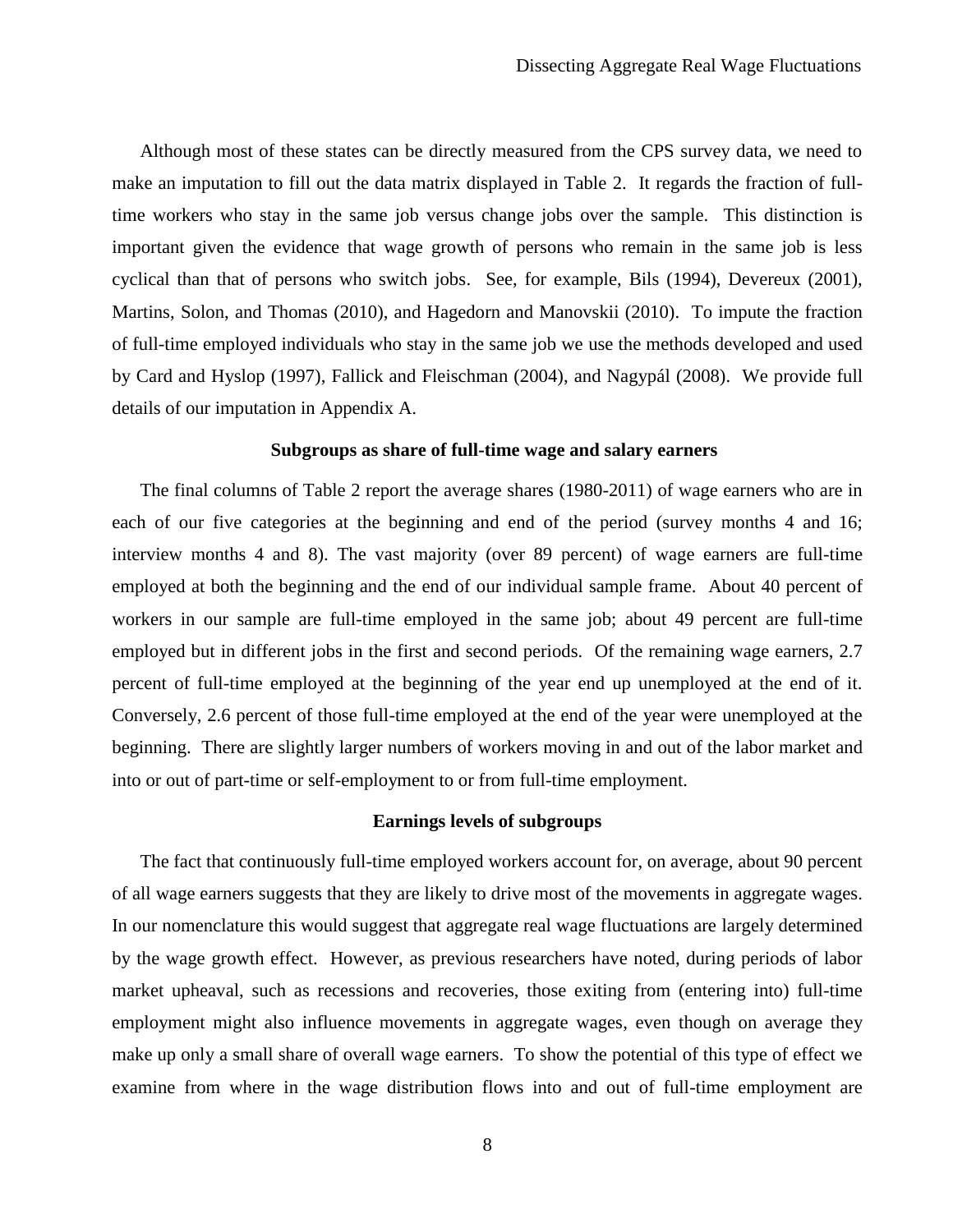typically drawn. Specifically, we consider the share of each of our five labor market status groups that comes from below the median wage computed across all workers. The results are reported in Table [3.](#page-39-0)

Looking first at the margin most commonly associated with the composition effect (transitions into and out of unemployment), the data show that on average about 64.0 percent of full-time workers who become unemployed were making less than median earnings before entering unemployment (Row 4, Column I). An even larger fraction (72.8 percent) of those making the reverse transition, from unemployment to full-time employment, make below median earnings (Row 4, Column II). The difference between the 64.0 and 72.8 percent in part reflects that the displacement penalty associated with unemployment spells, documented by Farber (1997, 2005).

Row 4 of Table [3](#page-39-0) shows that, on average, the incidence of unemployment occurs disproportionately below median earnings. As a result, if unemployment goes up, workers making below median earnings lose their jobs in greater numbers than other workers. Holding wages of other workers constant, this change in the composition of the workforce serves to increase median aggregate wages. This is one example of the composition effect.

The part-time and self-employed (Row 3 of Table [3\)](#page-39-0) as well as those who move into and out of the labor force (Row 5) contribute to the composition effect in a similar way. Most of their flows into and out of full-time employment occur below the median. Thus, when exits from full-time employment to part-time employment or self-employment and not-in-the-labor-force increase, median aggregate wages tend to rise. Finally, it is worth noting that since wages for those in the same job and NISJ (Rows 1 and 2) tend to grow over time, fewer of them earn below the median at the end of the period than at the beginning.

These results illustrate the potential for both wage growth and composition effects to matter for aggregate real wage growth. To accurately quantify the importance of these effects and track their relative contributions over time we need a more formal accounting strategy that allows for a flexible decomposition of aggregate wage movements into component parts. We turn to this in the next section.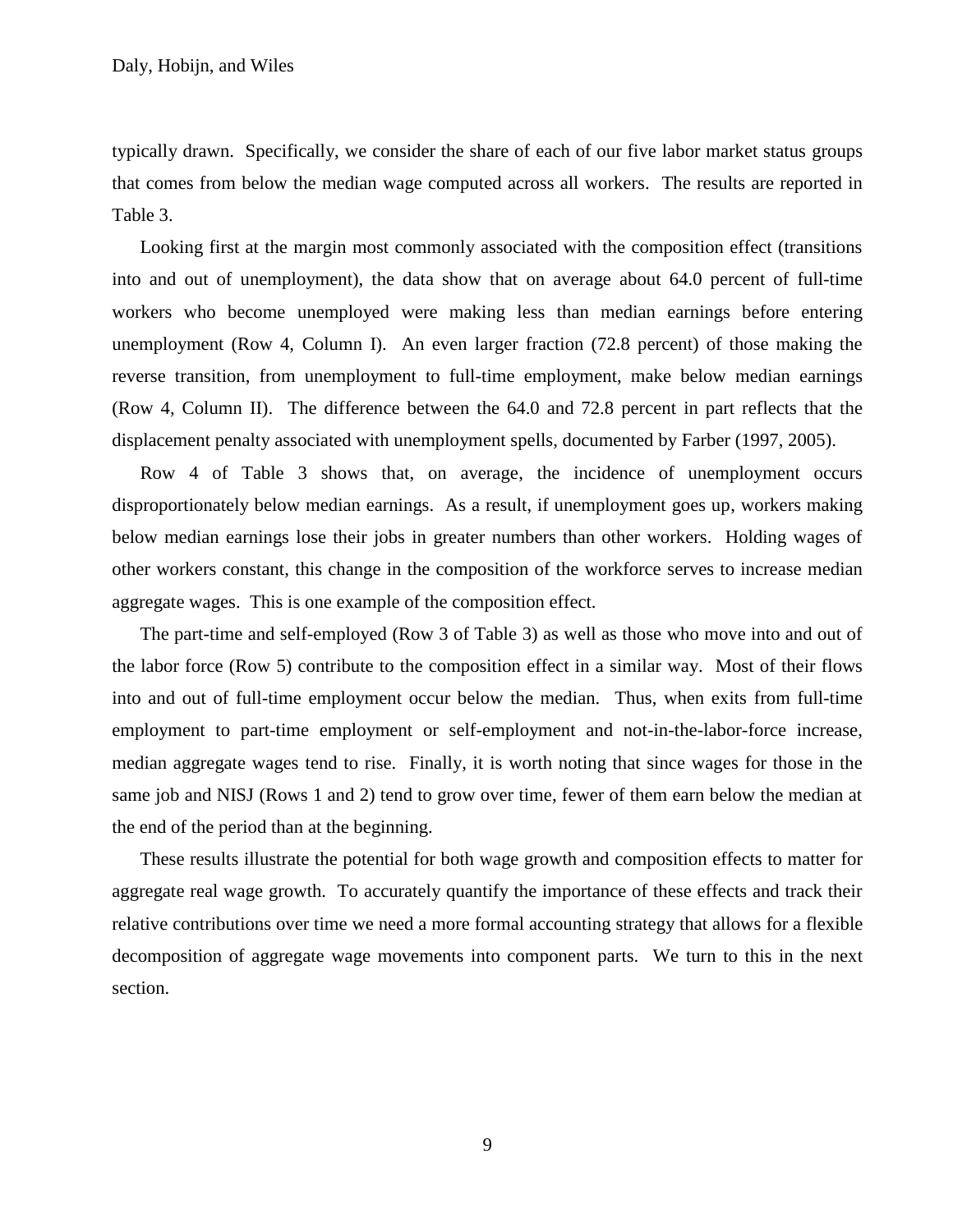# **3. Wage Growth and Composition Effects: Percentile decomposition**

Decompositions of movements in economic aggregates are commonly used to quantify the various influences on these aggregates. The most common type of decomposition is a shift-share analysis which can be easily applied when the aggregate being examined is a *mean*.<sup>19</sup> We, however, are interested in decomposing the growth rate (log change) of the *median* of the wage distribution; as such, we cannot apply a conventional type of shift-share analysis. As an alternative, we introduce a *percentile decomposition* that functions like a conventional shift-share analysis but works with distribution functions rather than means.

Our percentile decomposition is similar in spirit to the one introduced by DiNardo, Fortin, and Lemieux (1996). Our method differs in that it does not require the calculation of counterfactual percentiles. Instead, it relies on the application of the mean-value theorem to translate shifts in the distribution function into shifts in percentiles. This difference makes our method more directly comparable to a conventional shift-share analysis as well as somewhat easier to implement than DiNardo, Fortin, and Lemieux (1996). The difference between the two methodologies is explained in detail in Appendix [B.](#page-33-0)

We introduce our decomposition in three steps. First, we illustrate how changes in percentiles are related to shifts in the underlying distribution function. Second, we show that changes in the distribution function can be decomposed into separate parts which in our case map to the composition and wage growth effects we are interested in. We conclude the section with a discussion of how we implement the decomposition to track the dynamics of MWE growth.

### **Relating changes in percentiles to changes in distribution functions**

To understand how our percentile decomposition follows and differs from the traditional shiftshare analysis it is useful to refer to Figure [4.](#page-43-0) The figure plots two log-earnings distribution functions,  $F(W)$  and  $G(W)$ . The p-th percentiles associated with these two distribution functions are given by  $w_p$  and  $w'_p$  respectively. To illustrate the relationship between changes in percentiles and changes in the underlying distribution functions we assume, without loss of generality, that

<sup>&</sup>lt;sup>19</sup> See Juhn and Potter (2006) for an example related to the labor force participation rate and Bartelsman, Haltiwanger, and Scarpetta (2004) for an application to labor productivity growth.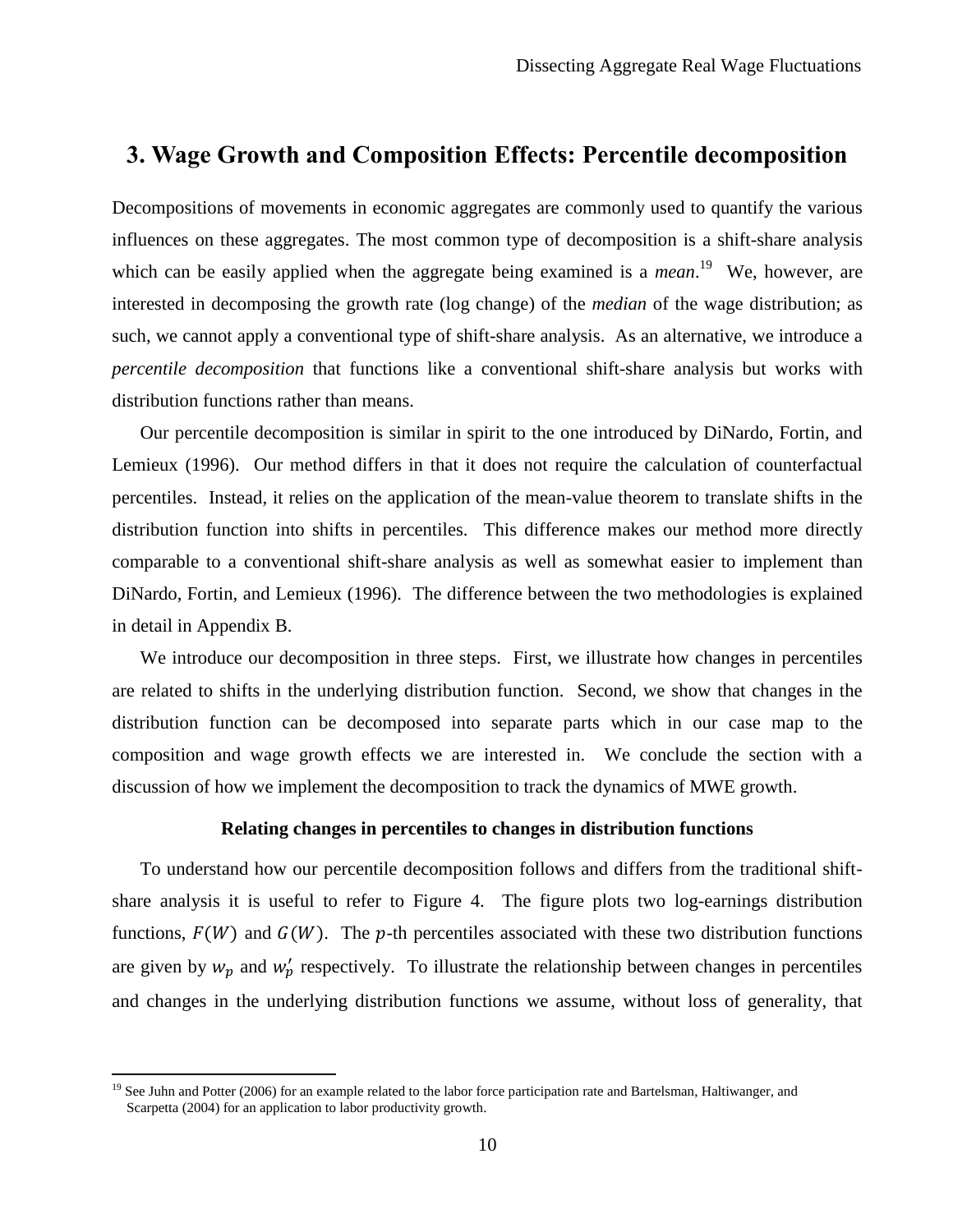there is positive growth in the percentile over the period and that  $w'_p > w_p$ . These percentiles satisfy

<span id="page-11-1"></span><span id="page-11-0"></span>
$$
p = F(w_p) = G(w_p').
$$
 (1)

Our decomposition works as follows. We apply a shift-share type decomposition to the changes in the distribution functions. That is we decompose  $F(w'_p) - F(w_p)$  and  $G(w'_p) - G(w_p)$  into contributions by the different groups we identify. We then apply the mean value theorem to translate these contributions, measured along the vertical axis in Figure [4,](#page-43-0) into changes in earnings along the horizontal axis, i.e.  $w'_p - w_p$ . This is what yields the decomposition of the change in the percentile of log earnings.

As we show in Appendix [B,](#page-33-0) rearranging [\(1\)](#page-11-0) allows us to write

$$
(F(w_p') - F(w_p)) + (G(w_p') - G(w_p)) = (F(w_p) - G(w_p)) + (F(w_p') - G(w_p')).
$$
 (2)

This result implies that the sum of the changes in each of the distribution functions evaluated between  $w'_p$  and  $w_p$  equals the sum of the difference in the value of the distribution functions in  $w'_p$ and  $w_p$ . In the figure, the vertical lines *I* and *II* correspond to the left-hand side terms of [\(2\)](#page-11-1) while the lines *A* and *B* correspond to the right-hand side terms.

The left-hand side terms in the above equation can be translated into changes in the percentile by the application of the mean value theorem. If the distribution functions  $F(W)$  and  $G(W)$  are continuously differentiable, then there exists a  $w^*$ , such that  $w_n \leq w^* \leq w'_n$ , and

$$
(F(w_p') - F(w_p)) + (G(w_p') - G(w_p)) = [f(w^*) + g(w^*)](w_p' - w_p).
$$
 (3)

This allows us to express the change in the percentile from the beginning to the end of the period,  $(w'_p - w_p)$ , in terms of shifts in the distribution function from  $F(W)$  to  $G(W)$ . In particular, we can write

$$
\left(w_p' - w_p\right) = \frac{1}{f(w^*) + g(w^*)} \Big\{ \Big( F(w_p) - G(w_p) \Big) + \Big( F(w_p') - G(w_p') \Big) \Big\}. \tag{4}
$$

This generalizes to the case in which the population from which  $W$  is drawn is made up of various subgroups. In that case we can apply a shift-share type decomposition to the right-hand side of the above equation.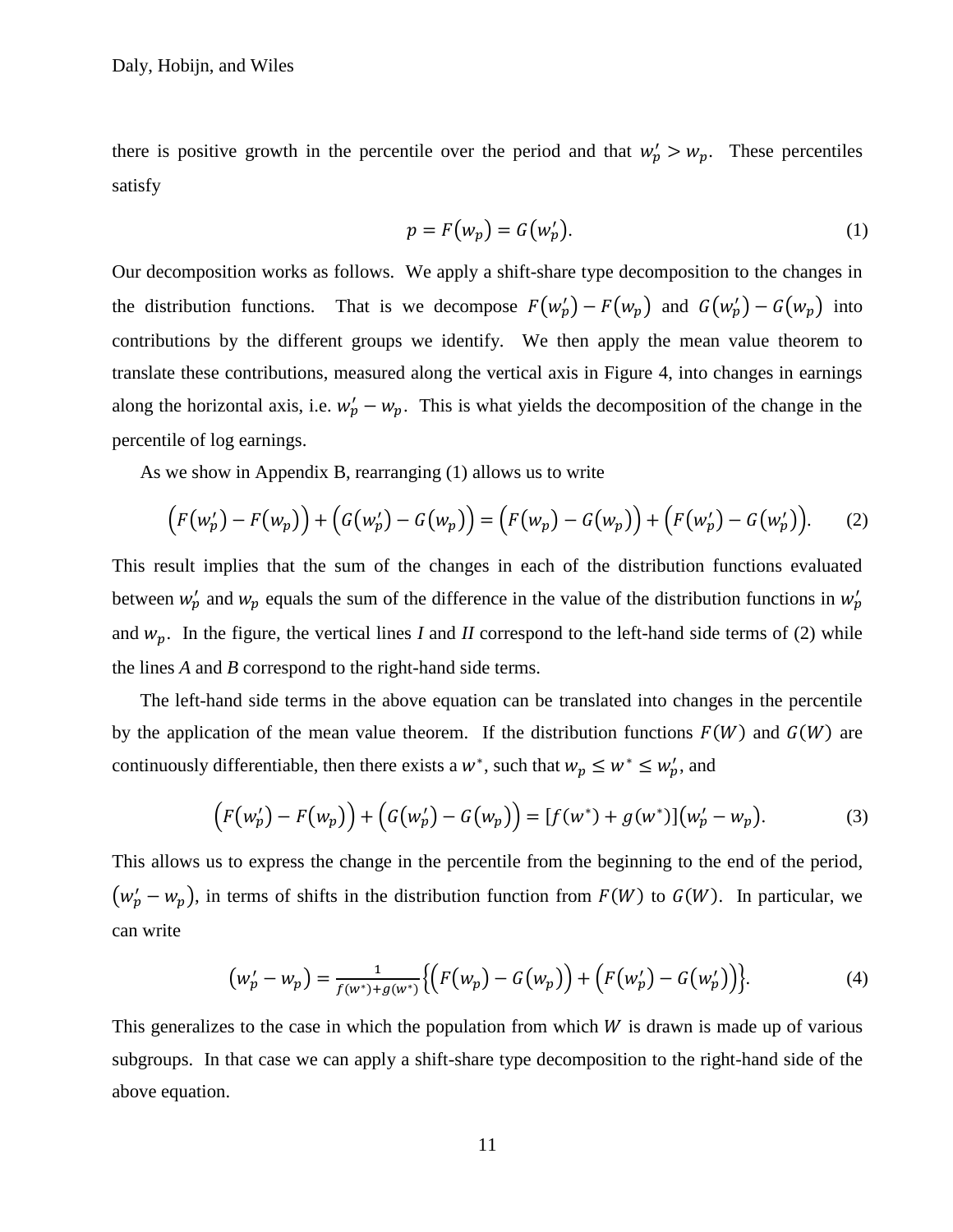### **Decomposing changes in distribution functions by subgroup**

Equation [\(1\)](#page-11-0) can be rewritten in terms of conditional distribution functions as

<span id="page-12-0"></span>
$$
p = \int \varphi(s) F(w_p|s) ds = \int \gamma(s) G(w_p'|s) ds. \tag{5}
$$

As we derive in detail in Appendix [B,](#page-33-0) this can be rearranged to obtain a generalization of equation [\(2\)](#page-11-1) of the form

$$
\int \varphi(s) \{ F(w'_p|s) - F(w_p|s) \} ds + \int \gamma(s) \{ G(w'_p|s) - G(w_p|s) \} ds \n= \int \varphi(s) \{ F(w_p|s) - G(w_p|s) \} ds + \int \gamma(s) \{ F(w'_p|s) - G(w'_p|s) \} ds \n- \int [\{ F(w'_p|s) - p \} + \{ G(w_p|s) - p \} ] \{ \gamma(s) - \varphi(s) \} ds.
$$
\n(6)

Similar to equation [\(2\),](#page-11-1) the left-hand side of the above equation is expressed in terms of the changes in each of the conditional distribution functions evaluated between  $w'_p$  and  $w_p$ . The first two terms on the right-hand side of [\(6\)](#page-12-0) are similar those on the right-hand side of [\(2\)](#page-11-1) in that they reflect changes in the distribution functions at  $w'_p$  and  $w_p$ . The final term on the right-hand side captures the effect of the changes in the shares of the different sub-groups.

Just like in the example in the previous subsection, we can use the mean value theorem to translate the left-hand side into changes in the percentile. That is, there exists a  $w^*$ , such that  $w_p \leq w^* \leq w'_p$ , and

<span id="page-12-1"></span>
$$
\int \varphi(s)\{F(w'_p|s) - F(w_p|s)\} ds + \int \gamma(s)\{G(w'_p|s) - G(w_p|s)\} ds
$$
  
= 
$$
\left[\int \varphi(s)f(w^*|s) ds + \int \gamma(s)g(w^*|s) ds\right](w'_p - w_p) = q_p(w'_p - w_p).
$$
 (7)

This then allows us to express the change in the percentile,  $(w'_p - w_p)$ , as

$$
(w_p' - w_p) = \frac{1}{q_p} \{ \int \varphi(s) \{ F(w_p|s) - G(w_p|s) \} ds + \int \gamma(s) \{ F(w_p'|s) - G(w_p'|s) \} ds \} - \frac{1}{q_p} \{ \int \left[ \{ F(w_p'|s) - p \} + \{ G(w_p|s) - p \} \right] \{ \gamma(s) - \varphi(s) \} ds \}.
$$
\n(8)

Thus, we are able to decompose the change in the percentile in terms of (*i*) a part that is due to *shifts* in the distribution functions for each of the subgroups that make up the population and (*ii*) a part due to the changes in the *shares* of these subgroups in the population.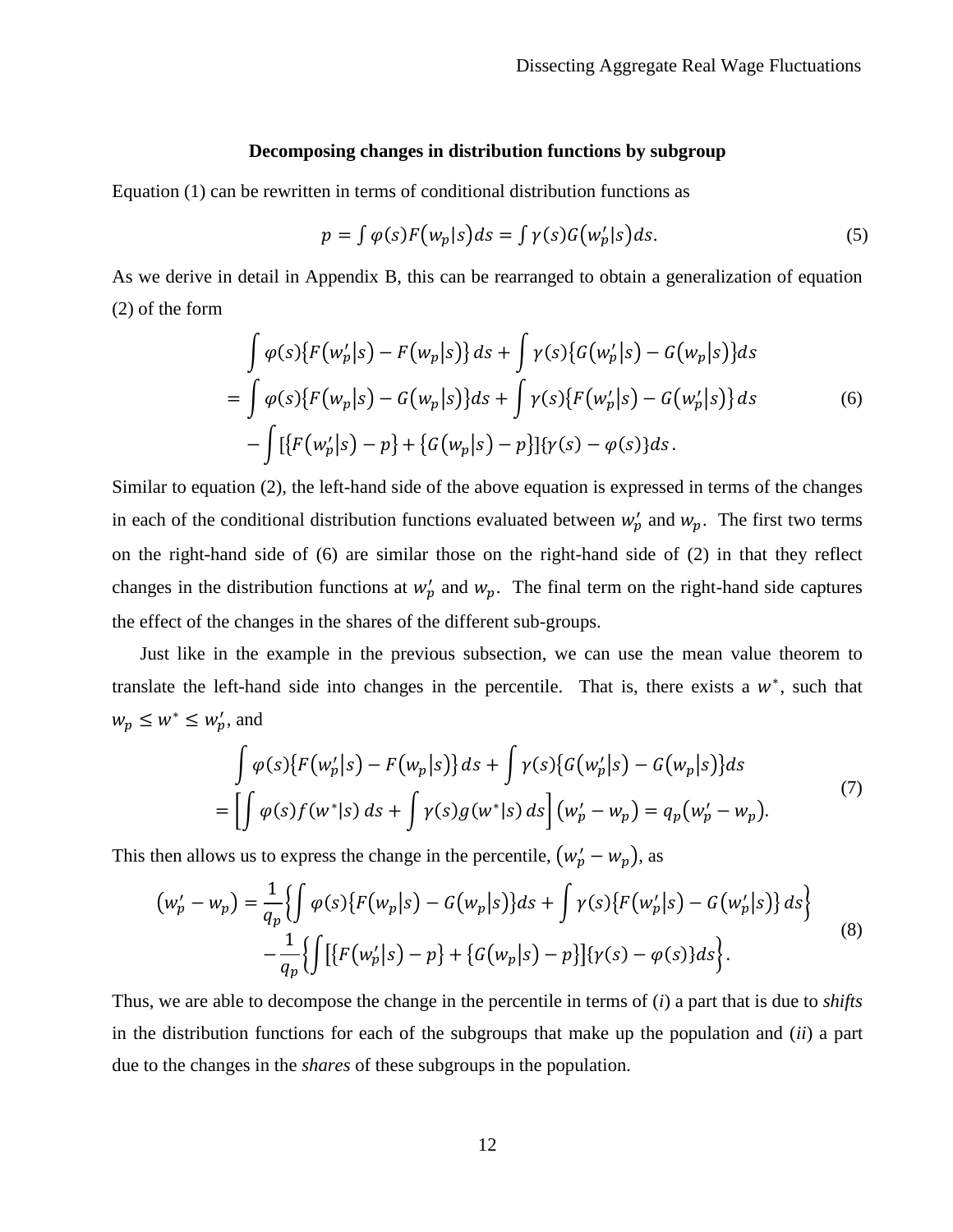However, these shifts and shares parts do not directly correspond to the *composition* and *wage growth effects* that are the focus of our analysis. Extracting these two effects requires an additional reshuffling of the right-hand side terms of [\(8\).](#page-12-1) In order to disentangle the composition effect from the wage growth effect, we have to divide the population of wage earners into three types of subgroups. The first type consists of those who earn a wage both at the beginning and end of the period. They are subgroups that are part of  $S<sub>S</sub>$ . The two subgroups in this set are those who are in the same job and who are *NISJ*. The second type consists of individuals who are full-time wage and salary workers at the beginning of the year and who flow out of these jobs and become either parttime or self employed, unemployed, or drop out of the labor force. These groups are exiters from full-time employment, denoted by the set  $S_X$ . The final type consists of those who flow into fulltime wage and salary jobs and were either part-time or self employed, unemployed, or not in the labor force at the beginning of the period. These groups of entrants into full-time jobs are part of  $S_N$ . By explicitly defining who enters and exits the group of full-time wage earners we are able to rewrite [\(8\)](#page-12-1) as

<span id="page-13-0"></span>
$$
(w'_{p} - w_{p}) = \frac{1}{q_{p}} \Biggl\{ \int_{s \in S_{S}} \varphi(s) \{ F(w_{p}|s) - G(w_{p}|s) \} ds + \int_{s \in S_{S}} \gamma(s) \{ F(w'_{p}|s) - G(w'_{p}|s) \} ds \Biggr\} + \frac{1}{q_{p}} \Biggl\{ \int_{s \in S_{X}} \varphi(s) \left[ \{ F(w'_{p}|s) - p \} + \{ F(w_{p}|s) - p \} \right] ds \Biggr\} - \frac{1}{q_{p}} \Biggl\{ \int_{s \in S_{N}} \gamma(s) \left[ \{ G(w'_{p}|s) - p \} + \{ G(w_{p}|s) - p \} \right] ds \Biggr\} - \frac{1}{q_{p}} \Biggl\{ \int_{s \in S_{S}} \left[ \{ F(w'_{p}|s) - p \} + \{ G(w_{p}|s) - p \} \right] \{ \gamma(s) - \varphi(s) \} ds \Biggr\}.
$$
\n(9)

The right-hand side of [\(9\)](#page-13-0) consists of four terms. The first term captures the effect of the shift in the earnings distribution for those who are full-time employed both at the beginning and at the end of the period on the change in the percentile. The first part of this term quantifies how much the percentile would have changed if the distribution of the population over different groups in  $S_s$ remained fixed at the one that prevailed at the beginning of the period, i.e. at  $\varphi(s)$ . The second part captures the same effect, but instead holding the distribution constant at the one observed at the end of the period,  $\gamma(s)$ . Putting the two parts together, the first term on the right-hand side quantifies how much the percentile changed because of the wage growth of the individuals who were observed working in both periods. This is the *wage growth effect*. If, for all groups in  $S_s$ ,  $F(w_n|s)$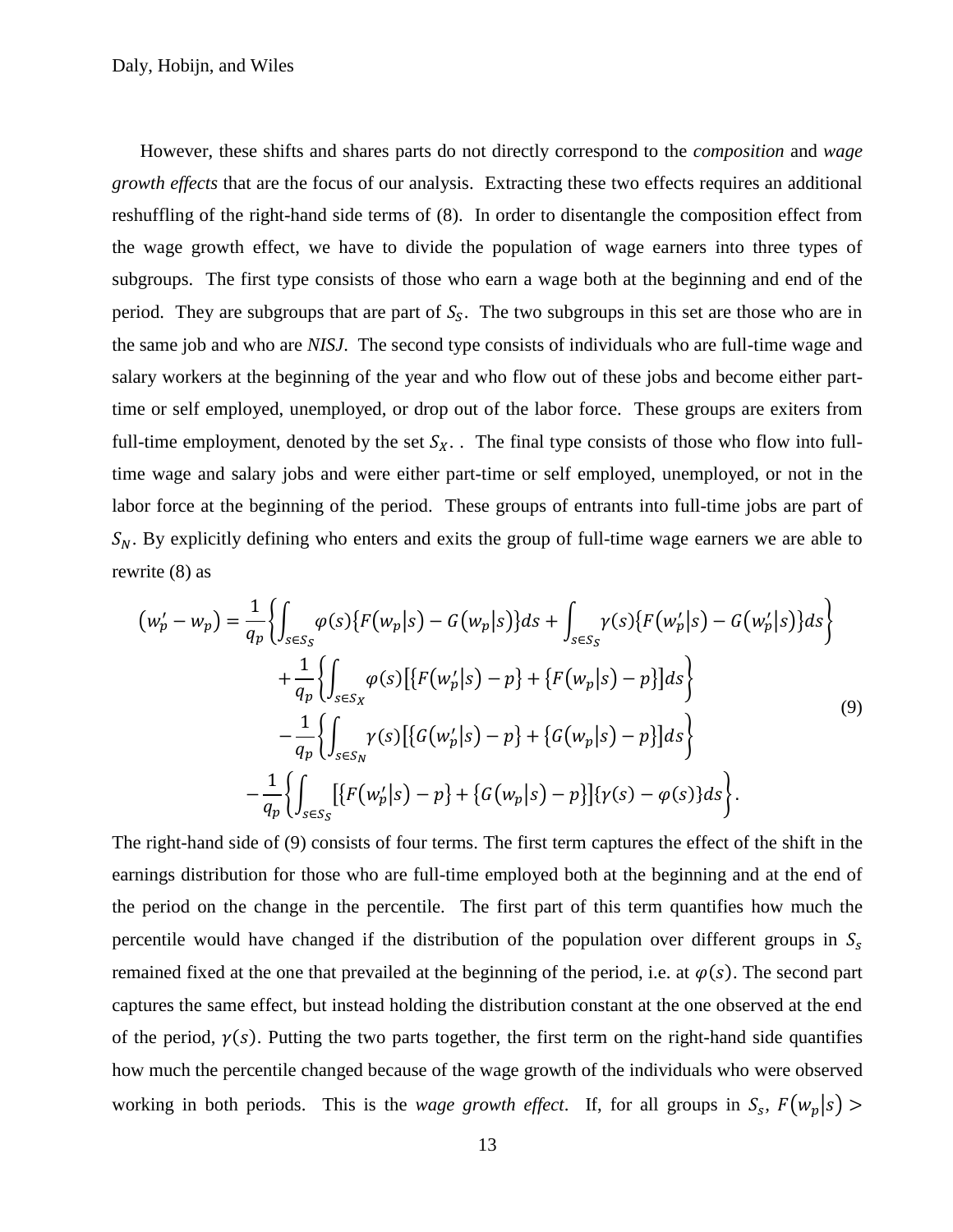$G(w_p | s)$  as well as  $F(w'_p | s) > G(w'_p | s)$ , then, just like in Figure [4,](#page-43-0) there has been a rightward shift in the distribution of weekly earnings of those employed at both the beginning and end of the period and this contributes positively to the change in the percentile of weekly earnings. In that case, the wage growth effect would be positive.

The second term on the right-hand side of [\(9\)](#page-13-0) measures the effect of flows out of full-time employment on the change in the percentile. Two things contribute to this effect. The first is what fraction of full-time wage and salary workers who flow out of full-time employment, measured by  $\varphi(s)$  for  $s \in S_X$ . The second is where in the earnings distribution these exiters were before leaving their jobs. If a disproportionate share of exiters come from below the examined percentile, such that  $F(w'_n|s) > p$  and  $F(w_n|s) > p$ , their exit will cause the percentile to rise. This is the *exit component* of the *composition effect*.

The third term on the right-hand side of [\(9\)](#page-13-0) measures the effect of flows into full-time employment on the change in the percentile. As for the second term, two things contribute to this effect. The first is the fraction of full-time wage and salary workers at the end of the period who are newly employed, measured by  $\gamma(s)$  for  $s \in S_N$ . The second is where in the earnings distribution the newly employed locate. Similar to the exit term, if a disproportionate share of newly employed workers locate below the examined percentile, such that  $G(w'_p|s) > p$  and  $G(w_p|s) > p$ , the percentile itself declines. This is the *entry component* of the *composition effect*.

As for the last term, if there is more exit than entry, then there is no full replacement of outflows. As a result, the share of those in  $S_s$  is higher at the end of the period than at the beginning of the period. For example, if those in  $S<sub>s</sub>$  are disproportionately making more than a given percentile, such that  $F(w'_b|s) < p$  and  $G(w_b|s) < p$  for  $s \in S_s$ , then the shortfall of replacement of outflows leads to an increase in the percentile since the shortfall is effectively replaced by stayers whose earnings are relatively high. This mechanism is captured by the fourth term, which we call the *replacement component* of the *composition effect*.

In sum, our decomposition yields *exit and entry components* for the *composition effect* for those who move along (*i*) the part-time and self-employment margin, (*ii*) the unemployment margin, and (*iii*) the participation margin. It yields a *wage growth effect* as well as a *replacement component* for the *composition effect* for those (*iv*) persons who remained in the same job, and (*v*) persons who changed jobs (*NISJ*).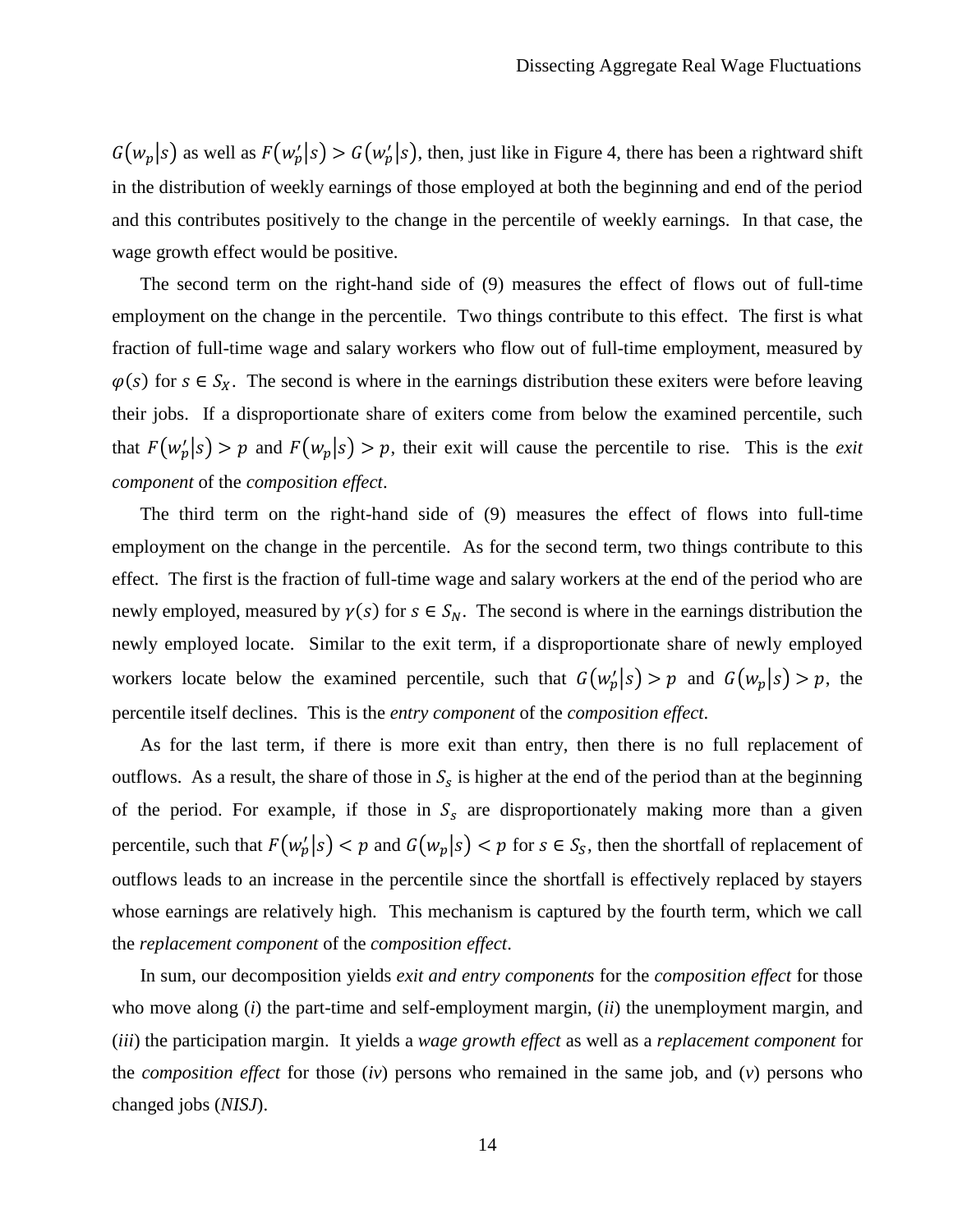$\overline{a}$ 

One final detail is worth noting. Since we do not observe the actual distribution and density functions needed to construct the right-hand side of equation (9), we estimate them. The estimation procedure we use is consistent with the one used to construct Median Usual Weekly Earnings, as published by the BLS. The BLS rounds the weekly earnings values reported by individuals to the nearest multiple of  $50<sup>20</sup>$  It then linearly interpolates the distribution function over the interval in which the percentile boundary lies, implicitly assuming that the earnings of those who report in the interval that gets rounded to a particular multiple of 50 are uniformly distributed over that interval. To be consistent with this methodology we estimate the distribution and density functions,  $F, G, f$ , and  $g$ , in [\(9\)](#page-13-0) the same way. That is, we group all earnings observations on the nearest multiple of fifty and assume that earnings are uniformly distributed over the intervals that get rounded to each of these points.

This introduces one problem for our percentile decomposition framework. This way of estimating the distribution functions implies that they are not continuously differentiable and, as a result, the mean value theorem that we applied to derive [\(9\)](#page-13-0) is not applicable. However, we can still use the percentile decomposition. We replace  $f(w^*|s)$  and  $g(w^*|s)$  by

$$
f(w^*|s) = \frac{F(w'_p|s) - F(w_p|s)}{w'_p - w_p}, \text{ and } g(w^*|s) = \frac{G(w'_p|s) - G(w_p|s)}{w'_p - w_p}.
$$
 (10)

In that case [\(9\)](#page-13-0) still holds and we can thus decompose changes in earnings percentiles.<sup>21</sup> This method is applicable to any percentile of the earnings distribution. Since we focus in particular on the median in the rest of our analysis, we drop the subscript  $p$  when we present the results.

# **4. Results**

In the remainder of the paper we present the results of our decomposition of the log changes in the median weekly earnings from the CPS from 1980 through 2011. The results are organized as follows. We begin by reviewing the time series movements of each of the components that go into

<sup>20</sup> According to the BLS: *"The estimation procedure places each reported or calculated weekly earnings value into \$50-wide intervals which are centered around multiples of \$50. The actual value is estimated through the linear interpolation of the interval in which the quantile boundary lies."* (BLS, 2011)

<sup>&</sup>lt;sup>21</sup> This estimation method works if  $w'_p \neq w_p$ . If  $w'_p = w_p$  then we use the value of the density implied by the assumption that earnings are uniformly distributed over the intervals that are rounded to the same multiple of 50. The case where  $w_p$  $50i - 25$  for  $i = 1,2,3,...$  and in which this does not work because of the kinked distribution function does not occur in our data.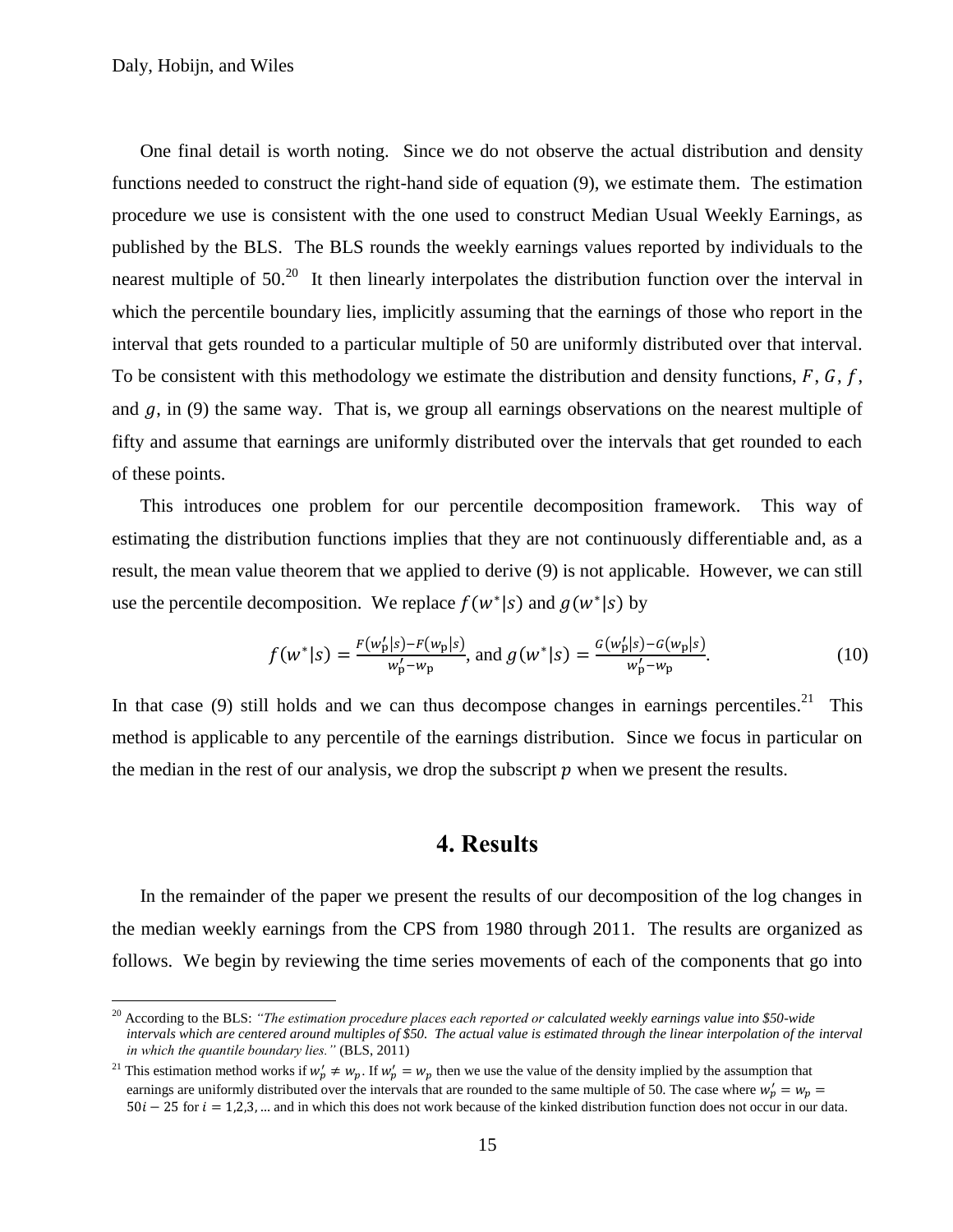our analysis. We then describe the key results. First, we consider in detail the composition effect of unemployment, since this is the margin most commonly focused on in macroeconomic models that aim to match the limited variation and cyclicality of aggregate real wages (Gertler and Trigari, 2009, for example). We then show how other groups contribute to the composition effect. Having shown when and by how much the composition effect influences aggregate wages we turn to explaining the wage growth effect, paying particular attention to the role of job switchers. We conclude our results section with an adding up of all the effects and discuss both the average contributions of the composition and wage growth effects and how their respective contributions change over the business cycle.

### **Share and shift components of the decomposition**

To begin, recall from the derivation above that what matters for our decomposition of the log change in median earnings are the shares of each subgroup and the (changes) in their earnings distributions. These are the two things displayed in Figures [5](#page-44-0) and [6](#page-45-0) along with references to the elements of the decomposition in equation [\(9\).](#page-13-0) Figure [5](#page-44-0) shows the time series plots of the shares of the full-time employed made up by each subgroup in the sample, namely same job (SJ), not in the same job (NISJ), part-time/self-employed (PT), unemployed (U), and not in the labor force (NILF).

Panel (a) of the figure shows the share of those classified as "same job" and NISJ as a fraction of the full-time employed. <sup>22</sup> Taking into account that the data are normalized at the end of the year and that the figure plots the 4-quarter moving average, panel (a) suggests that NISJ transitions are procyclical—they go up when the labor market is strong and then decline during labor market downturns. In Appendix [A](#page-28-0) we describe our imputation results of the composition of NISJ over the business cycle. These results suggest that about two-thirds of those classified as NISJ are job-to-job switchers and that they account for this procyclicality of the NISJ share over the business cycle, shown in panel (a) of Figure [5.](#page-44-0) This is consistent with the view that when the labor market is strong workers quit more frequently and leave for higher paid jobs (Akerlof, Rose, and Yellen 1988) and when the labor market is weak, layoffs increase and a higher number of persons lose their full-time job, go through unemployment, and end up in a different full-time job a year later.<sup>23</sup>

 $22$  The sudden shift in 1983 is a data anomaly due to the change in occupation codes in the CPS. In particular after 1983 these codes were more detailed, allowing us to be more precise about our "same job" versus "not-in-the-same-job" imputation.

 $^{23}$  This contrasts somewhat with Hall (2005) who argues that the behavior of quits and layoffs offset such that overall separations are barely cyclical. Our findings suggest that these opposing forces do not cancel out to the same extent for the sample of those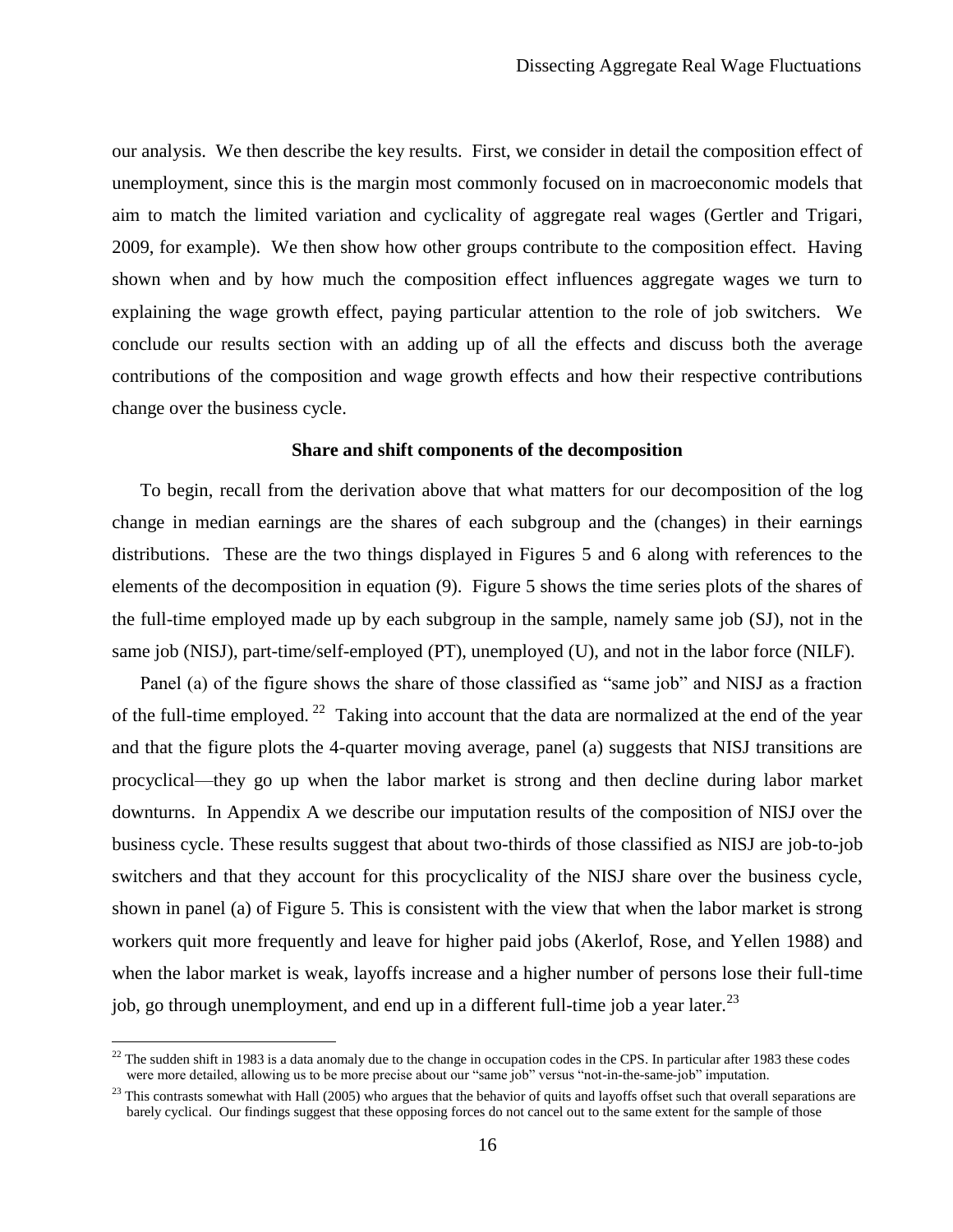$\overline{a}$ 

The remaining panels of the figure (panels b-d) plot the time series of entry into and exits out of full-time employment by our three other labor market groups: unemployed, part-time/self employed, and not in the labor force. The first thing to notice is that consistent with Table [2,](#page-38-0) exiters and enterers account for a small share of the total full-time employed. On average, flows into and out of unemployment are smaller than those along the part-time and self-employment margin as well as the labor force margin. However, as expected, flows into unemployment (exits from fulltime employment into unemployment, panel b) are much more cyclical than those to part-time and self employment or out of the labor force (panels c and d). One notable deviation from this general pattern occurred in 2007, when flows from full-time to part-time employment spiked, leading to about 6 percent of the labor force being part-time employed for economic reasons during 2009 and 2010. The last time that this rate was so high was in October 1982. What seems to be different about the run-up of the rate of part-time employment in the 2007 recession compared to that in 1982 is that it consisted more of persons whose full-time status changed to part-time, rather than the unemployed and labor force entrants being unable to find full-time employment.<sup>24</sup> Exits from fulltime employment to NILF vary little with the business cycle and are mostly determined by demographic factors and retirement norms. Entry into full-time employment from NILF is, not surprisingly, slightly more procyclical.

In Figure [6](#page-45-0) we plot the shifts in the earnings distributions for each of our subgroups. Since we are interested in log changes in median earnings these plots show the shares of our five worker groups moving around the overall median. Specifically, Panel (a) of the figure plots the fraction of full-time employed, classified as either "same job" or NISJ, that moves from below median weekly earnings to above it. In terms of our notation, it is calculated as

$$
\frac{1}{2}\big(F(w'|s) - G(w'|s)\big) + \frac{1}{2}\big(F(w|s) - G(w|s)\big) \text{ for } s \in \{SI, NISJ\}.
$$
 (11)

As can be seen from the panel, during strong labor markets a larger share of job-switchers than jobstayers break through the median. In downturns and recoveries, this pattern is reversed and a larger fraction of those in the same job break through the median. These findings are consistent with the

transitioning from full-time to full-time employment; for these movements the cyclicality of quits seems to dominate. The result is that NISJ transitions in our full-time employed sample are procyclical.

 $^{24}$  This finding is consistent with changes in UI rules in several states that allowed individuals to claim benefits when reducing hours of work as well as when losing jobs.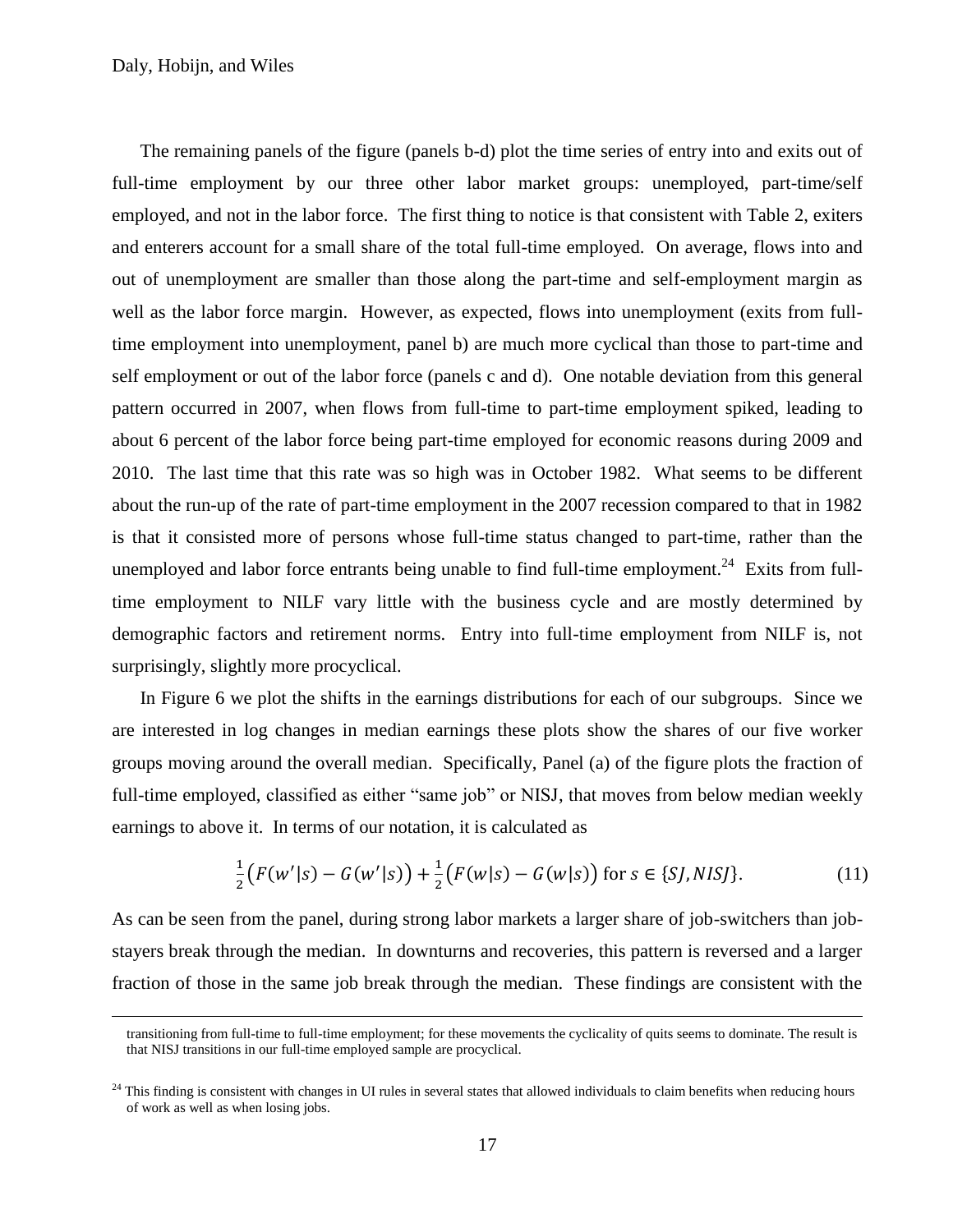previous discussion that highlighted the importance of quits in NISJ during expansions versus layoffs in contractions.

Panels (b-d) of Figure [6](#page-45-0) show where in the earnings distribution exit and entry for different subgroups occurs. In terms of our notation, these are calculated as

$$
\frac{1}{2}\big(F(w|s) + F(w'|s)\big) \text{ and } \frac{1}{2}\big(G(w|s) + G(w'|s)\big) \text{ for } s \in \{U, PT, NISJ\}
$$
 (12)

for exiters from and entrants into full employment respectively. The first thing to note from each of these panels is that the vast majority of those who enter full-time employment from any of these states earn less than MWE. This can also be seen in Table [3,](#page-39-0) rows 3-5. Surprisingly, entry into and exit from unemployment takes place at a higher part of the income distribution than do movements from and to part-time and self-employment and not-in-the-labor-force. This is evident in from the fact that a lower fraction of entries into and exits from full-time employment come from below median earnings for unemployment than for the other two groups.

Turning to the dynamics of the earnings of these flows, panel (b) shows that there is considerable cyclicality in the composition of those exiting (entering) full-time employment into (from) unemployment. During recessions, the fraction of workers moving from full-time employment to unemployment (exits), from below MWE, falls. This is consistent with Mueller (2010) who finds that during recessions the incidence of unemployment among highincome earners increases. This pattern is reversed in expansions, when the share of workers exiting full-time employment to unemployment with earnings below MWE rises. A similar pattern is observed for entries into full-time employment from unemployment but with a lag; the fraction making this transition from below MWE falls during recessions and rises during expansions. This largely reflects that those high-income earners who end up unemployed during a recession generally also find relatively higher paid full-time jobs when they exit unemployment.

Relative to the unemployment subgroup, there is very little cyclicality in the position in the earnings distribution of those who flow into NILF or part-time and self-employment originate. The main pattern in both series is that the gaps between the entries to and exits (from) full-time employment narrow over time, suggesting that in the decomposition most of the cyclical variation in the contributions from the part-time and self-employment and NILF margins will come through their shares rather than shifts in the earnings distributions.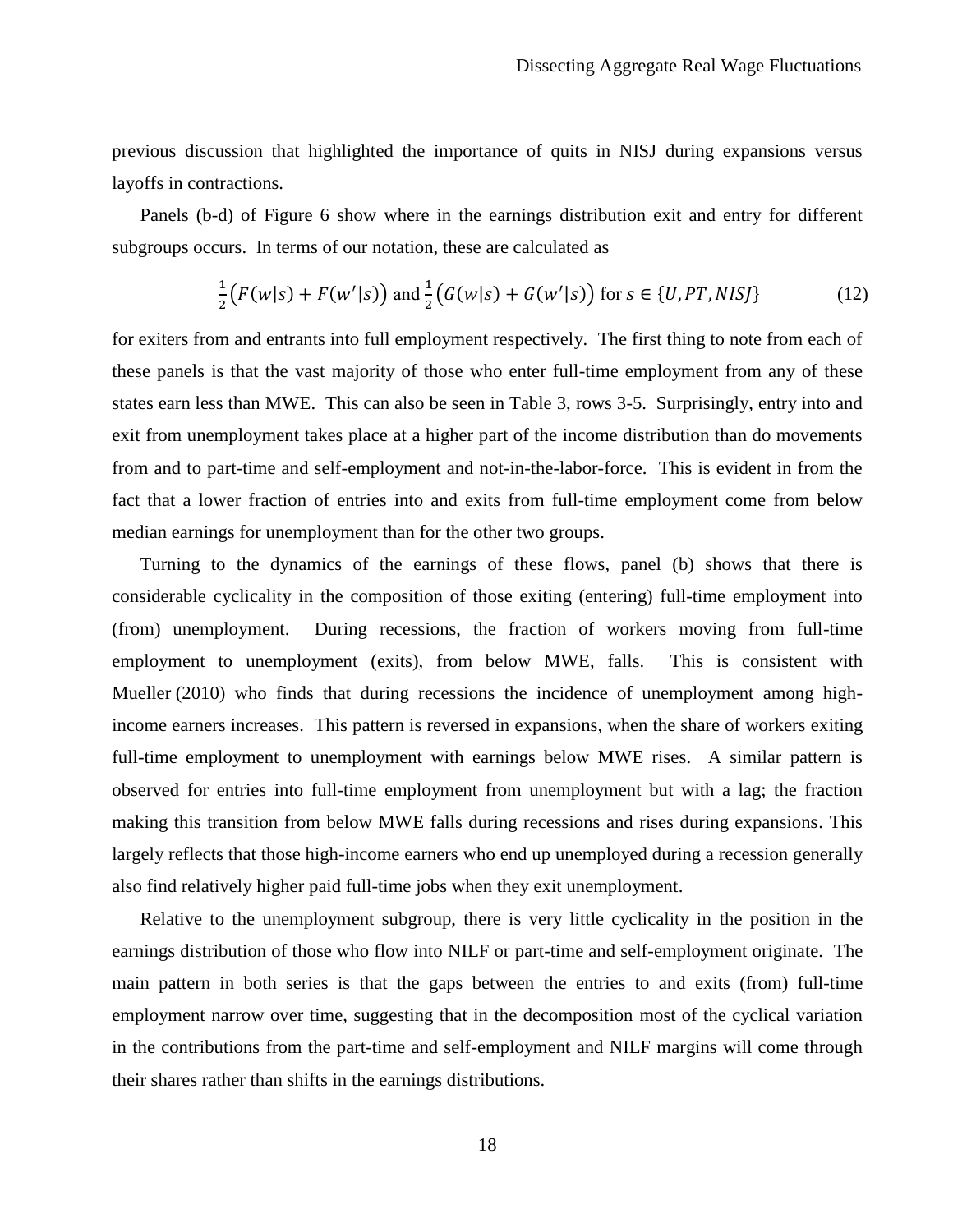#### **Decomposition of median weekly earnings growth by subgroup**

To see how the individual patterns displayed in Figures [5](#page-44-0) and [6](#page-45-0) combine to produce changes in aggregate real earnings growth in the U.S., we turn to our decomposition. Specifically, we use equation [\(9\)](#page-13-0) to decompose the log-change of median weekly earnings into the wage growth effect and the composition effect. The results are displayed in Figure [7.](#page-46-0) Panel (a) plots the composition effect which is the *replacement components* for the "same job" and NISJ subgroups and the net contribution of the *entry and exit components* for the other subgroups. Panel (b) plots the wage growth effect for those in the same job and NISJ.

Given the number of moving parts underlying the decomposition we begin with a detailed description of how the components displayed in Figures [5](#page-44-0) and [6](#page-45-0) produce the net composition effect for the unemployment margin shown in panel (a) of Figure [7](#page-46-0) and for the NISJ wage growth effect shown in panel (b) of the same figure. These also are the two margins of adjustment commonly thought to explain the bulk of the patterns in aggregate real wage growth.

### <span id="page-19-0"></span>**Composition effect**

In equation [\(9\),](#page-13-0) up to the scaling factor,  $1/q$ , the net composition effect of the unemployment margin is given by

$$
\varphi(U)\{(F(w'|U)-\frac{1}{2})+(F(w|U)-\frac{1}{2})\}-\gamma(U)\{(G(w'|U)-\frac{1}{2})+(G(w|U)-\frac{1}{2})\}.\tag{13}
$$

Here,  $\varphi$ (*U*) is the share of full-time employed at the beginning of the year who are unemployed at the end of the year and  $\gamma$  (*U*) is the share of full-time employed at the end of the year who were unemployed at the start. Both of these shares are plotted in panel (b) of Figure [5.](#page-44-0)  $F(w'|U)$  and  $F(w | U)$  reflect the share of those moving from full-time employment to unemployment who made less than the median wage, measured either at the end and the beginning of the year respectively.  $G(. | U)$  measures the same share, but for those entering full-time employment from unemployment.

Recall from panel (b) of Figure [6](#page-45-0) that unemployed workers pay a displacement penalty such that  $G(w'|U) > F(w'|U)$  and  $G(w|U) > F(w|U)$ . In terms of equation [\(13\),](#page-19-0) this implies that when  $\varphi(U) \cong \gamma(U)$ —exit to and entry from unemployment are roughly equal—the composition effect of unemployment pulls down median wage growth since the distribution of earnings for those transitioning from full-time employment to unemployment is higher than for those transitioning from unemployment to full-time employment. Looking at the line for the unemployment margin in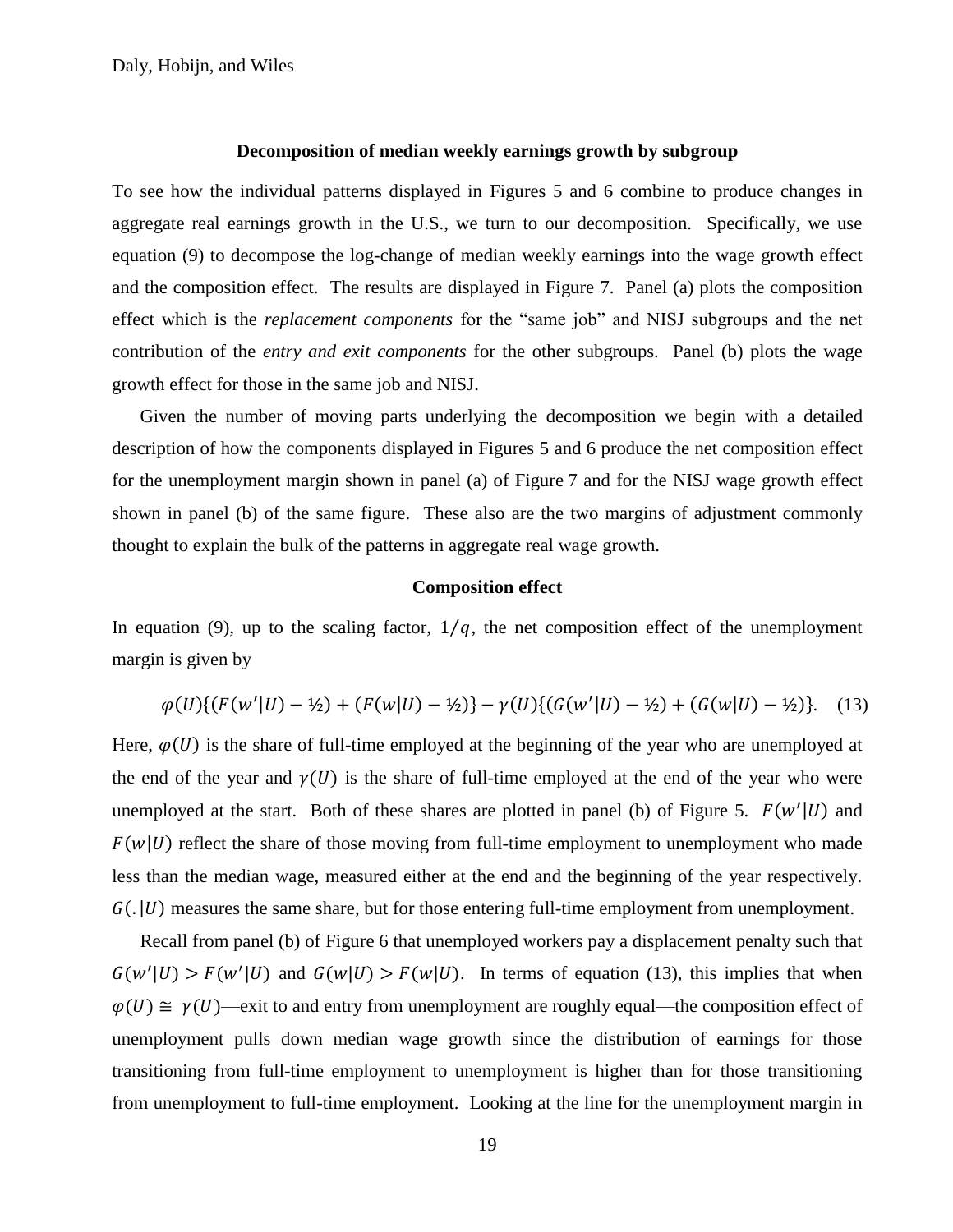Figure [7](#page-46-0) (panel a), this is exactly what happens on average; the unemployment margin reduces aggregate wage growth. In general then, the composition effect of the unemployed is negative.

Two things cause this, on average, negative effect to fluctuate over the business cycle. The first is when  $\varphi$ (*U*) moves relative to  $\gamma$ (*U*). For example, as can be seen from panel (b) of Figure [5,](#page-44-0) in economic downturns  $\varphi$ (*U*) goes up and  $\gamma$ (*U*) goes down so that unemployment increases. These cyclical fluctuations make the composition effect of unemployment less negative during recession than during expansions, causing it to move countercyclically.

The second is when the difference between  $G(w | U)$  and  $F(w | U)$  rises or falls. This happens when the magnitude of the displacement penalty changes. As can be can be seen from the difference between the dashed and solid lines in panel (b) of Figure [6,](#page-45-0) in economic downturns the displacement penalty rises as the incidence of unemployment moves up the earnings distribution and reemployed workers take a bigger wage cut. This partially counteracts the countercyclicality of the composition effect of unemployment induced by the movements of  $\varphi(U)$  and  $\gamma(U)$ .

Turning to the other subgroups displayed in panel (a) of Figure [7,](#page-46-0) all of them contribute to the countercyclicality of the composition effect. Though small, even the *replacement components* turn out to move countercyclically. In terms of contributions to the composition effect, the part-time and self employment margin contributes more to the composition effect for median weekly earnings growth and cyclicality than the unemployment margin. The magnitude of the part-time and self employment effect relative to other margins owes to the fact that a larger fraction of flows into and out of part-time and self-employment occur below MWE (Figure [6,](#page-45-0) panel (c)). In contrast to the unemployment margin, the part-time and self-employment effect does not have offsetting components. In business cycle downturns, the share of exits from full-time to part-time rises and there is little change in the earnings difference between entrants to and exits from full-time employment from (to) part-time employment. In line with the shares presented in panel (c) of Figure [5,](#page-44-0) the importance of the part-time and self-employed for the composition effect increased significantly during the 2007 recession.

### **Wage growth effect**

The wage growth effects are displayed in Panel (b) of Figure [7;](#page-46-0) the figure shows the wage growth effect for both the same job and NISJ subgroups. We describe the calculation for the NISJ group, but an analogous strategy applies to the SJ group.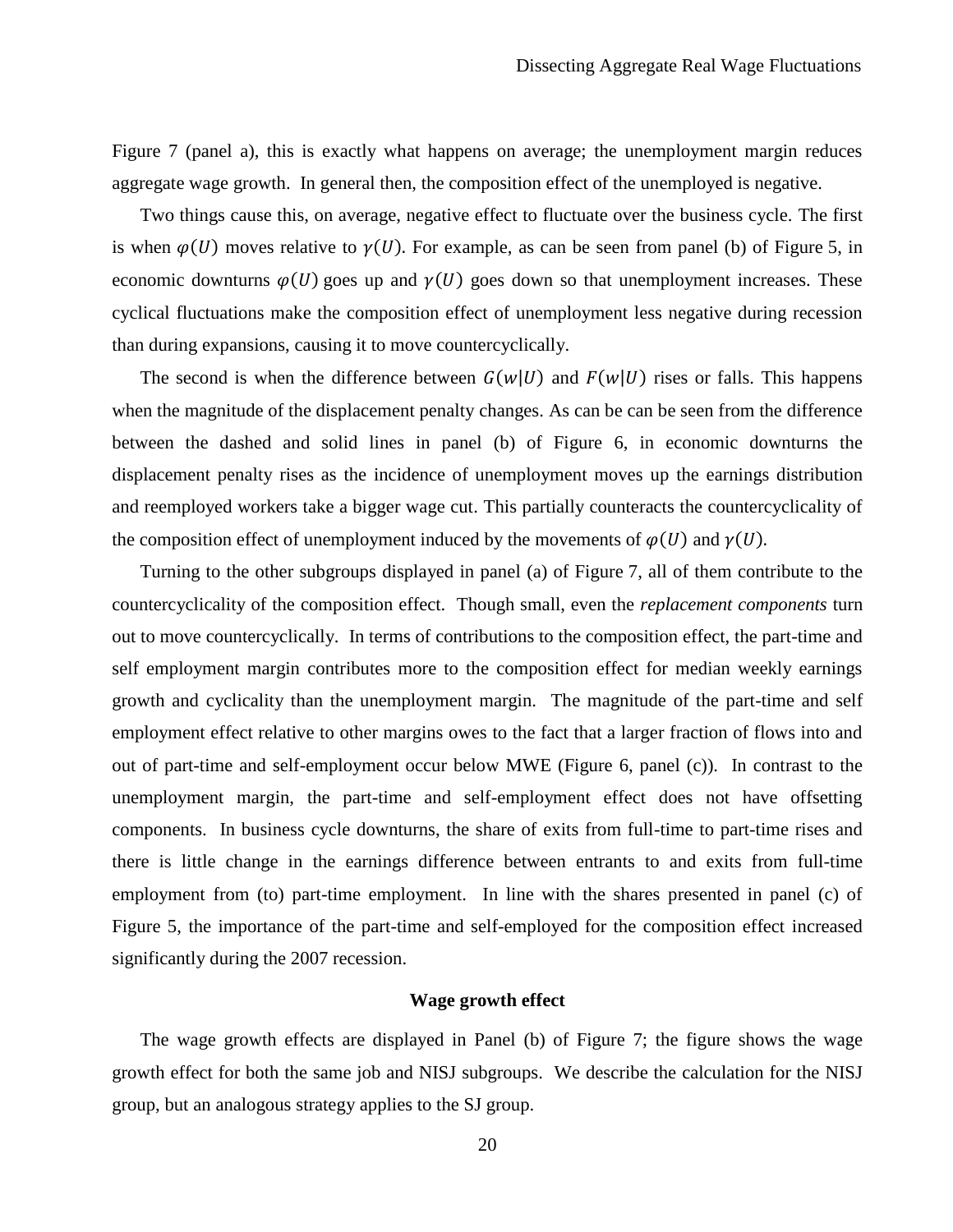The wage growth effect for NISJ is obtained by combining the information in panel (a) of Figures [5](#page-44-0) and [6](#page-45-0) in the context of equation [\(9\),](#page-13-0) ignoring the scaling coefficient, to obtain

<span id="page-21-0"></span>
$$
\varphi(NISJ)\{F(w|NISJ) - G(w|NISJ)\} + \gamma(NISJ)\{F(w'|NISJ) - G(w'|NISJ)\}.
$$
 (14)

In particular, the terms in [\(14\)](#page-21-0) are the share of full-time employed who are NISJ,  $\frac{1}{2}(\varphi(NIS) +$  $\gamma(NISJ)$ , from Figure [5](#page-44-0) and the movements in the earnings distribution of NISJ at the median from Figure [6,](#page-45-0)  $\frac{1}{2} \{ F(w|NISJ) - G(w|NISJ) \} + \frac{1}{2} \{ F(w'|NISJ) - G(w') \}$ The net effect of combining these terms is given by the NISJ line in Panel (b) of Figure [7.](#page-46-0)

The results reveal that those who change jobs over the year contribute more to the wage growth effect than those who remain in the same job. This owes to the fact that the NISJ share of full-time employed is larger while on average the earnings changes of NISJ and same job are similar. When labor markets are tight, the NISJ effect is amplified by an increase in the share and an increase in the fraction moving from below to above the MWE. In labor market downturns the wage growth effect of NISJ and same job groups converge as both the share of NISJ falls and their earnings gains relative to the same job group subside. In general, during labor market expansions the strong performance in terms of wages of those who are in the "same job" and NISJ (displayed in Figure [6\)](#page-45-0) is accentuated by an increase in their share as shown in Figure [5.](#page-44-0) The result is that the wage growth effect shows large procyclical fluctuations, driven primarily by job-changers, most of whom switch job-to-job.

### **Putting all the effects together**

Our decomposition allows us to express the time series of 12-month log change of real MWE,  $\Delta ln(w_t)$ , as the sum of the seven components shown in Figure [7.](#page-46-0) We index these components by  $c_{i,t}$ , where  $i = 1, ..., 7$ , such that we can write

<span id="page-21-1"></span>
$$
\Delta ln(w_t) = \sum_{i=1}^{7} c_{i,t}.\tag{15}
$$

For each of the individual components,  $c_i$ , we discussed the magnitude and cyclicality of their fluctuations. The fact that the individual components add up to the aggregate time series that we study allows us to assess how important they are, on average, over our sample period 1980-2011, for the variance and cyclicality of real MWE growth.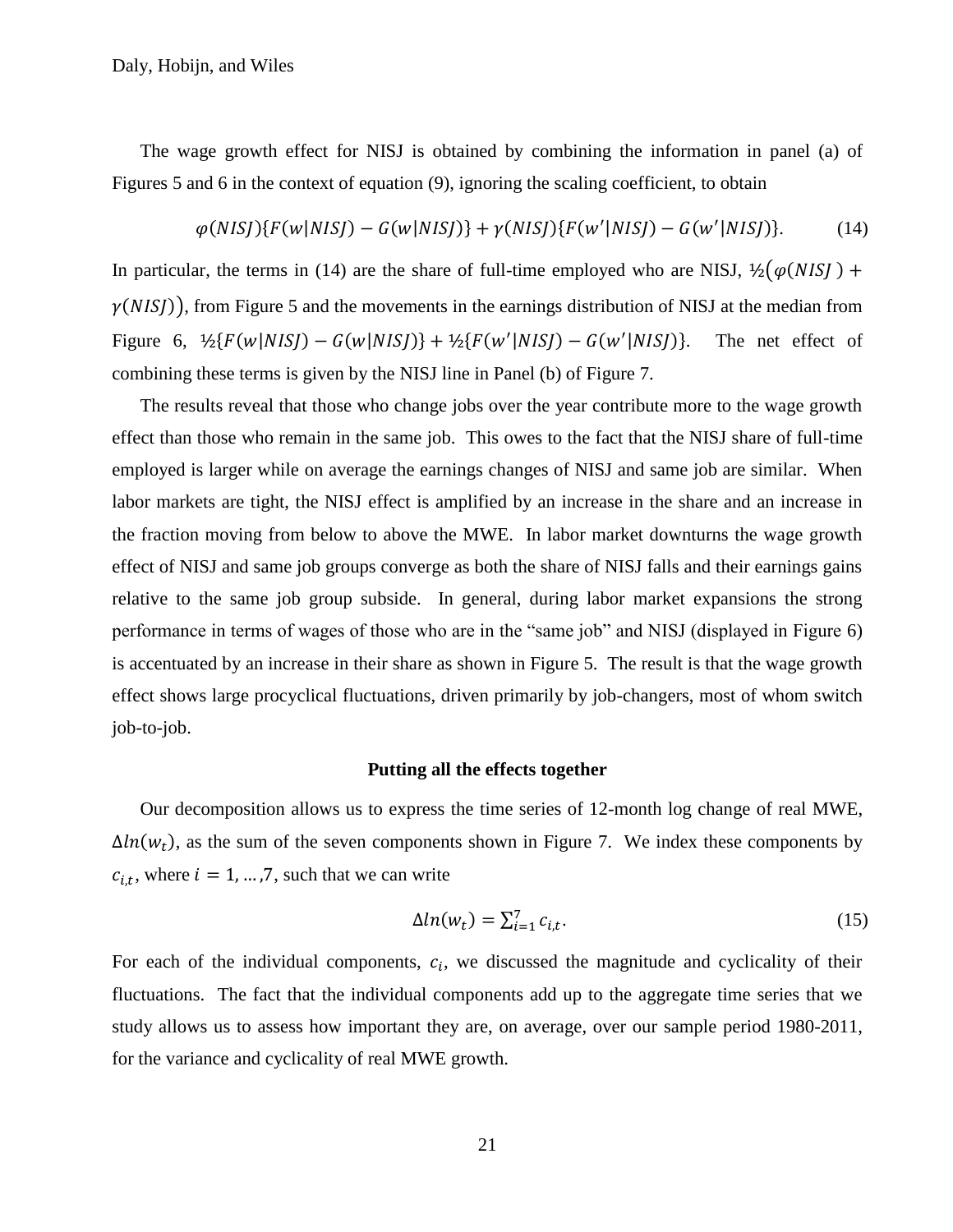To measure the contribution of each of the components to the variance of real wage growth, we apply a simple variance decomposition. The additive relationship in equation [\(15\)](#page-21-1) allows us to write the variance of aggregate real wage growth as the sum of the covariances between each of the individual components,  $c_{i,t}$ , and the aggregate,  $\Delta ln(w_t)$ . Column I of Table [4](#page-40-0) lists the share of each of the components in the variance of real wage growth. Rows 2 through 6 of the table show that each of the composition effects only account for a small share of the variance of real wage fluctuations. In total, the composition effect accounts for 8.8 percent of the variance of real MWE growth (row 7, column I). The other 91.2 percent is due to the wage growth effect. In fact, wage changes of those who are NISJ alone account for more than half of the fluctuations in real wage growth over the past three decades (row 9, column I).

As for the cyclicality of real wage growth, we measure it by the coefficient,  $\beta$ , from a regression of real wage growth on the level of the unemployment rate,  $u_t$ . Both real wage growth as well as the unemployment rate are measured in percentage points in this regression. The particular regression equation is

$$
\Delta ln(w_t) = \alpha + \beta u_t + \varepsilon_t. \tag{16}
$$

The coefficient  $\beta$  is reported in row 1 of column II of Table [3](#page-39-0) and equals -0.112 and is not significant. This indicates that over the past 30 years real wage growth has only been mildly procyclical. Real wage growth has tended to be high when the unemployment rate was low and vice versa. However, this relationship has not been particularly strong, leading to the statistical insignificance of the coefficient.

By construction, the cyclicality coefficient,  $\beta$ , is the sum of seven component-specific cyclicality coefficients,  $\beta_i$  for  $i = 1, ..., 7$ , obtained using regressions of the form

$$
c_{i,t} = \alpha_i + \beta_i u_t + \varepsilon_{i,t}.\tag{17}
$$

These component-specific coefficients are listed in rows 2 through 10 of column II of Table [4.](#page-40-0) As can be seen from the table, on the one hand, each of the composition effects, except that for unemployment, is significantly countercyclical. On the other, each of the wage growth effects is significantly procyclical. Though the wage growth effect is more important than the composition effect for the cyclicality of real wage growth, half of its movements over the business cycle are undone by the composition of entries into and exits out of full-time employment. This is what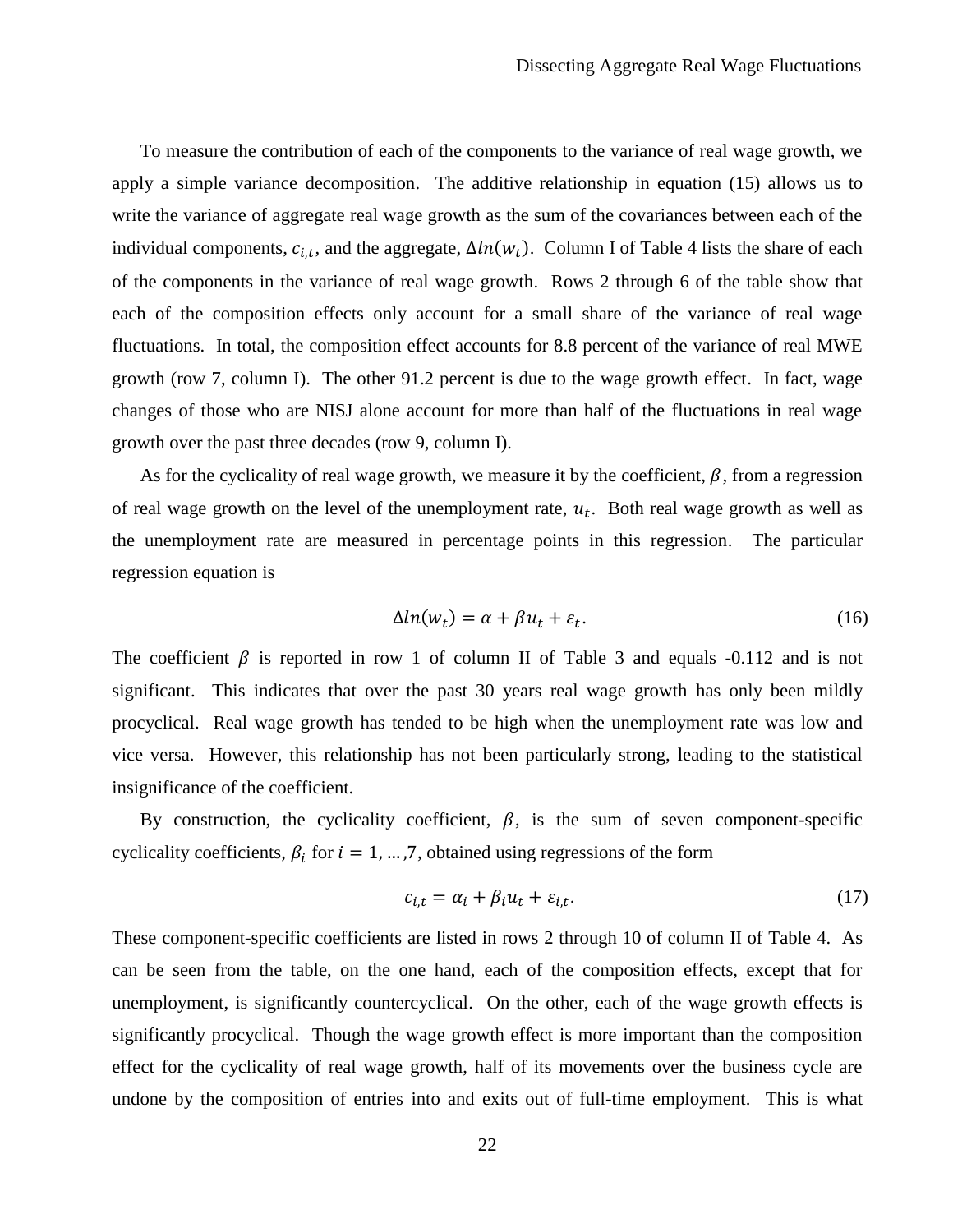makes the aggregate cyclicality coefficient negative, just like that associated with the wage growth effect, but statistically insignifant.

Table [4](#page-40-0) quantifies the average importance of the composition and wage growth effects for the variance and cyclicality of real MWE growth over the past 30 years. It hides, however, that the relative importance of these effects varies over the business cycle and differs across recessions and expansions. This variation can be seen in Figure [8](#page-47-0) which plots the time series of the contributions of the wage growth and composition effects to real wage growth.

The first thing that stands out from the figure is that the wage growth effect was especially important during the strong labor markets of the mid 1980's and the second half of the 1990's. It's impact on real wages was much more subdued during the 2000"s. Moreover, the second thing that Figure [8](#page-47-0) reveals is that during the first three of the four recessions in our sample, the offsetting countercyclicality of the composition effect was not particularly large. However, during the 2007 recession the composition effect turned from negative to positive, something previously unseen in the data. This large increase in the composition effect means that real wage growth in 2008 and 2009 was greatly affected by changes in the composition of the workforce. In terms of the importance of the composition effect for growth in median usual weekly earnings the 2007 recession is an outlier compared to the three recessions before.

# **5. Conclusion**

Using data from the Current Population Survey from 1980 through 2011 we examined what drives the variation and cyclicality in the growth rate of real wages over time. To do this we employed a novel decomposition technique that allows us to divide changes in percentiles of aggregate usual weekly earnings growth into the part associated with the wage growth of persons employed at the beginning and end of the period (the wage growth effect) and the part associated with changes in the composition of earners (the composition effect).

Our results show that the relative importance of these two effects varies widely over the business cycle. When the labor market is tight, job-changers get high wage changes, making them account for about half of the variation in median weekly earnings growth over our sample. Their wage growth as well as that of job stayers is procylical. During labor market downturns this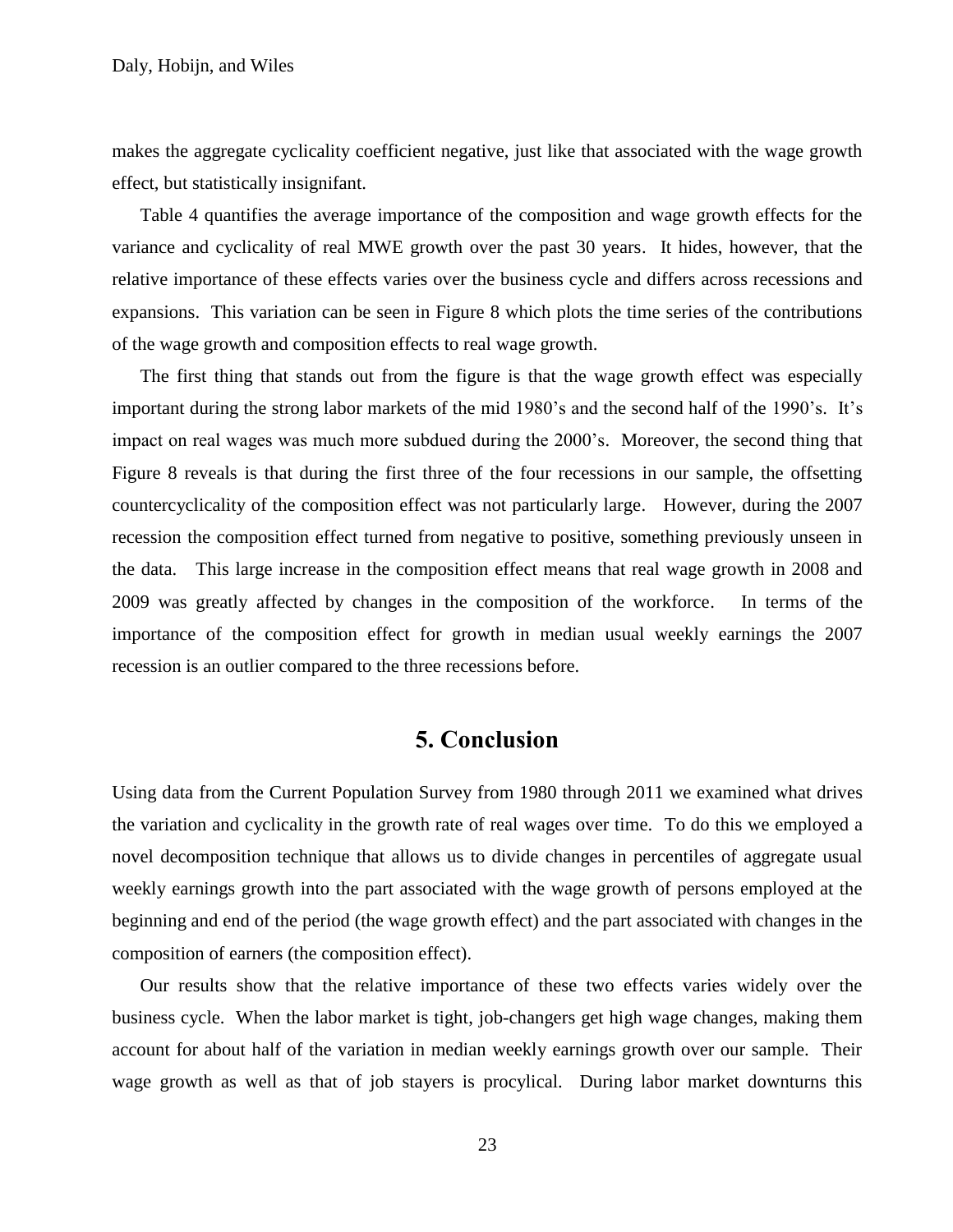procylicality is partly offset by the change in the composition of the workforce. As a result, aggregate wages exhibit only limited cyclicality. Surprisingly, the composition effect works primarily through the part-time employment margin. Remarkably, the unemployment margin neither accounts for much of the variation nor much of the cyclicality of median weekly earnings.

Our conclusion that job switchers are more important for understanding real wage growth than flows in and out of unemployment has an important implication for studies that try to reconcile real wage cyclicality in macroeconomic models with search frictions. Such studies often, for simplicity, assume that the separation rate from employment is exogenously given. However, our results suggest that such an assumption would mean discarding the cyclical fluctuations in the composition of these separations that drive the bulk of U.S. wage growth.<sup>25</sup> This suggests that, in order to understand the magnitude of variations in real wage growth, one has to explain the reasons why people switch jobs, especially job-to-job switches, and how this affects their wages.

# **References**

- Abraham, Katharine G., and John C. Haltiwanger (1995), "Real Wages and the Business Cycle," *Journal of Economic Literature*, 33, 1215-1264.
- Akerlof, George A., Andrew K. Rose, and Janet L. Yellen (1988), "Job Switching and Job Satisfaction in the U.S. Labor Market," *Brookings Papers on Economic Activity*, 1988(2): 495- 582.
- Altonji, Joseph G. and Paul J. Devereux, (2000) "The Extent and Consequences of Downward Nominal Wage Rigidity," *Research in Labor Economics*, 19, 383-431.
- Barattieri, Alessandro, Susanto Basu, and Peter Gottschalk (2010), "Some Evidence on the Importance of Sticky Wages," *Boston College Working Paper #740*.
- Barro, Robert J. and Robert G. King (1984). ["Time-separable Preferences and Intertemporal-](http://ideas.repec.org/a/tpr/qjecon/v99y1984i4p817-39.html)[Substitution Models of Business Cycles,](http://ideas.repec.org/a/tpr/qjecon/v99y1984i4p817-39.html)" *[The Quarterly Journal of Economics](http://ideas.repec.org/s/tpr/qjecon.html)*, 99, 817-39.
- Bartelsman, Eric J., and Ricardo J. Caballero, and Richard K. Lyons (1994). ["Customer-](http://ideas.repec.org/a/aea/aecrev/v84y1994i4p1075-84.html) and [Supplier-Driven Externalities,](http://ideas.repec.org/a/aea/aecrev/v84y1994i4p1075-84.html)" *[American Economic Review](http://ideas.repec.org/s/aea/aecrev.html)*, 84, 1075-84.
- Bartelsman, Eric J., John Haltiwanger and Stefano Scarpetta, (2004). ["Microeconomic Evidence of](http://ideas.repec.org/p/dgr/uvatin/20040114.html)  [Creative Destruction in Industrial and Developing Countries,](http://ideas.repec.org/p/dgr/uvatin/20040114.html)" *[Tinbergen Institute Discussion](http://ideas.repec.org/s/dgr/uvatin.html)  [Papers,](http://ideas.repec.org/s/dgr/uvatin.html)* 04-114/3, Tinbergen Institute.

<sup>&</sup>lt;sup>25</sup> Hagedorn and Manovskii (2010) drop this assumption and show how job-to-job transitions in their model of frictional unemployment are important to match the observed cyclicality of real wages.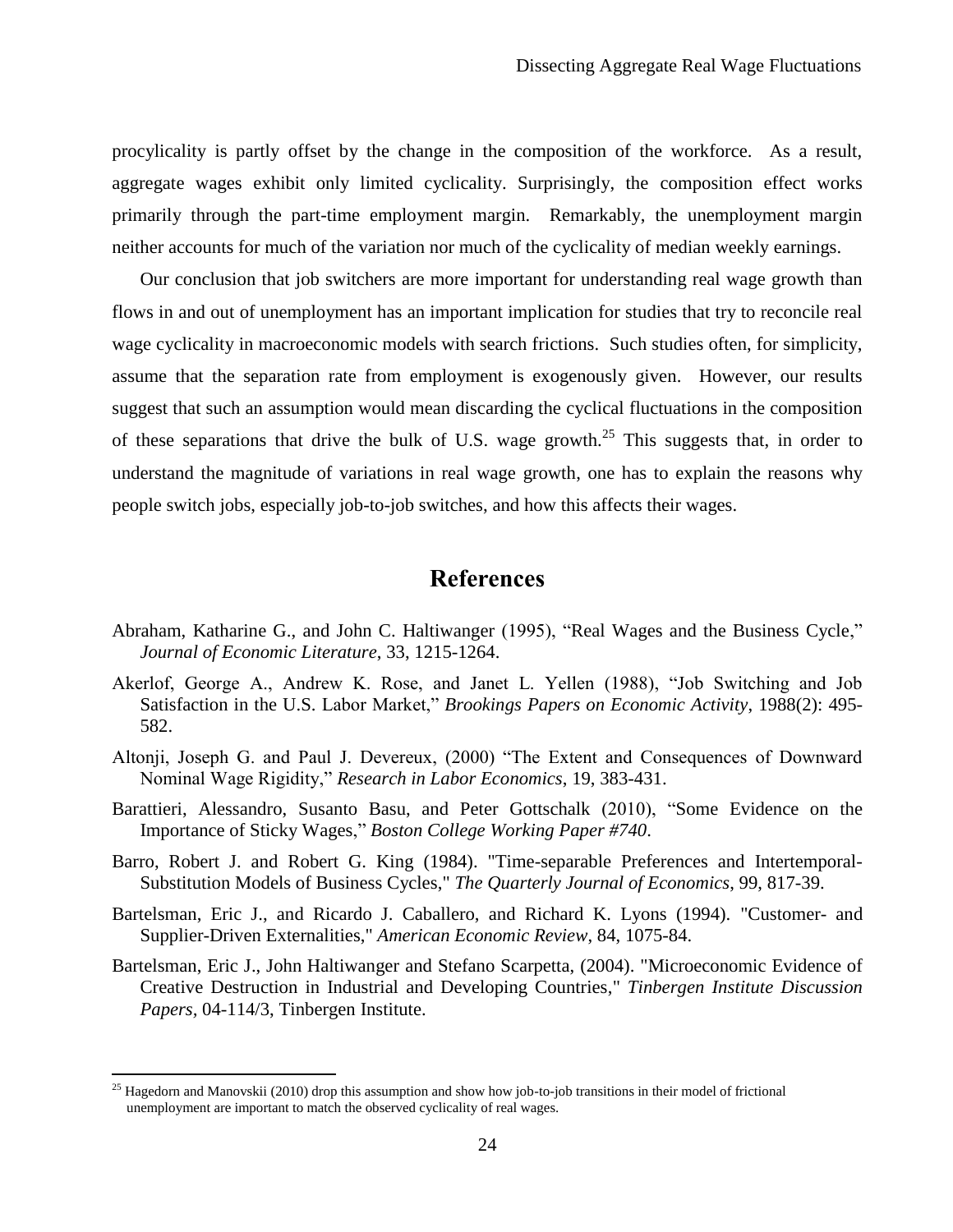- Bils, Mark. J. (1985) "Real Wages over the Business Cycle: Evidence from Panel Data," *Journal of Political Economy* , 93(4), 666-689.
- Bowlus, Audra, Haoming Liu, and Chris Robinson (2002), "Business Cycle Models, Aggregation, and Real Wage Cyclicality," *Journal of Labor Economics*, 20, 308-335.
- Bureau of Labor Statistics (BLS) (2011), "Usual Weekly Earnings Technical Note," URL: http://www.bls.gov/news.release/wkyeng.tn.htm [last accessed: 02/23/11]
- Card, David, and Dean Hyslop (1997). "Does Inflation "Grease the Wheels of the Labor Market"?" in *Reducing Inflation: Motivation and Strategy* Christina D. Romer and David H. Romer (eds.), Chicago: University of Chicago Press.
- Christiano, Lawrence J. and Martin Eichenbaum (1992), "Current real-business cycle theories and aggregate labor-market fluctuations," *American Economic Review*. 82, 430-450.
- Devereux, Paul J. (2001), "The Cyclicality of Real Wages Within Employer-Employee Matches," *Industrial and Labor Relations Review ,* 54 (4), 835-850.
- Dickens, William T., Lorenz Goette, Erica L. Groshen, Steinar Holden, Julian Messina, Mark E. Schweitzer, Jarkko Turunen, Melanie E. Ward (2007), "How Wages Change: Micro Evidence from the International Wage Flexibility Project," *Journal of Economic Perspectives*, 21, 195- 214.
- DiNardo, John, Nicole M. Fortin, and Thomas Lemieux (1996), "Labor Market Institutions and the Distribution of Wages, 1973-1992: A Semiparametric Approach," *Econometrica*, 64 (5), 1001- 1044.
- Elsby, Michael, Bart Hobijn, and Ayșegül Șahin (2010) "The Labor Market in the Great Recession," *Brookings Papers on Economic Activity*, Spring 2010, 1-48.
- Fallick, Bruce, and Charles Fleischman (2004), "Employer-to-Employer Flows in the U.S. Labor Market: The Complete Picture of Gross Worker Flows," *Finance and Economics Discussion Series 2004-34*, Board of Governors of the Federal Reserve System.
- Farber, Henry S. (1997), "The Changing Face of Job Loss in the United States, 1981-1995," *Brookings Papers on Economic Activity (Microeconomics)*, pp. 55-128.
- Farber, Henry S. (2005), "What Do We Know About Job Loss in the United States? Evidence From the Displaced Worker Surveys 1984-2004," *Federal Reserve Bank of Chicago Economic Perspectives*, 29 (2), pp. 13-28.
- Fortin, Nicole M., Thomas Lemieux, and Sergio Firpo (2011), "Decomposition Methods in Economics," *Handbook of Labor Economics, Volume 4A*, 1-102. Amsterdam: North Holland.
- Fujita, Shigeru and Garey Ramey (2009), "The Cyclicality of Job Loss and Hiring," *International Economic Review*, 50, 415-430.
- Galí, Jordi (2011), "The Return of the Wage Phillips Curve," *Journal of the European Economic Association*, 9, 436-461.
- Gertler, Mark L., and Antonella Trigari (2009), "Unemployment Fluctuations with Staggered Nash Wage Bargaining," *Journal of Political Economy,* 117, 38-86.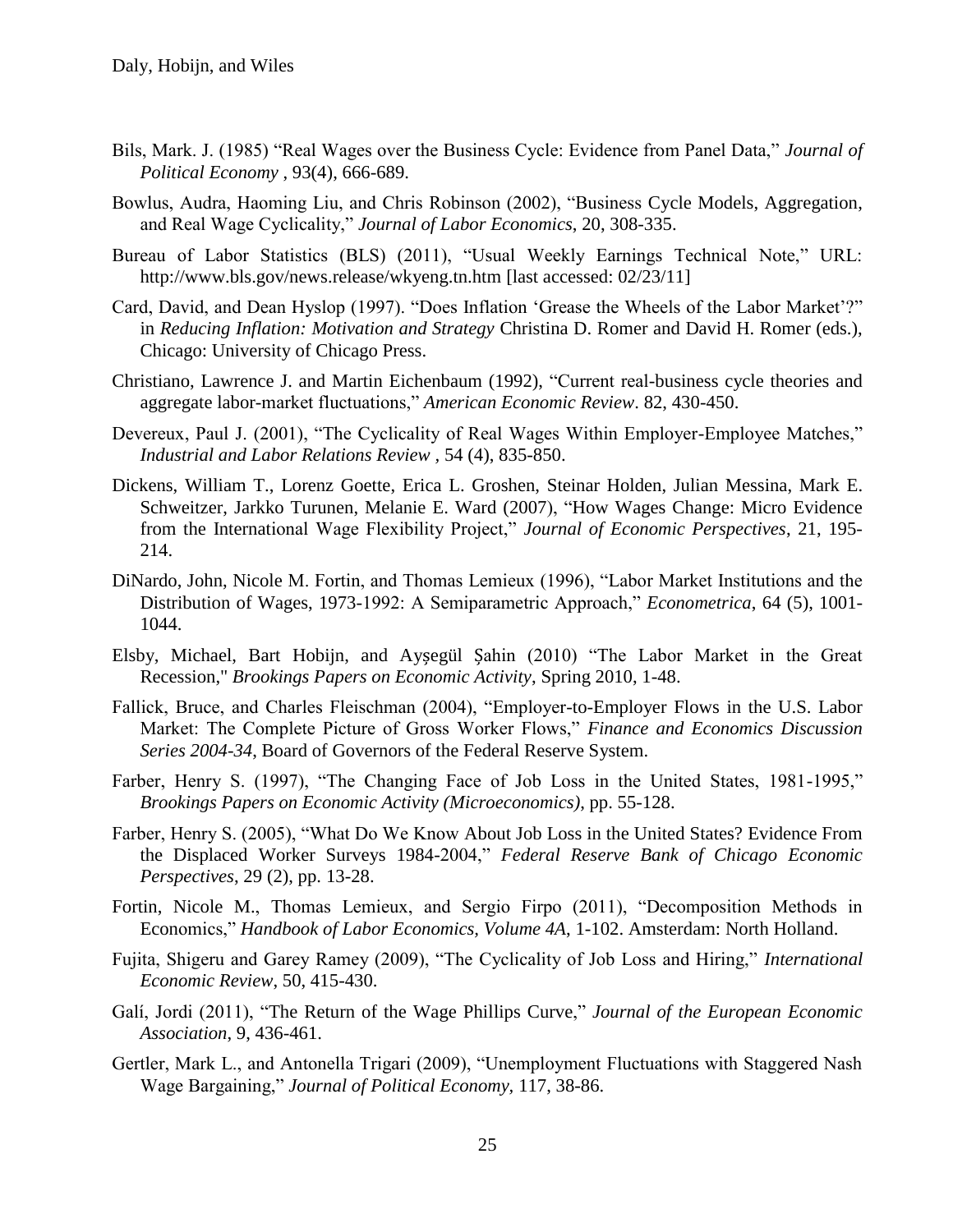- Hagedorn, Marcus, and Iourii Manovskii (2010), "Job Selection and Wages over the Business Cycle," *mimeo*, University of Pennsylvania.
- Hall, Robert E. (2005), "Job Loss, Job Finding, and Unemployment in the U.S. Economy over the Past Fifty Years," *NBER Macroeconomics Annual*, 2005, 101-137.
- Hansen, Gary D. (1985), "Indivisible Labor and the Business Cycle," *Journal of Monetary Economics*, 16, 309-327.
- Hines, James R., Hillary Hoynes, and Alan B. Krueger (2001), "Another Look at Whether A Rising Tide Lifts All Boats," *NBER Working Paper #8412*.
- Juhn, Chinhui, and Simon Potter (2006), "Changes in Labor Force Participation in the United States," *Journal of Economic Perspectives*, vol. 20, 27-46.
- Kim, Seik (2009), "Sample Attrition in the Presence of Population Attrition," *UWEC-2009-02 Working Paper*.-
- Kudlyak, Marianna (2010), "Are Wages Rigid Over the Business Cycle?" *Economic Quarterly , 96*, 179-199.
- Kydland, Finn E. and Edward C. Prescott, (1982). ["Time to Build and Aggregate Fluctuations,](http://ideas.repec.org/a/ecm/emetrp/v50y1982i6p1345-70.html)" *[Econometrica](http://ideas.repec.org/s/ecm/emetrp.html)*, 50, 1345-70.
- Lebow, David E., Raven E. Saks, and Beth Anne Wilson (2003), "Downward Nominal Wage Rigidity: Evidence from the Employment Cost Index," *Advances in Macroeconomics*, 3 article 2, 1-28.
- Lucas, Robert E.B. (1977), "Hedonic Wage Equations and Psychic Wages in the Returns to Schooling," *American Economic Review*. 64 (4), 549-558
- Madrian, Brigitte. C., and Lars John Lefgren (1999), "A Note on Longitudinally Matching Current Population Survey (CPS) Respondents," *NBER Working Paper Series #t0247*.
- Mankiw, N. Gregory, (1989), "Real Business Cycles: A New Keynesian Perspective," *Journal of Economic Perspectives*, 3 (3), 79-90.
- Martins, Pedro, Gary Solon, and Jonathan Thomas (2010), "Measuring What Employers Really Do about Entry Wages over the Business Cycle," *NBER Working Paper Series #15757.*
- Moscarini, G., & Thomsson, K. (2008). Occupational and Job Mobility in the US. *Scandinavian Journal of Economics* , 109 (4), 807-836.
- Mueller, Andreas (2010), "Separations, Sorting and Cyclical Unemployment," *mimeo*, IIES Stockholm University.
- Nagypál, Éva (2008), "Worker reallocation over the business cycle: The importance of job-to-job transitions," *mimeo*, Northwestern University.
- Nekarda, Christopher J. (2009), "A Longitudinal Analysis of the Current Population Survey: Assessing the Cyclical Bias of Geographic Mobility," *mimeo*, Federal Reserve Board of Governors.
- Perry, George L. (1972), "Real Spendable Weekly Earnings," *Brookings Papers on Economic Activity*, No. 3, 779-787.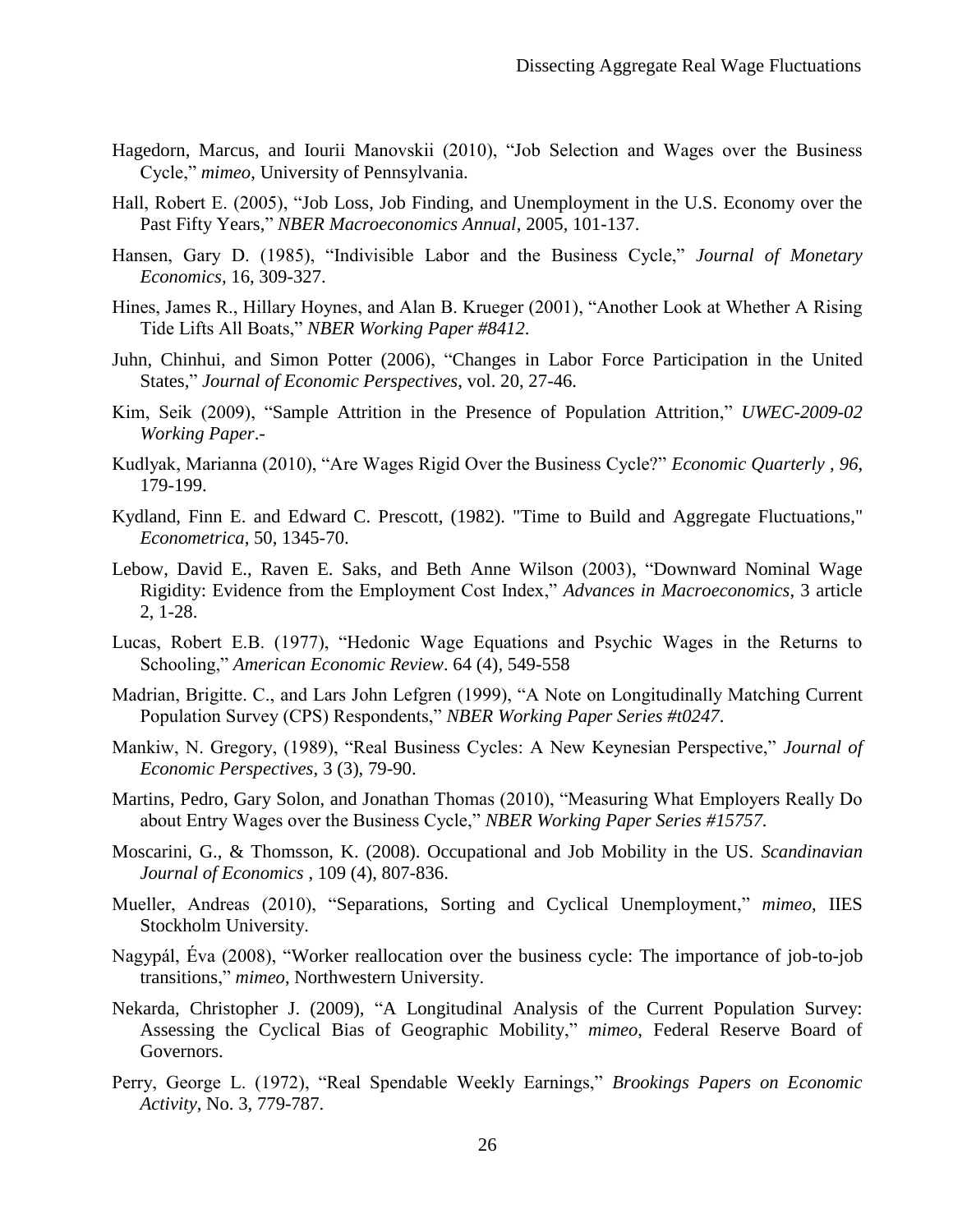- Pissarides, Christopher A. (2009), "The Unemployment Volatility Puzzle: Is Wage Stickiness the Answer?" *Econometrica, 77*, 1339-1369.
- Rotemberg, Julio J and Woodford, Michael, (1992). ["Oligopolistic Pricing and the Effects of](http://ideas.repec.org/a/ucp/jpolec/v100y1992i6p1153-1207.html)  [Aggregate Demand on Economic Activity,](http://ideas.repec.org/a/ucp/jpolec/v100y1992i6p1153-1207.html)" *[Journal of Political Economy](http://ideas.repec.org/s/ucp/jpolec.html)*, University of Chicago Press, 100 (6), 1153-1207.
- Shimer, Robert (2005), "The Cyclical Behavior of Equilibrium Unemployment and Vacancies," *American Economic Review*, 95, 25-49.
- Shimer, Robert (2007), "Reassessing the Ins and Outs of Unemployment," *NBER Working Paper #13421*.
- Solon, Gary, Robert Barsky, and Jonathan A. Parker (1994), "Measuring the Cyclicality of Real Wages: How Important is Composition Bias," *Quarterly Journal of Economics , 109* (1), 1-25.
- Swanson, Eric T. (2007), "Real Wage Cyclicality in the Panel Study of Income Dynamics," *Scottish Journal of Political Economy*, 54, 617-647.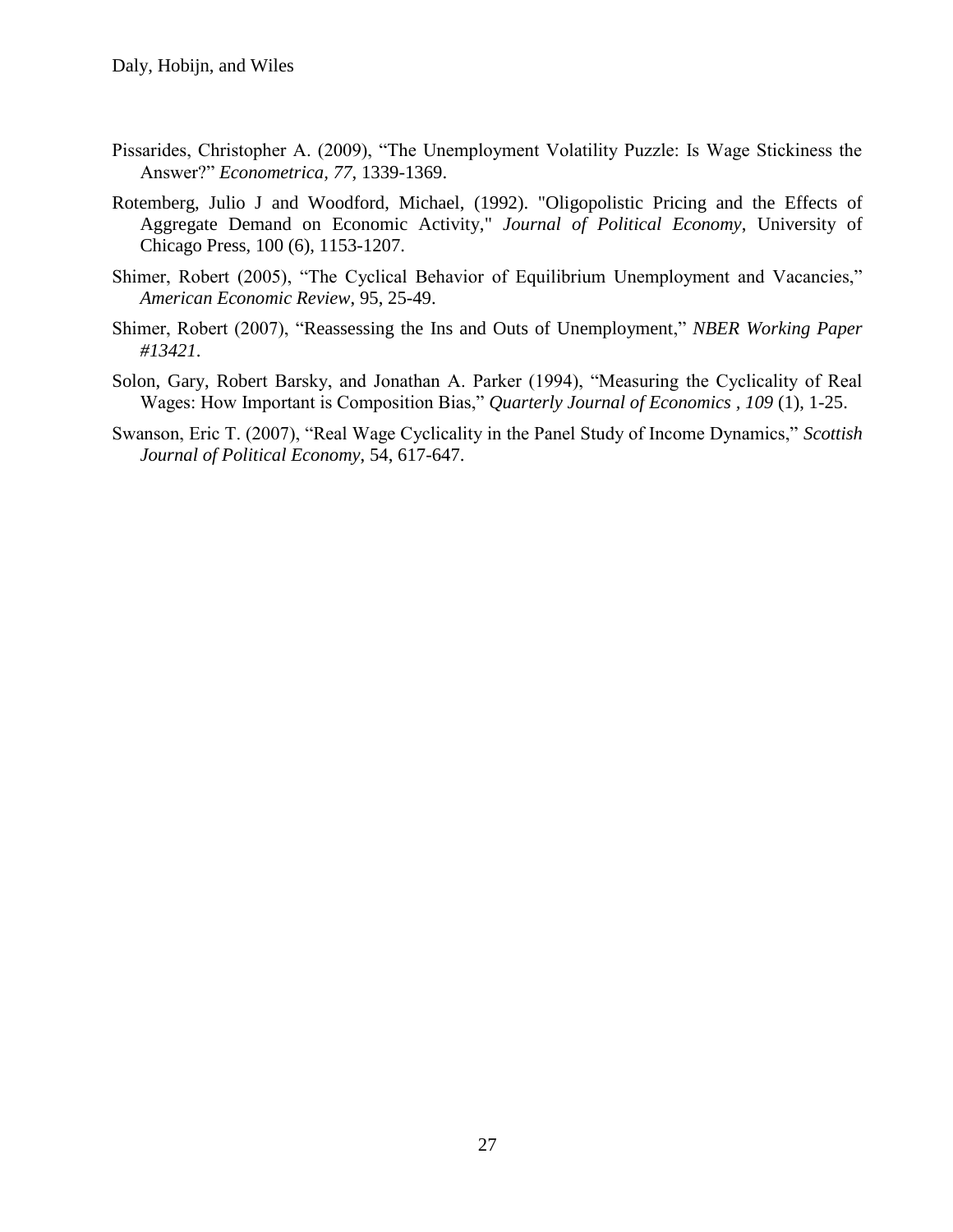# **A. Data and Variable Details**

### **Matching individuals across CPS interviews in different months**

<span id="page-28-0"></span>We use the matching criteria employed by Madrian and Lefgren (1999) for matching the outgoing rotations and Moscarini and Thomsson (2008) for matching month-to-month transitions. Our matching procedures are similar to Fallick and Fleischman (2004) and Card and Hyslop (1997). <sup>26</sup> Specifically, individuals in our sample must match on age (+3 or -1 between subsequent interviews), race, household ID, and line number.<sup>27</sup> Our procedure produces match rates that are identical are quite similar to previous researchers.

One thing to note is that our match procedure could introduce some bias into our results due to geographic mobility. Our results are conditional on staying within the same household, and people within the unemployment, NILF, and NISJ margin are more likely to move. However, Nekarda (2009) shows that the effect of geographic mobility on aggregate CPS measures such as the job finding rate and the separation rate is small. Nekarda (2009) also incorporates a match similar to ours, which allows for households to non-report or misreport in months between valid matches.

### **Constructing the same-job variable**

Various researchers have used strategies to identify when individuals switch jobs in the CPS. Card and Hyslop (1997) compare 2-digit industry and occupation codes between IM4 and IM8 $^{28}$ . In 1994, new variables were introduced to the CPS to help identify month-to-month changes in employment. Fallick and Fleishmann (2004) and Nagypál (2008) use one of these variables whether an individual still works for the same employer as last month, providing the employer's name. Both of these studies look at month-to-month transitions. This is also touched on in Moscarini and Thomsson (2008)"s study of occupational mobility. Our "Same Job" definition can

 $^{26}$  Fallick and Fleischman (2004) require age to be decreased by no more than one year or increased by no more than two years. Card and Hyslop (1997) use age plus or minus one year.

 $27$  Within 1994 and 1995, HHID's are only consistent within state, so we add a state constraint within those years. For 2003-2004 we don"t use the *HRSAMPLE* and *HRSERSUF* variables, since they seem to be randomized, and HHID coupled with the demographic variables successfully matches individuals.

 $28$  From their appendix: "The industry and occupation are matched using detailed (2-digit) industry and occupation codes for all years except 1982-83, 1983-84, and 1988-89. Matching for the 1983-84 sample is based on 3-digit 1980 census codes; for the 1982-83 sample, industry is matched using the detailed (2-digit) codes which are comparable across years, while occupation was matched using an algorithm devised to convert 1970 census 3-digit5 occupation codes to their 1980 census counterparts; and for the 1988- 89 sample, occupation was matched using the detailed codes, and an algorithm was devised to match the detailed industry codes."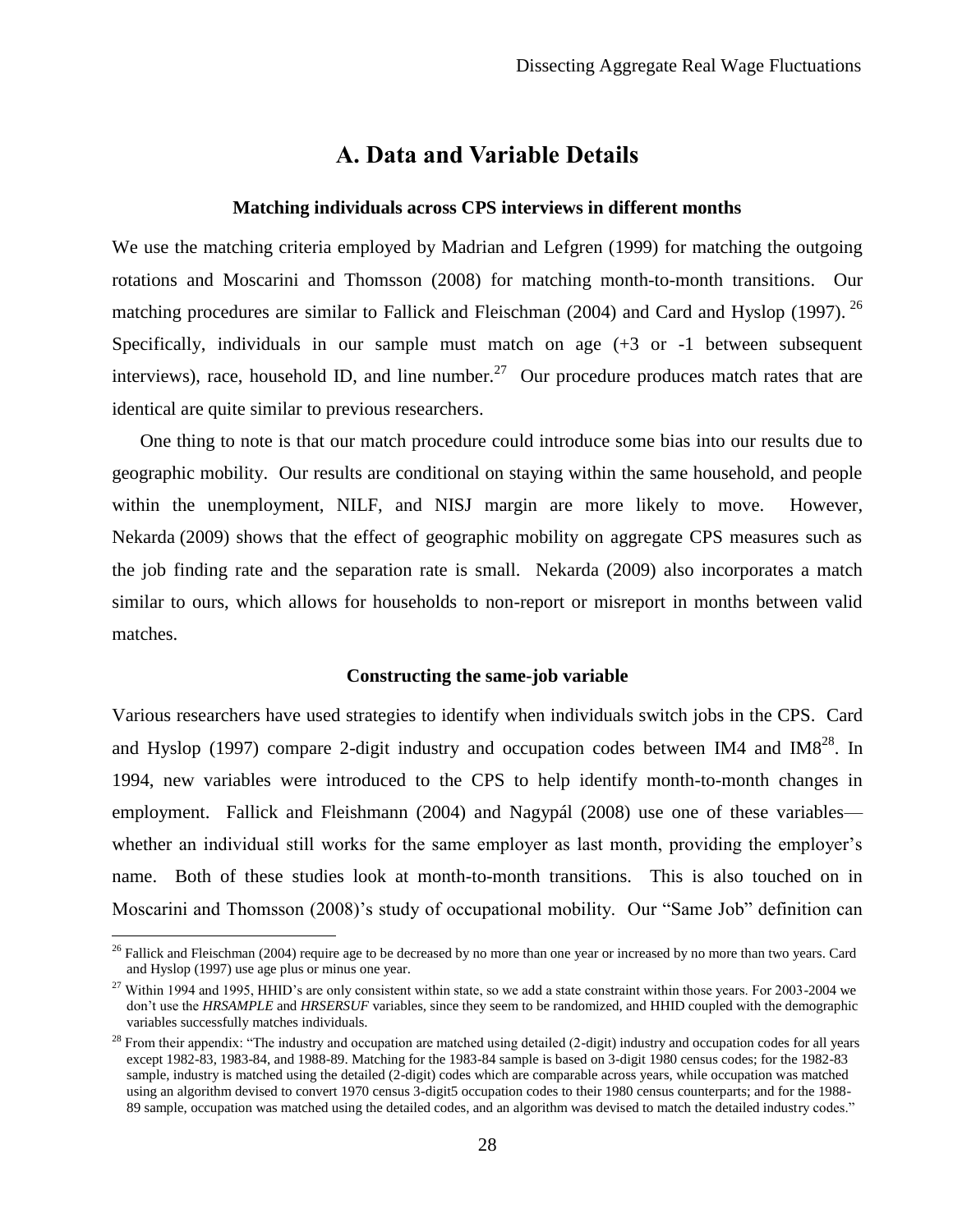be considered a combination of the month-month SJ calculation of Fallick and Fleischman (2004), Nagypál (2008) and the year-to-year SJ calculation of Card and Hyslop (1997). We want to use all available information on a matched individual, but we are also constrained by missing data between IM4 and IM5.

Our procedure then is as follows. After 1994, we define a job stayer as an individual observed as employed in IMs 4, 5, 6, 7, and 8, with the same detailed industry and occupation in each of these months, and who reports being with the same employer and reports the same job description and job duties, or who has missing values for these dependent-coding variables in MIS 6, 7, and 8. Nagypál (2008) and Fallick and Fleischman (2004) only use the "same employer" variable, so including these three variables enables a wider definition of job re-negotiation. Prior to 1994, we do not have the dependent coding variables, and industry and occupation data is reported anew each month. Thus, to get a "same job" measure, we match industry and occupation between IMs 4 and 8, and at least 2 out of the 3 months in IMs 5, 6, and 7, keeping the constraint of employment throughout IMs 4-8. This gives us a reasonably consistent same job rate across the 1994 boundary, and a slightly more restrictive test than Card and Hyslop (1997), who only constrained industry, occupation, and labor status in IM 4 and IM 8. Our "Same Job" rates are consistent with other estimates in the literature.

#### **Not-in-the-same-job (NISJ) versus job-to-job (J2J) transitions**

Following Fallick and Fleischman (2004) and Nagypál (2008) we consider a job-to-job transition as one in which a CPS respondent reports to be employed in a particular job in one month and another job in the next month. Unfortunately, this definition does not account for the possibility of such a worker having moved through a short spell of unemployment or part-time or self employment during the month in between the two responses. Since identifying the fraction of the *NISJ* individuals who moved directly from one full-time job to another, i.e. job-to-job (*J2J*) transitions is important for our study, we impute the fraction of *NISJ* transitions that are *J2J*.

Our imputation method relies heavily on the gross worker flows measurement methodologies used in Shimer (2005) and Fujita and Ramey (2009). Given the CPS survey structure (see Table 1) individuals we classify as *NISJ* consist of four groups: *(i)* Those who have missing data for IM5, IM6, or IM7 *(ii)* employed in IM4 and employed in another job in MIS8 but either unemployed, not in the labor force, or part-time or self employed in IM5, IM6, or IM7, *(ii)* not in *(i)* and *(ii)* and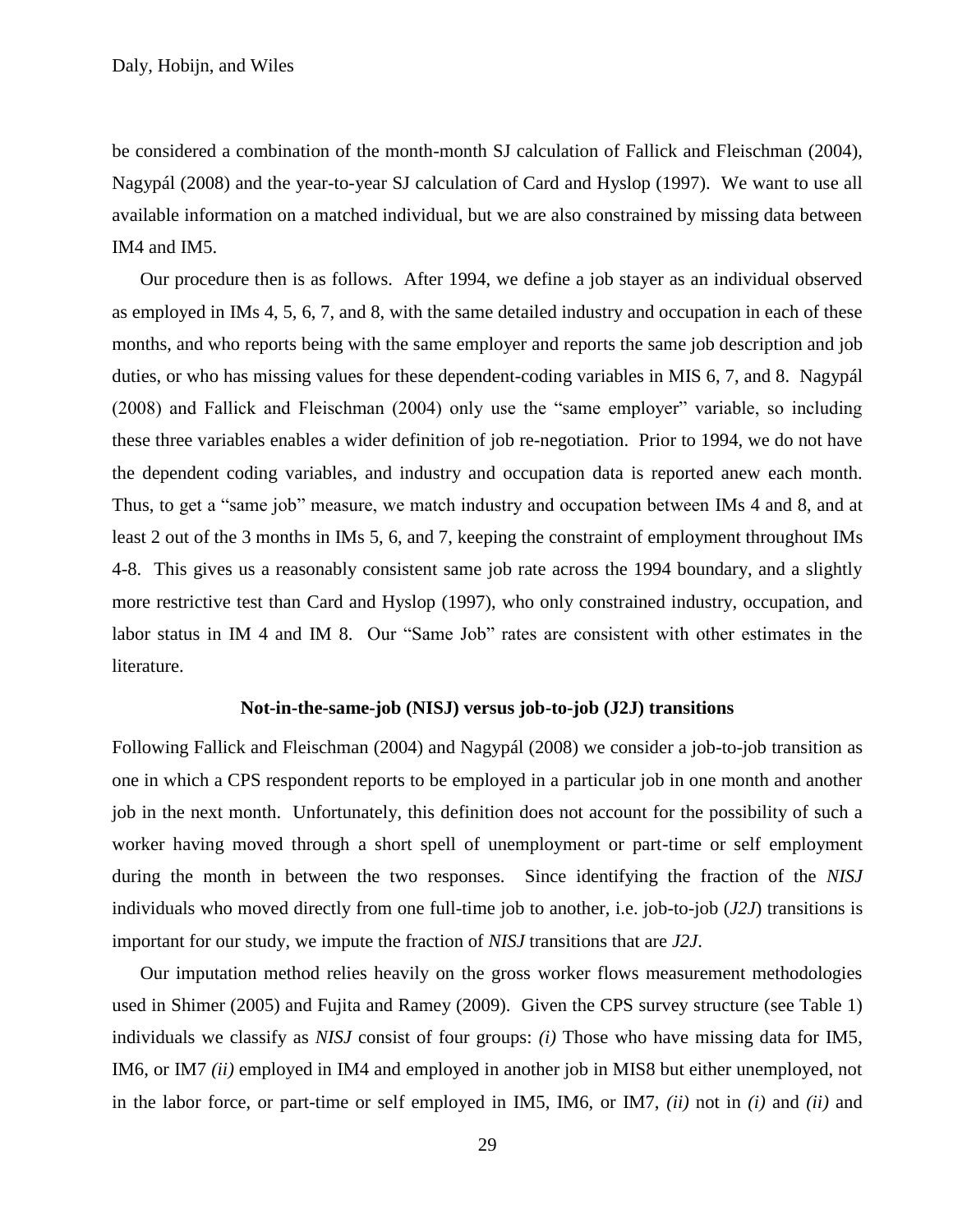employed in IM4 in the same job in IM5 and in a different job at IM8, *(iii)* not in *(i)* and *(ii)* and employed in IM4 and in a different job in IM5.

Those in *(ii)* are not part of *J2J* transitions. These are individuals who have not been employed for the whole 12-month period between the two levels of earnings they report. For our imputation, we ignore temporary layoffs and assume that everyone who reports to have the same job as 8 months earlier has remained in that job over the intervening period. Hence, we classify those in *(iii)* as part of *J2J* transitions.

The imputation is made complicated by those in *(iv)* and *(i)*. We discuss the imputation for those in *(iv)* first. Some of the individuals in that group who changed jobs between IM4 and IM5 actually went through unemployment, dropped out of the labor force, or were part-time of self employed. However, these episodes are not observed because they occurred during the eight months when the individuals were not part of the CPS sample. Hence, we have to impute what share of those in group *(iii)* did not experience any episodes of unemployment, part-time employment, or self employment and did not drop out of the labor force.

We impute this share by assuming that labor market status transitions follow a first-order Markov process.<sup>29</sup> We denote the different labor market statuses as: *(i)*  $E$  full-time employed in the same job as at the beginning of the period,  $(ii)$   $E'$  full-time employed in a different job as at the end of the period, *(iii)* U unemployed, *(iv)* N not in the labor force, and  $(v)$  PT part-time or self employed. The arrow  $\rightarrow^{4,5}$  denotes the transition during the 9 months between IM4 and IM5.

The first-order Markov assumption allows us to write transition probabilities over multiple months in terms of monthly transition probabilities. We define these monthly transition probabilities in month  $t$  as

$$
m_{l,k}(t)
$$
, where  $l, k \in \{E, E', U, N, PT\}$ . (18)

Here  $m_{l,k}(t)$  is the fraction of persons with labor market status l at the beginning of the period that end up in  $k$  at the end of the period.

As we discussed above, we assume that persons who are in the same job in IM5 as in IM4 have been continuously employed in that job. This implies that

<sup>&</sup>lt;sup>29</sup> This assumption means that, due to data-limitations, we do not account for duration dependence of unemployment outflow rates, or tenure duration dependence of worker separation rates. Consequently, our imputations should only be interpreted as indicative of cyclical fluctuations of the composition of the *NISJ* group in our sample rather than a precise estimate.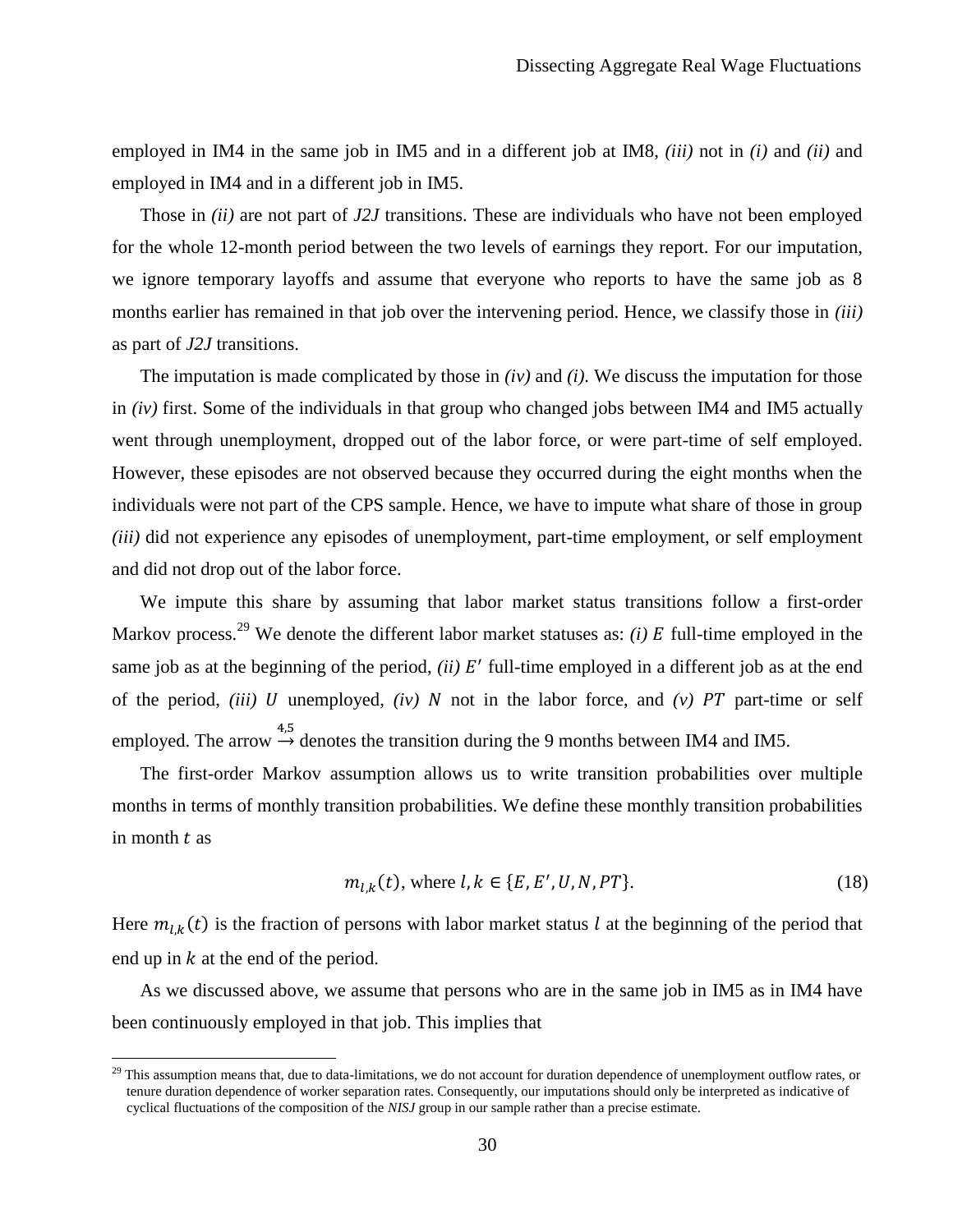$$
m_{l,E}(t) = 0, \text{ for } l \in \{E', U, N, PT\}. \tag{19}
$$

Note that  $m_{E,E}(t)$  is the probability of remaining full-time employed in the same job during the month and  $m_{E,E'}(t)$  is the probability of a job-to-job transition.<sup>30</sup>

We construct the Markov transition matrix that is associated with these probabilities based on monthly matched CPS data, similar to Shimer (2007), Fujita and Ramey (2009), and Elsby, Hobijn, and Şahin (2010).

The share we are imputing is the ratio of two probabilities. The numerator is the probability that an individual reports to have changed jobs in IM5 relative to nine months before in IM4 and has not flown through  $U$ ,  $N$ , or PT. This probability can be written as

$$
Pr\left[E \stackrel{4,5}{\rightarrow} E' \cap not \ through \ U, N, or \ PT\right] = \prod_{t=2}^{10} \{m_{E,E}(t) + m_{E,E'}(t)\} - \prod_{t=2}^{10} m_{E,E}(t). \tag{20}
$$

The denominator is much harder to impute. It is the probability that an individual reports to have changed jobs in IM5 relative to eight nine months before in IM4 irrespective of what she or he did in the meanwhile. It is

$$
Pr\left[E \stackrel{4,5}{\rightarrow} E'\right] = [0 \quad 1 \quad 0 \quad 0 \quad 0] \left(\prod_{t=2}^{10} M(t)\right) [1 \quad 0 \quad 0 \quad 0 \quad 0]'.
$$
 (21)

Here, the Markov transition matrix  $M(t)$  is given by

$$
M(t) = \begin{bmatrix} m_{E,E}(t) & 0 & 0 & 0 & 0 \\ m_{E,E'}(t) & \left( m_{E,E}(t) + m_{E,E'}(t) \right) & m_{PT,E}(t) & m_{U,E}(t) & m_{N,E}(t) \\ m_{E,PT}(t) & m_{E,PT}(t) & m_{PT,PT}(t) & m_{U,PT}(t) & m_{N,PT}(t) \\ m_{E,U}(t) & m_{E,U}(t) & m_{PT,U}(t) & m_{U,U}(t) & m_{N,U}(t) \\ m_{E,N}(t) & m_{E,N}(t) & m_{PT,N}(t) & m_{U,N}(t) & m_{N,N}(t) \end{bmatrix}
$$
(22)

Thus, only a fraction

 $\overline{a}$ 

$$
Pr\left[E \stackrel{4,5}{\rightarrow} E' \cap not \ through \ U, N, or \ PT\right] / Pr\left[E \stackrel{4,5}{\rightarrow} E'\right] \tag{23}
$$

of those in the third group of individuals classified as *NISJ* will be imputed as having gone directly from job to job rather than flowing through unemployment, part-time or self employment, or temporarily leaving the labor force.

 $30$  This job-to-job transition is slightly different from that reported in Fallick and Fleischman (2004) and Nagypál (2008) because it is conditional on full-time employment.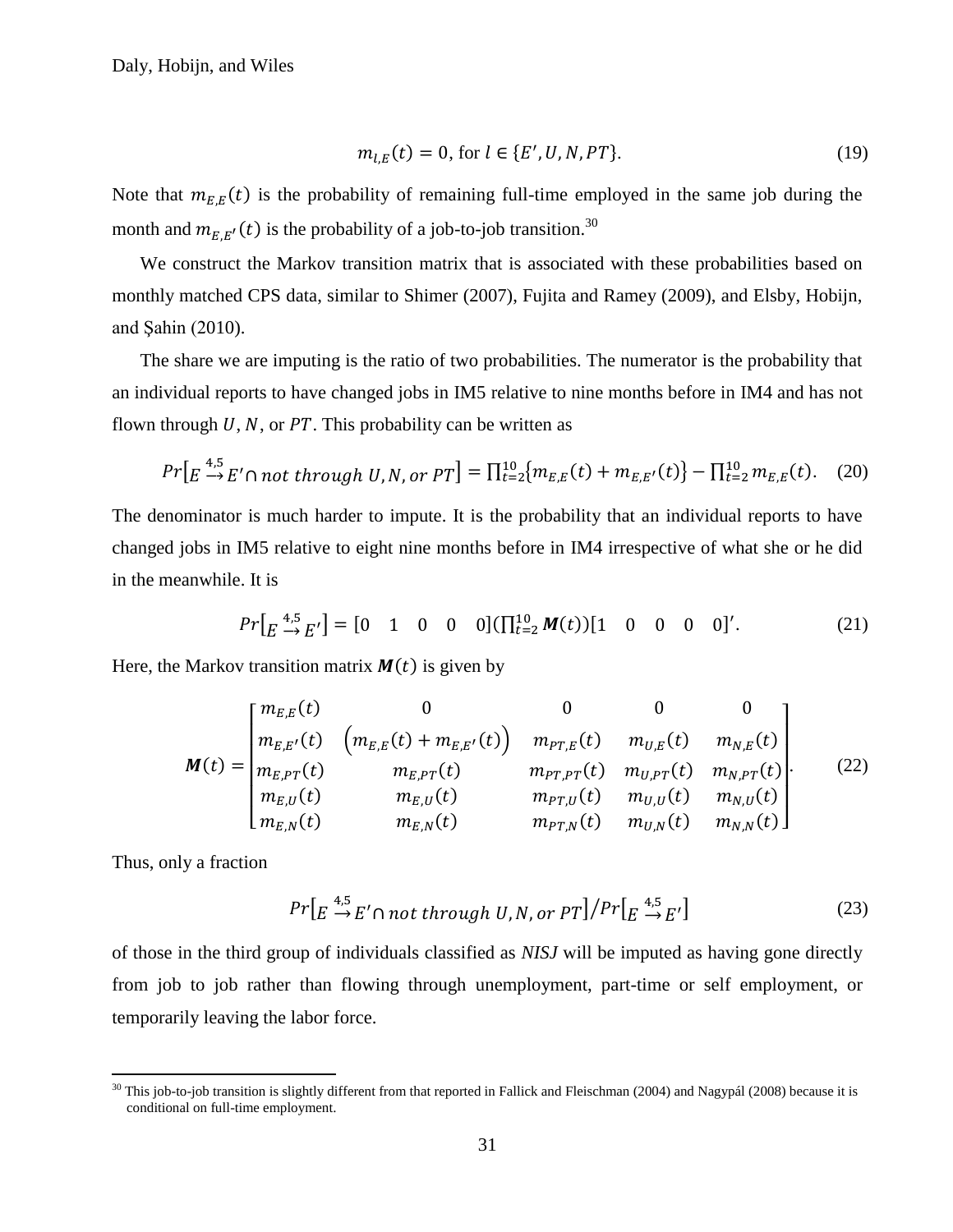As for those in group (*i*) we can do the same as for those in *(iv)*. The share of this group that we attribute to *NISJ* is given by

$$
Pr\left[E \stackrel{4,8}{\rightarrow} E' \cap not \ through \ U, N, or \ PT\right] / Pr\left[E \stackrel{4,8}{\rightarrow} E'\right].
$$
 (24)

The numerator and denominator for this group are calculated in a very similar way as for group *(iv)*. In particular

$$
Pr\left[E \stackrel{4,8}{\to} E' \cap not\ through\ U, N, or\ PT\right] = \prod_{t=2}^{13} \{m_{E,E}(t) + m_{E,E'}(t)\} - \prod_{t=2}^{13} m_{E,E}(t), \quad (25)
$$

and

 $\overline{a}$ 

$$
Pr\left[E \stackrel{4,8}{\to} E'\right] = [0 \quad 1 \quad 0 \quad 0 \quad 0] \left(\prod_{t=2}^{13} M(t)\right) [1 \quad 0 \quad 0 \quad 0 \quad 0]'.
$$
 (26)

That is, if one or more observations in IM5, IM6, and IM7 are missing for an individual we treat all these observations as missing and impute the share of such individuals that are *J2J* through the assumed first-order Markov transition process.

The first-order Markov assumption in our imputation method assumes that a person flowing through unemployment is just as likely to become unemployed later in the year as someone that did not. In actuality, this person is more likely to become unemployed (again) but the CPS data do not allow us to correct for this. Not correcting for this leads to an overestimate of the number of persons flowing through unemployment (and non-participation and part-time and self-employment for the same reason). Hence, it is best to interpret our imputed fraction of NISJ flows that are J2J as a lowerbound estimate.

Figure [A.1](#page-48-0) shows the results of our imputation. The figure indicates that, on average, a bit less than two-thirds of NISJ flows are J2J. Just like quits as a share of separations in the Job Openings and Labor Turnover Survey, J2J flows are procyclical, increasing during the strong labor market at the end of the 1990"s, with a bit of a lull during the dip in 1998, and again increasing from 2006 through 2007. Their share sharply dropped during the  $2007$  recession.<sup>31</sup> This is consistent with Akerlof, Rose, and Yellen (1988) who argue that job-to-job quits in pursuit of higher wages and job satisfaction drive a large part of U.S. labor market dynamics.

 $31$  It is important to note that, because we count changes of the job description of a worker who stays with the same employer as a change in jobs, we find more job-to-job switches than studies, like Fallick and Fleishmann (2004) and Nagypál (2008), which consider job-to-job switches conditional on changing employers. Moreover, we only consider switches from one full-time job to another.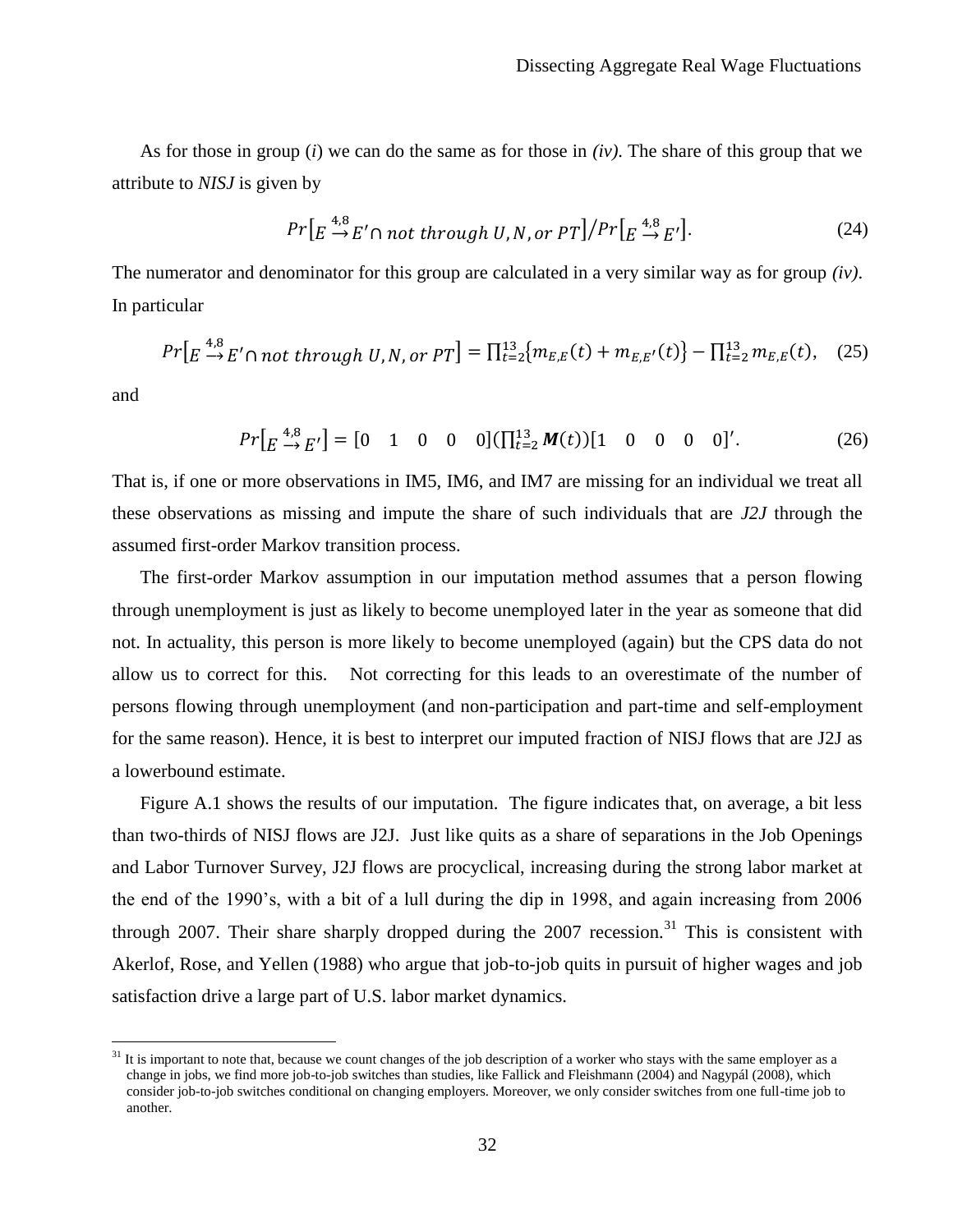# **B. Mathematical details**

### <span id="page-33-0"></span>**Derivation of equation [\(2\)](#page-11-1)**

Equation [\(2\)](#page-11-1) can be derived by realizing that

$$
0 = F(w_p) - G(w'_p)
$$
  
=  $(F(w_p) - F(w'_p)) + (F(w'_p) - G(w'_p)) = (F(w_p) - G(w_p)) + (G(w_p) - G(w'_p))$  (27)  
=  $(F(w_p) - F(w'_p)) + (G(w_p) - G(w'_p)) + (F(w_p) - G(w_p)) + (F(w'_p) - G(w'_p)).$ 

Moving the first two terms in this expression from the right-hand side to the left-hand side yields equation [\(2\).](#page-11-1)

## **Derivation of equation [\(6\)](#page-12-0)**

The version of  $(2)$  for more than one subgroup, s, reads

$$
\int \varphi(s) [F(w'_p|s) - F(w_p|s)]ds + \int \gamma(s) [G(w'_p|s) - G(w_p|s)]ds
$$
\n
$$
= \int \varphi(s) F(w_p|s)ds - \int \gamma(s) G(w_p|s)ds + \int \varphi(s) F(w'_p|s)ds - \int \gamma(s) G(w'_p|s)ds. \tag{28}
$$

The right-hand side of this expression can be rewritten as

$$
\int \varphi(s) F(w_p|s) ds - \int \gamma(s) G(w_p|s) ds + \int \varphi(s) F(w'_p|s) ds - \int \gamma(s) G(w'_p|s) ds
$$
  
= 
$$
\int \varphi(s) [F(w_p|s) - G(w_p|s)] ds - \int (\gamma(s) - \varphi(s)) G(w_p|s) ds +
$$
  

$$
\int \gamma(s) [F(w'_p|s) - G(w'_p|s)] ds - \int (\gamma(s) - \varphi(s)) F(w'_p|s) ds.
$$
 (29)

Combining terms, we obtain equation [\(6\).](#page-12-0)

### **Derivation of equation [\(9\)](#page-13-0)**

Equation [\(9\)](#page-13-0) follows from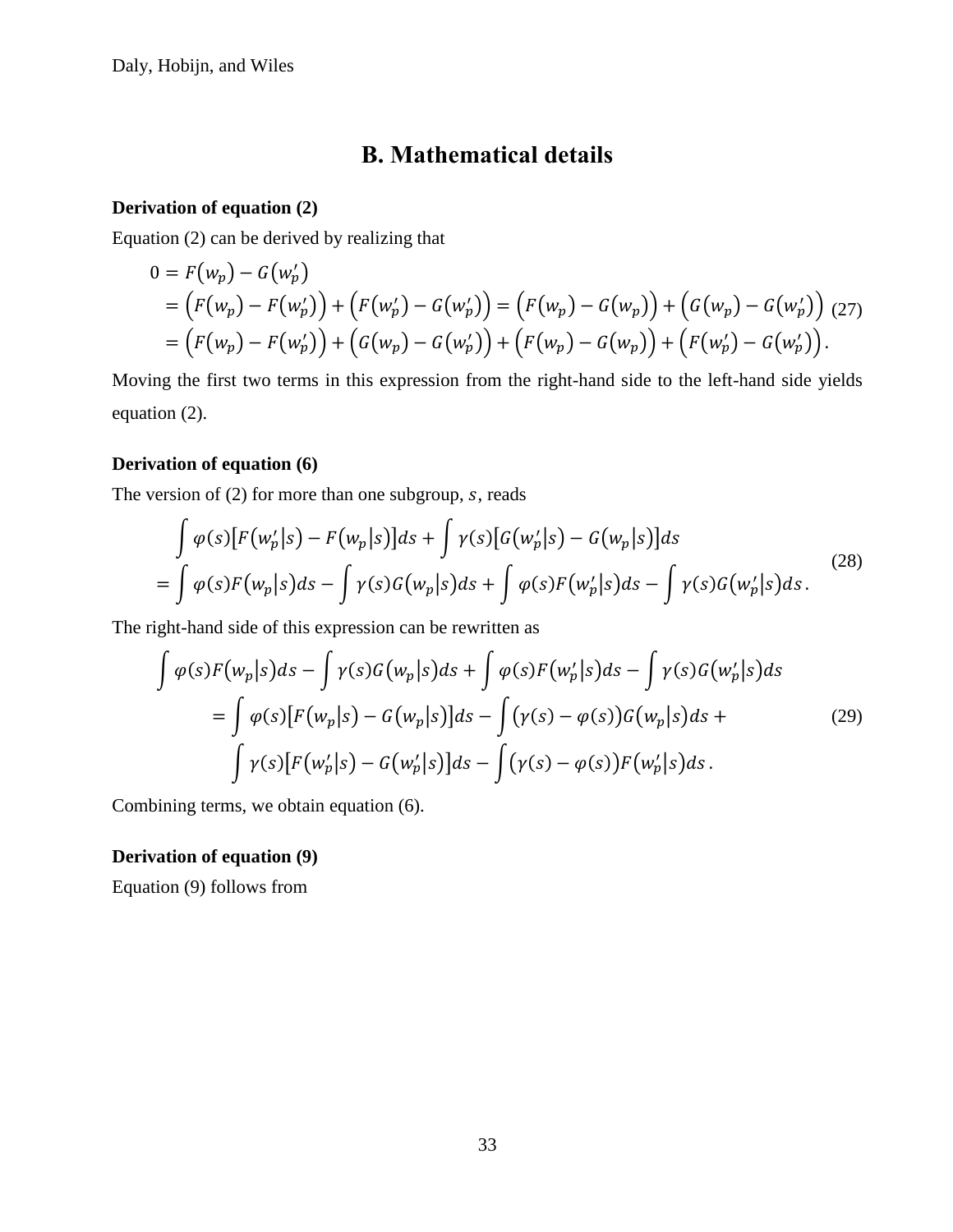$$
(w'_{p} - w_{p}) = \frac{1}{q_{p}} \Biggl\{ \int_{s \in S_{S}} \varphi(s) \{ F(w_{p}|s) - G(w_{p}|s) \} ds + \int_{s \in S_{S}} \gamma(s) \{ F(w'_{p}|s) - G(w'_{p}|s) \} ds \Biggr\} - \frac{1}{q_{p}} \Biggl\{ \int_{s \in S_{S}} \biggl[ \{ F(w'_{p}|s) - p \} + \{ G(w_{p}|s) - p \} \biggl] \{ \gamma(s) - \varphi(s) \} ds \Biggr\} + \frac{1}{q_{p}} \Biggl\{ \int_{s \in S_{X}} \varphi(s) \{ F(w_{p}|s) - G(w_{p}|s) \} ds \Biggr\} - \frac{1}{q_{p}} \Biggl\{ \int_{s \in S_{X}} \biggl[ \{ F(w'_{p}|s) - p \} + \{ G(w_{p}|s) - p \} \biggl] \{ \gamma(s) - \varphi(s) \} ds \Biggr\} + \frac{1}{q_{p}} \Biggl\{ \int_{s \in S_{N}} \gamma(s) \{ F(w'_{p}|s) - G(w'_{p}|s) \} ds \Biggr\} - \frac{1}{q_{p}} \Biggl\{ \int_{s \in S_{N}} \biggl[ \{ F(w'_{p}|s) - p \} + \{ G(w_{p}|s) - p \} \biggl] \{ \gamma(s) - \varphi(s) \} ds \Biggr\} = \frac{1}{q_{p}} \Biggl\{ \int_{s \in S_{S}} \varphi(s) \{ F(w_{p}|s) - G(w_{p}|s) \} ds + \int_{s \in S_{S}} \gamma(s) \{ F(w'_{p}|s) - G(w'_{p}|s) \} ds \Biggr\} + \frac{1}{q_{p}} \Biggl\{ \int_{s \in S_{X}} \varphi(s) \{ F(w_{p}|s) + F(w'_{p}|s) - 2p \} ds \Biggr\} - \frac{1}{q_{p}} \Biggl\{ \int_{s \in S_{X}} \gamma(s) \{ G(w_{p}|s) + G(w'_{p}|s) - 2p \} ds \Biggr\} - \frac{1}{q_{p}} \Biggl\{ \int_{s \in S_{S}} \biggl[ \{ F(w'_{p}|s) - p \} + \{ G(w_{p}|s) - p \} \biggl] \{ \gamma
$$

This is the equation we are supposed to derive.

### **Comparison of our percentile decomposition with DiNardo, Fortin, and Lemieux (1996)**

The percentile decomposition that we introduced in this paper is not the first one that can be used. Our decomposition is almost directly derived from a standard shift-share decomposition in means but then translated into shifts in earnings distribution functions and changes in the composition, shares, of the full-time employed.

An alternative is the decomposition by DiNardo, Fortin, and Lemieux (DFL, 1996). DFL do not specifically explain how their methodology can be used to decompose changes in percentiles. This is actually explained is a more general framework in Fortin, Lemieux, and Firpo (2011).

Where our decomposition measures changes in the distribution function evaluated at the percentile at the beginning and at the end of the period, i.e. lines *A* and *B* in figure [4,](#page-43-0) and then uses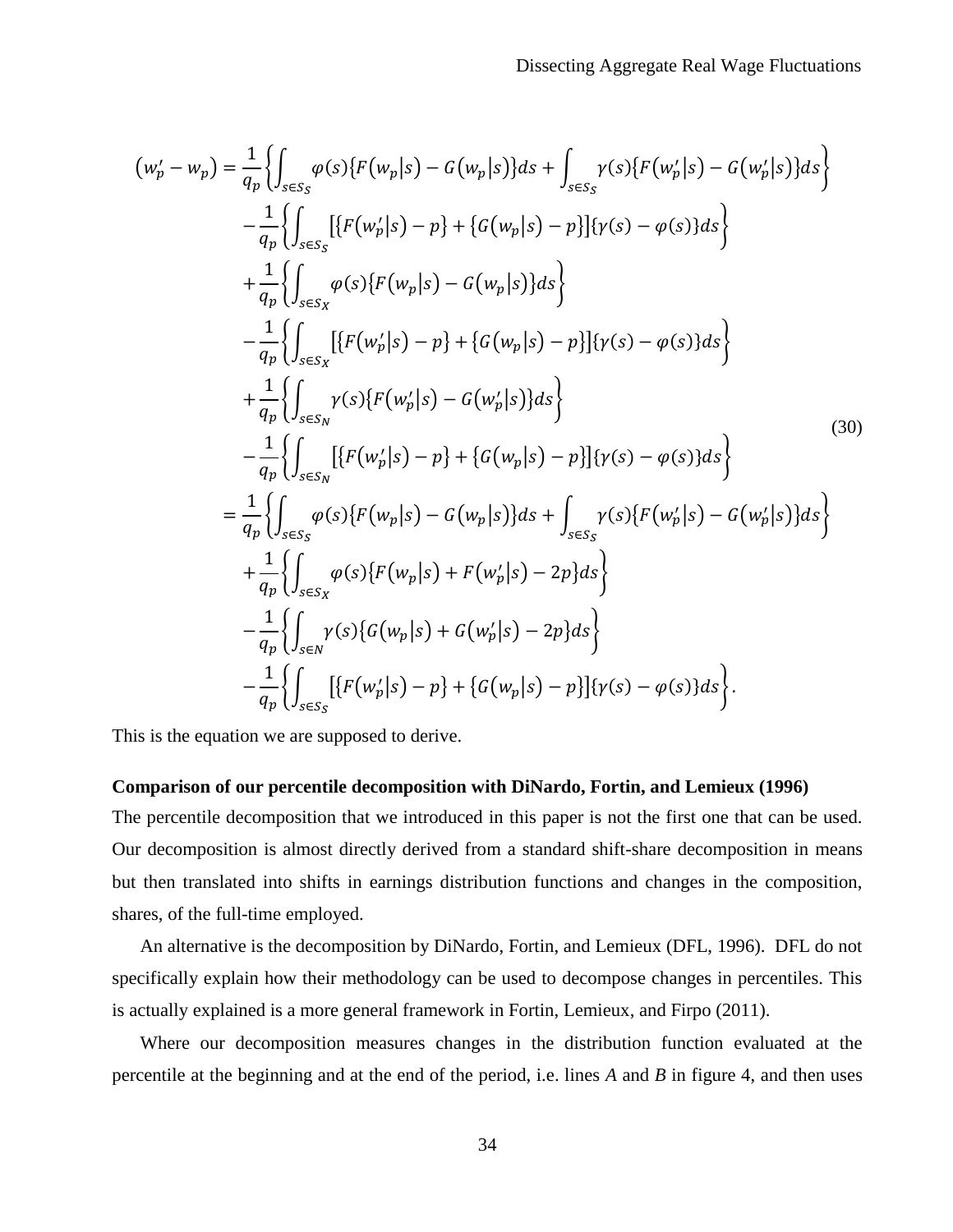the mean value theorem to translate changes in the distribution function into changes in the percentile, the DLF decomposition involves the calculation of counterfactual percentiles.

This difference between these two methods is illustrated in figure [A.2.](#page-49-0) The top panel, (*a*), of the figure illustrates our percentile decomposition in an extended version of figure [4.](#page-43-0) In addition to the distribution functions at the beginning at the end of the period, Panel (*a*) of figure [A.2](#page-49-0) also contains two counterfactual distribution functions. The first,  $\gamma(s) F(W|s)$ , is the one that would have prevailed if all subgroups had their own conditional earnings distribution from the beginning of the period and the only thing that happened was a shift in the composition of the full-time employed from  $\varphi(s)$  to  $\gamma(s)$ . The second,  $\varphi(s)G(W|s)$ , is the one that would have prevailed if all subgroups had their own conditional earnings distribution from the end of the period and the only thing that happened was a shift in the composition of the full-time employed from  $\gamma(s)$  to  $\varphi(s)$ . Our decomposition evaluates what is the fraction of earners whose earnings crossed the percentile evaluated either at the beginning of the period,  $w_p$ , or at the end of the period,  $w_p'$ .

In terms of figure [4,](#page-43-0) the former fraction is given by *A*. Figure [A.2](#page-49-0) shows that this fraction can be decomposed as

$$
A = A_{share} + A_{shift} = F(w_p) - G(w_p)
$$
  
= 
$$
\left\{ F(w_p) - \int_s \gamma(s) F(w_p|s) ds \right\} + \left\{ \int_s \gamma(s) F(w_p|s) ds - G(w_p) \right\}
$$
  
= 
$$
\int (\varphi(s) - \gamma(s)) F(w_p|s) ds - \int \gamma(s) \left( F(w_p|s) - G(w_p|s) \right) ds.
$$
 (31)

Thus, *Ashare* is the change in the value of the earnings distribution function at the percentile at the beginning of the period that is attributable to the change in the shares of the subgroups that make up full-time wage and salary earners. While,  $A_{shift}$  is the change in the earnings distribution function due to the earnings distribution functions of each of the underlying subgroups changing.

Similarly, the fraction of earners whose earnings crossed the percentile at the end of the period, given by *B*, can also be decomposed into shift and a share part.

Our decomposition then aggregates the shift and share parts of *A* and *B* uses the mean value theorem to translate those into relative contributions to the changes in the percentile. We then reshuffle the shift and share terms to obtain a decomposition in parts that are better interpreted as the composition and the wage growth effects.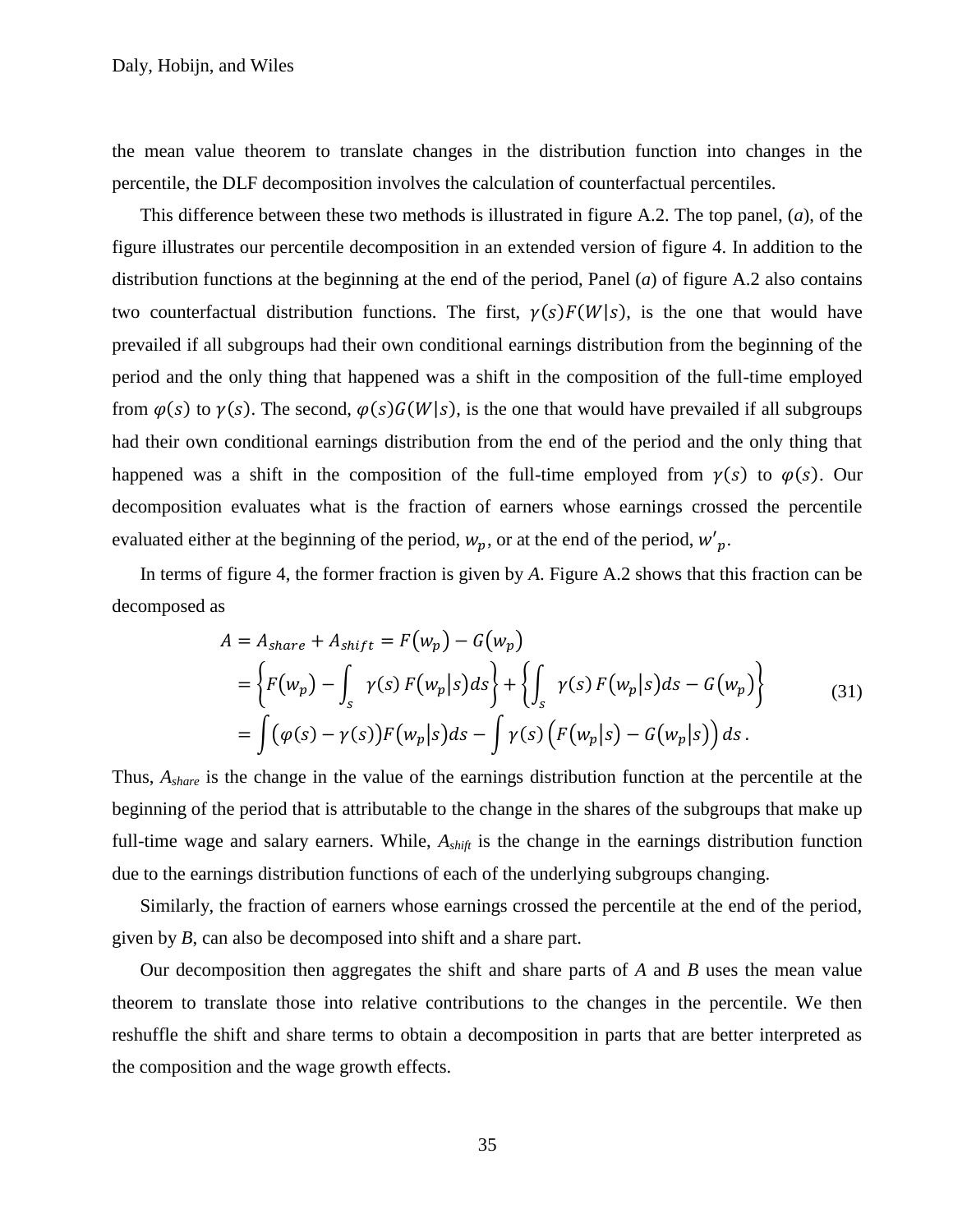The DFL decomposition requires the construction of counterfactual percentiles. Define these counterfactual percentiles,  $\widetilde{w}_p$  and  $\widetilde{w}'_p$  as

$$
p = F(w_p) = G(w_p) = \int_{S} \gamma(s) F(\widetilde{w}_p|s) ds = \int_{S} \varphi(s) G(\widetilde{w}'_p|s) ds. \tag{32}
$$

Thus,  $\tilde{w}_p$  would have been the p-th earnings percentile if the each of the subgroups had their earnings distribution from the beginning of the period and the share of full-time employment at the end of the period. Conversely,  $\tilde{w}'_p$  would have been the p-th earnings percentile if the each of the subgroups had their earnings distribution from the end of the period and the share of full-time employment at the beginning of the period.

These counterfactual percentiles are drawn in panel (*b*) of figure [A.2.](#page-49-0) The DFL decomposition then basically implies that one can decompose the change in the percent from  $w_p$  to  $w'_p$  into a shift and a share part in two ways.

The first is

$$
\left(w'_{p} - w_{p}\right) = \left(w'_{p} - \widetilde{w}_{p}\right) + \left(\widetilde{w}_{p} - w_{p}\right) = A_{share} + A_{shift}.
$$
\n(33)

Here, *Ashare* is the part of the change in the percentile that is due to shares of each of the subgroups changing assuming their respective earnings distributions remain the same as at the beginning of the period. The part *Ashift* is the remainder of the change in the percentile due to the changes in the earnings functions. The second, *Bshare* and *Bshift*, switch the order in which the changes in the shares and shifts are being evaluated.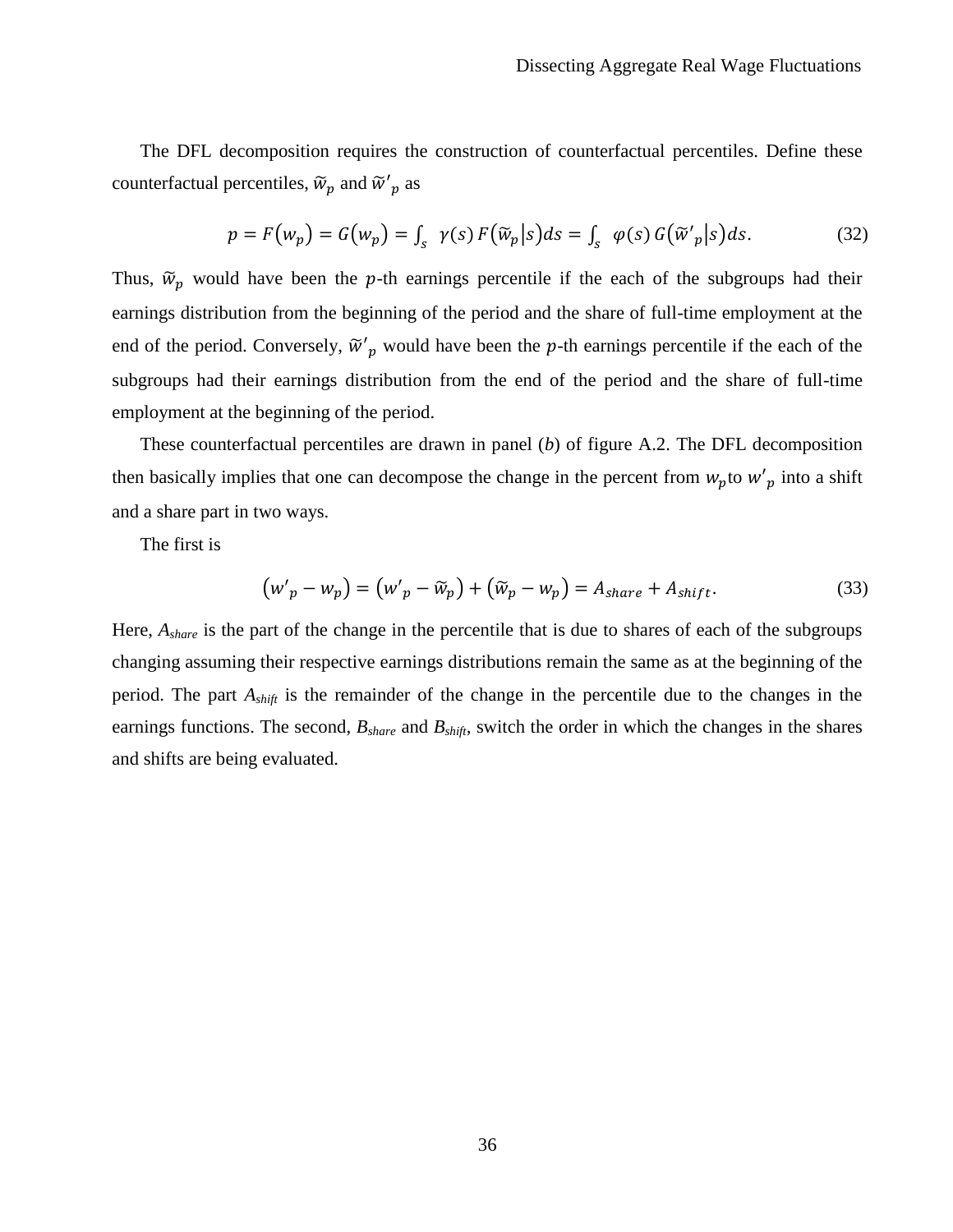|    | TAUIC 1. CI D SUIVCY UCSIGN |                                        |                 |                |                |  |  |  |  |  |  |     |         |  |
|----|-----------------------------|----------------------------------------|-----------------|----------------|----------------|--|--|--|--|--|--|-----|---------|--|
|    | CPS survey design           |                                        |                 |                |                |  |  |  |  |  |  |     |         |  |
|    | CPS survey months (SM)      | 1 2 3 4 5 6 7 8 9 10 11 12 13 14 15 16 |                 |                |                |  |  |  |  |  |  |     |         |  |
| 2. | Interview months (IM)       |                                        | $1 \t2 \t3 \t4$ |                |                |  |  |  |  |  |  |     | 5 6 7 8 |  |
|    | CPS data collected          |                                        |                 |                |                |  |  |  |  |  |  |     |         |  |
| 3. | Labor force status          |                                        | $\mathcal{D}$   | $\overline{3}$ | $\overline{4}$ |  |  |  |  |  |  | 5 6 |         |  |
| 4. | Earnings                    |                                        |                 |                |                |  |  |  |  |  |  |     |         |  |

# <span id="page-37-0"></span>Table 1. CPS survey design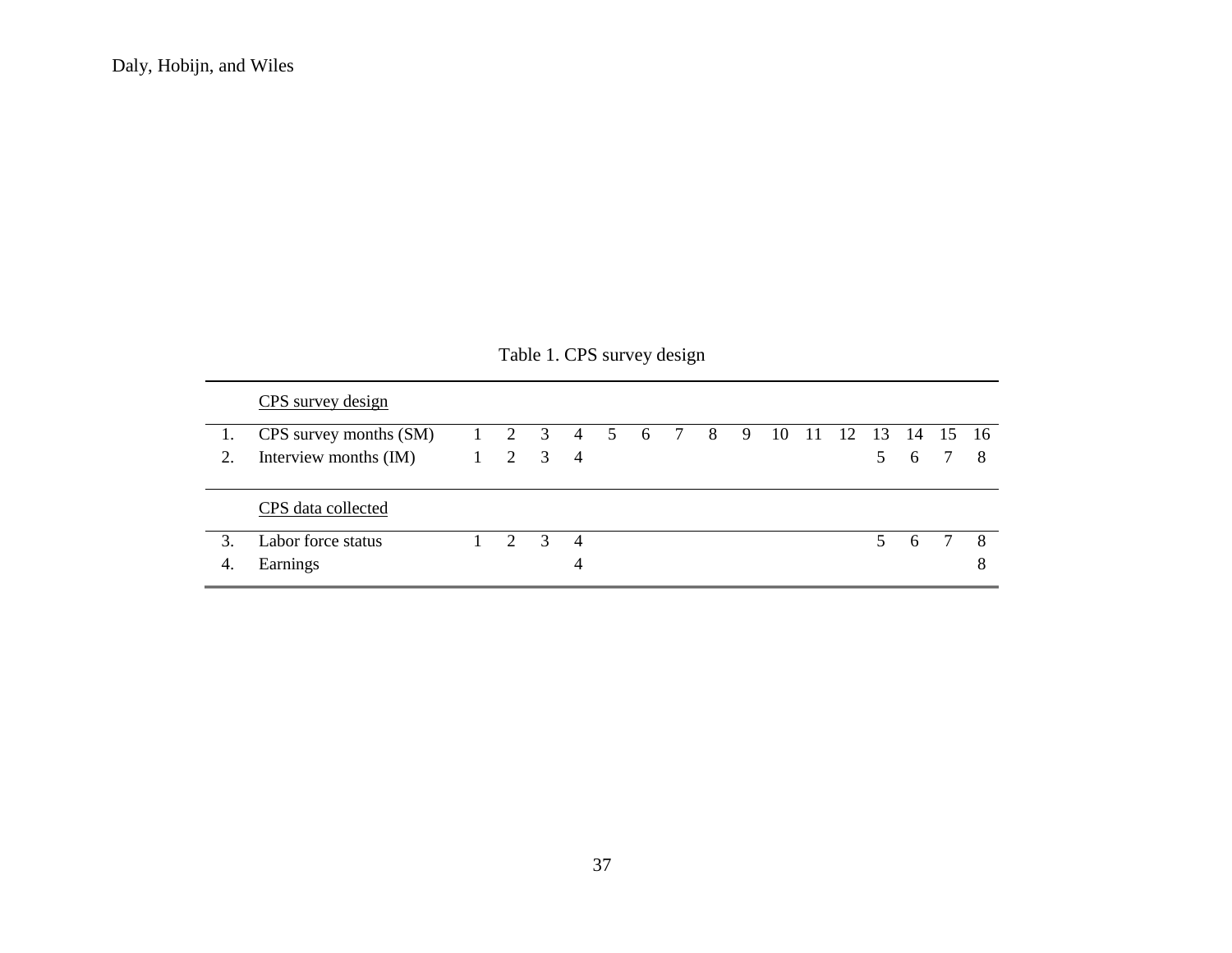|                                                 |                                       | $\mathbf{I}$                                  | III                            | IV          | V          |  |  |  |
|-------------------------------------------------|---------------------------------------|-----------------------------------------------|--------------------------------|-------------|------------|--|--|--|
|                                                 | <b>Subgroups</b>                      | Labor Market Status Beginning and End of Year | Share of All Wage Earners      |             |            |  |  |  |
|                                                 | Name                                  | $SM4$ ( $IM4$ )                               | SM16 (IM8)                     | $SM4$ (IM4) | SM16 (IM8) |  |  |  |
| Full-time employed at beginning and end of year |                                       |                                               |                                |             |            |  |  |  |
|                                                 | Same Job (SJ)                         | Full-time employed                            | Still employed in the same job | 40.8        | 40.9       |  |  |  |
| 2.                                              | Not in Same Job (NISJ)                | Full-time employed                            | Employed in different job      | 48.4        | 48.2       |  |  |  |
|                                                 | Total                                 |                                               |                                | 89.2        | 89.1       |  |  |  |
|                                                 | Entry to/Exit from full-time employed |                                               |                                |             |            |  |  |  |
| 3.                                              | Part-time/self-employed (PT)          | Part-time or self-employed                    | Full-time employed             |             | 5.1        |  |  |  |
|                                                 |                                       | Full-time employed                            | Part-time or self-employed     | 3.9         |            |  |  |  |
| 4.                                              | Unemployed                            | Unemployed                                    | Full-time employed             |             | 2.6        |  |  |  |
|                                                 |                                       | Full-time employed                            | Unemployed                     | 2.7         |            |  |  |  |
| 5.                                              | Not-in-labor-force (NILF)             | Not in the labor force.                       | Full-time employed             |             | 3.2        |  |  |  |
|                                                 |                                       | Full-time employed                            | Not in the labor force.        | 4.3         |            |  |  |  |

# <span id="page-38-0"></span>Table 2. Labor Market Status Subgroups used in the Decomposition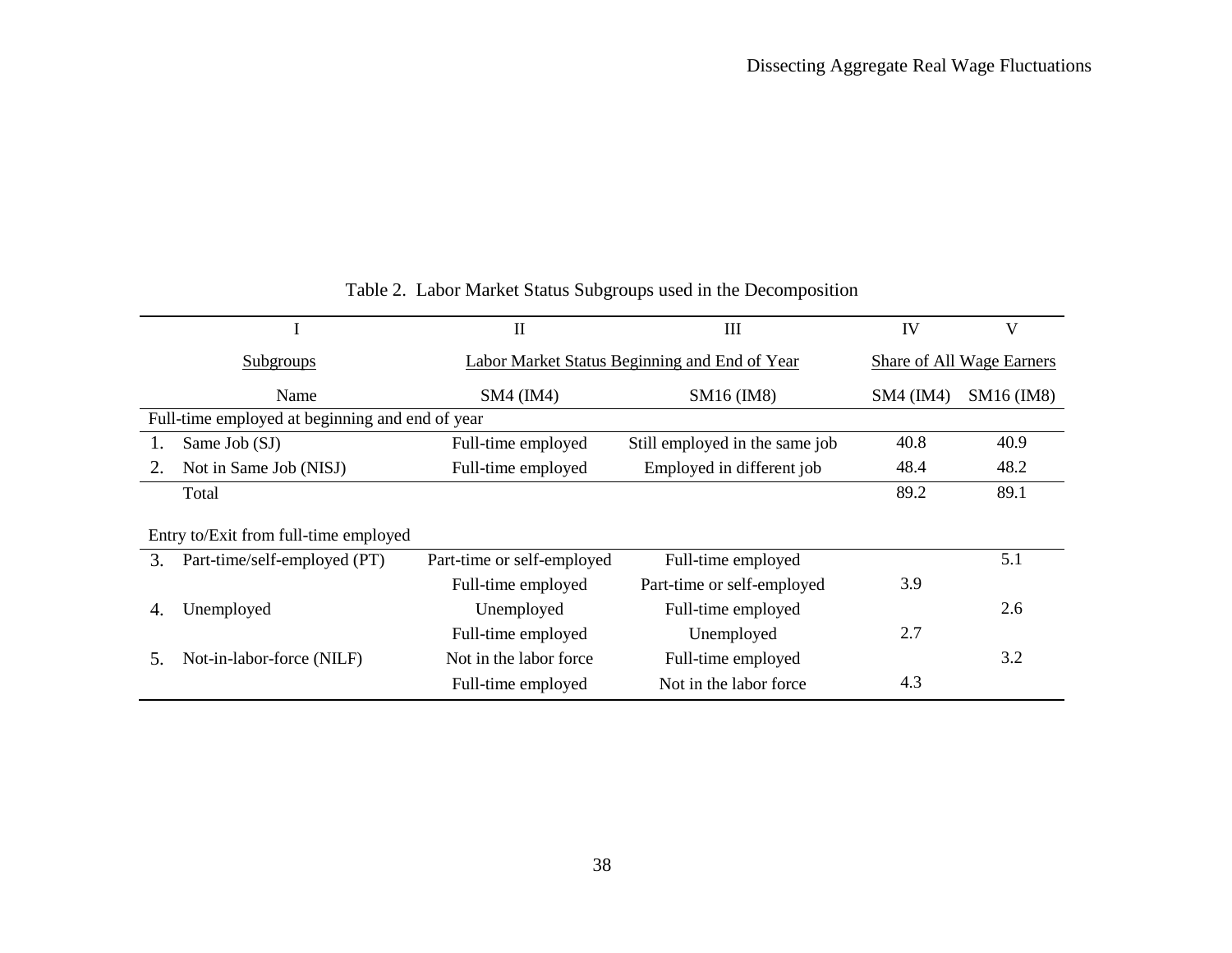|    |                           | I                                  | $\rm II$                 |  |  |  |
|----|---------------------------|------------------------------------|--------------------------|--|--|--|
|    |                           | Share of subgroup below the median |                          |  |  |  |
|    |                           | Beginning of period                | End of period            |  |  |  |
|    | Same Job                  | 45.4                               | 43.9                     |  |  |  |
| 2. | Not in the Same Job       | 50.1                               | 48.4                     |  |  |  |
|    |                           | From full-time employment:         | To full-time employment: |  |  |  |
| 3. | Part Time / Self Employed | 76.4                               | 80.7                     |  |  |  |
| 4. | Unemployed                | 64.0                               | 72.8                     |  |  |  |
|    | Not in the Labor Force    | 65.6                               | 80.5                     |  |  |  |
|    |                           |                                    |                          |  |  |  |

Table 3. Summary statistics by subgroup of full-time wage and salary earners

<span id="page-39-0"></span>*Note: All shares reported are average shares over our 1980-2011 and are reported in percentages.*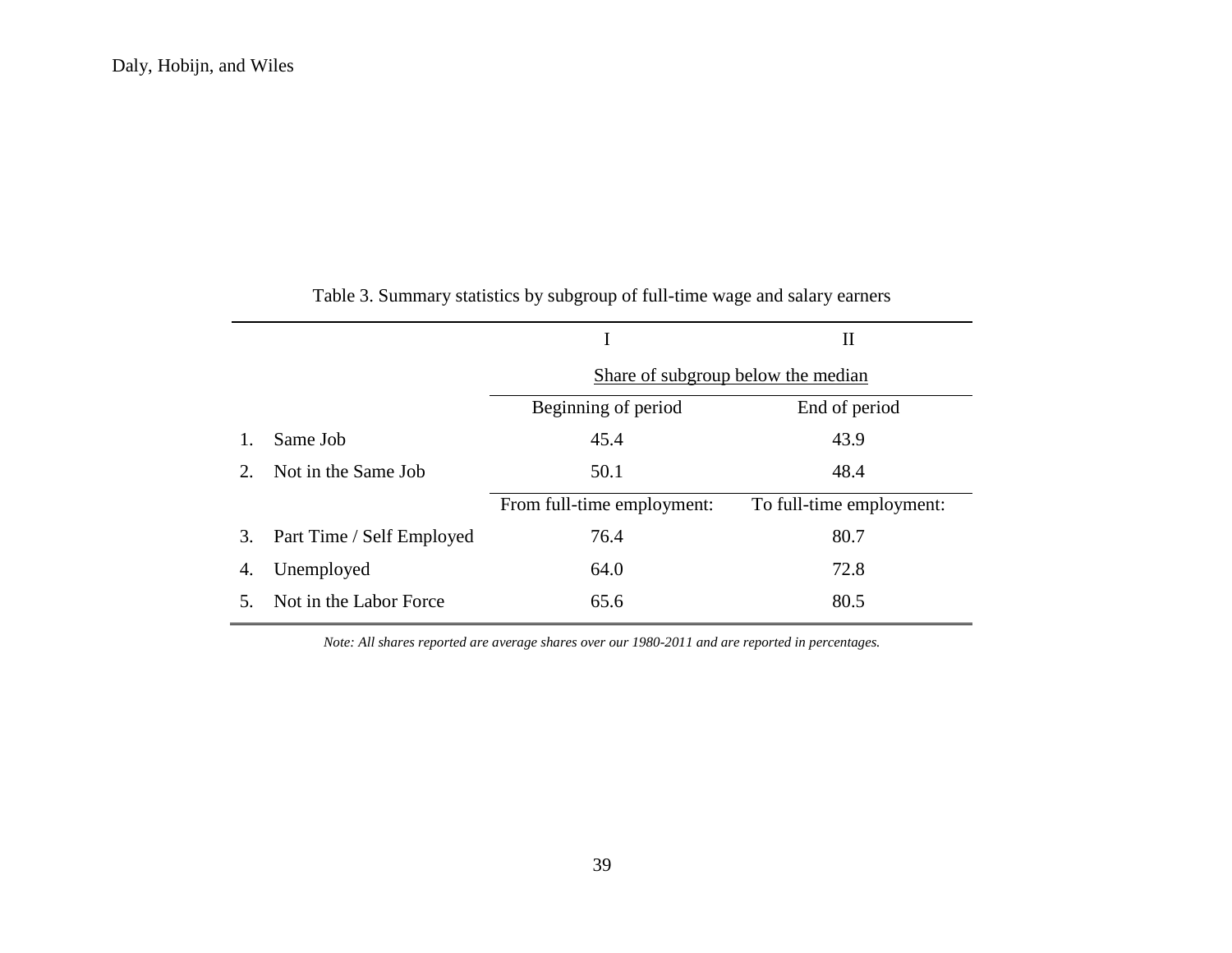<span id="page-40-0"></span>

|                              |                              | I        | $\mathbf{I}$          |  |  |  |  |  |
|------------------------------|------------------------------|----------|-----------------------|--|--|--|--|--|
|                              | Measure                      | Variance | Cyclicality           |  |  |  |  |  |
| 1.                           | Total                        | 100.0    | $-0.112$<br>$(-1.52)$ |  |  |  |  |  |
|                              | <b>A. Composition Effect</b> |          |                       |  |  |  |  |  |
|                              | Replacement component        |          |                       |  |  |  |  |  |
| 2.                           | Same job                     | 0.6      | 0.012<br>(4.47)       |  |  |  |  |  |
| 3.                           | Not in the same job          | 0.2      | 0.003<br>(2.83)       |  |  |  |  |  |
| Exit and entry components    |                              |          |                       |  |  |  |  |  |
| $\overline{4}$ .             | Part-time or self employed   | 4.1      | 0.063<br>(3.32)       |  |  |  |  |  |
| 5.                           | Unemployed                   | 3.6      | $-0.004$<br>$(-0.28)$ |  |  |  |  |  |
| 6.                           | Not in the labor force       | 0.2      | 0.036<br>(2.62)       |  |  |  |  |  |
| 7.                           | Total                        | 8.8      | 0.110                 |  |  |  |  |  |
| <b>B.</b> Wage Growth Effect |                              |          |                       |  |  |  |  |  |
| 8.                           | Same job                     | 41.0     | $-0.080$<br>$(-2.26)$ |  |  |  |  |  |
| 9.                           | Not in the same job          | 50.2     | $-0.142$<br>$(-3.05)$ |  |  |  |  |  |
| 10                           | Total                        | 91.2     | $-0.222$              |  |  |  |  |  |

Table 4. Decomposition of variance and cyclicality of real MWE growth: 1980-2011.

*Note: Rows 2 through 10 in column I are reported in percent of the total variance reported in row 1 in squared percentage points. Totals do not add up to 100 due to rounding. Column II reports regression coefficients,*  $\beta$ *, of cyclicality regression,*  $\Delta ln(w) = \alpha + \beta u + \varepsilon$ *for total real MWE growth measured in percentage points and its subcomponents. t-values are in parentheses.*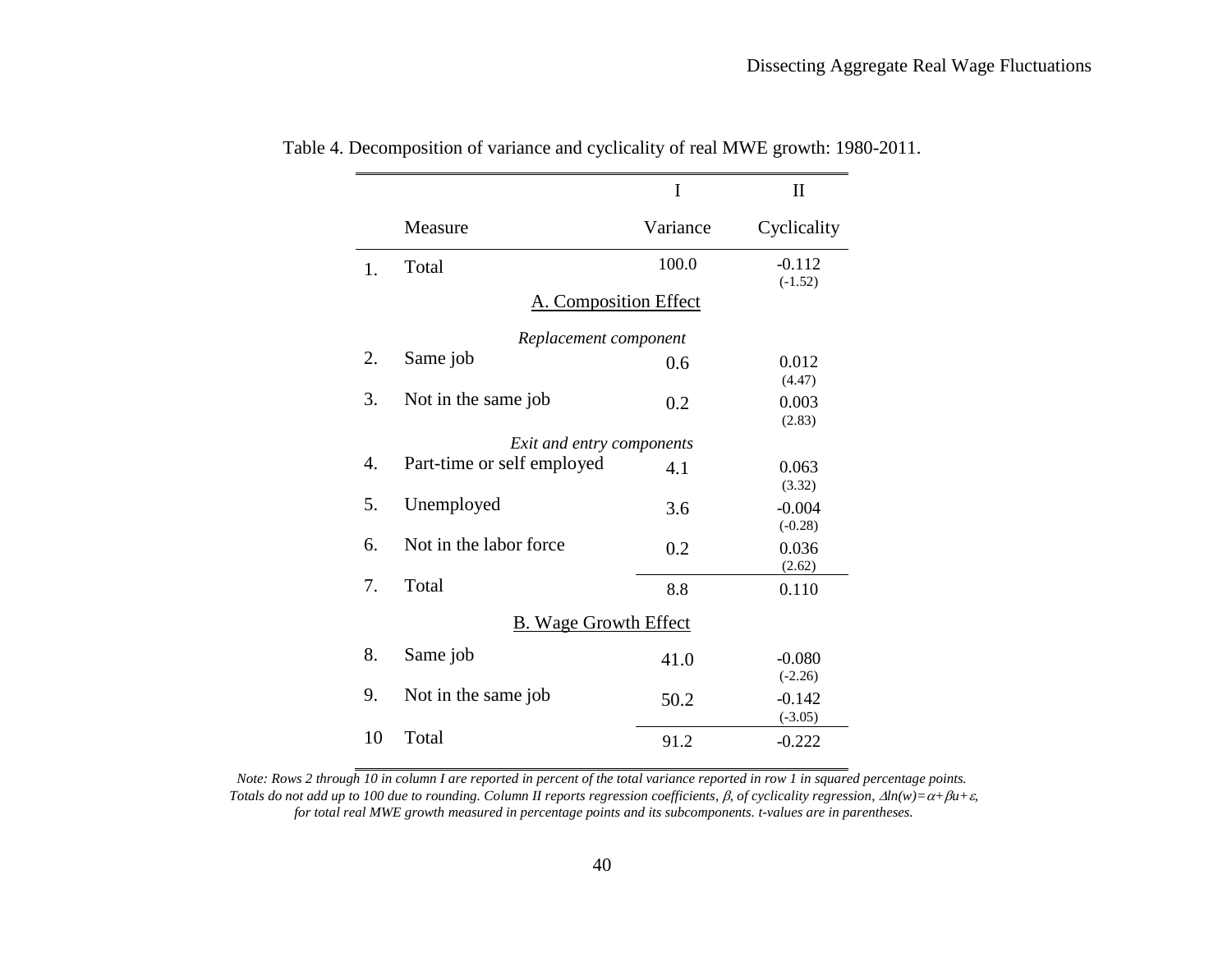

<span id="page-41-0"></span>Figure 1. Real wage growth and changes in the unemployment rate

<span id="page-41-1"></span>



Percent 4-quarter log change; 4-quarter moving average; PCEPI deflated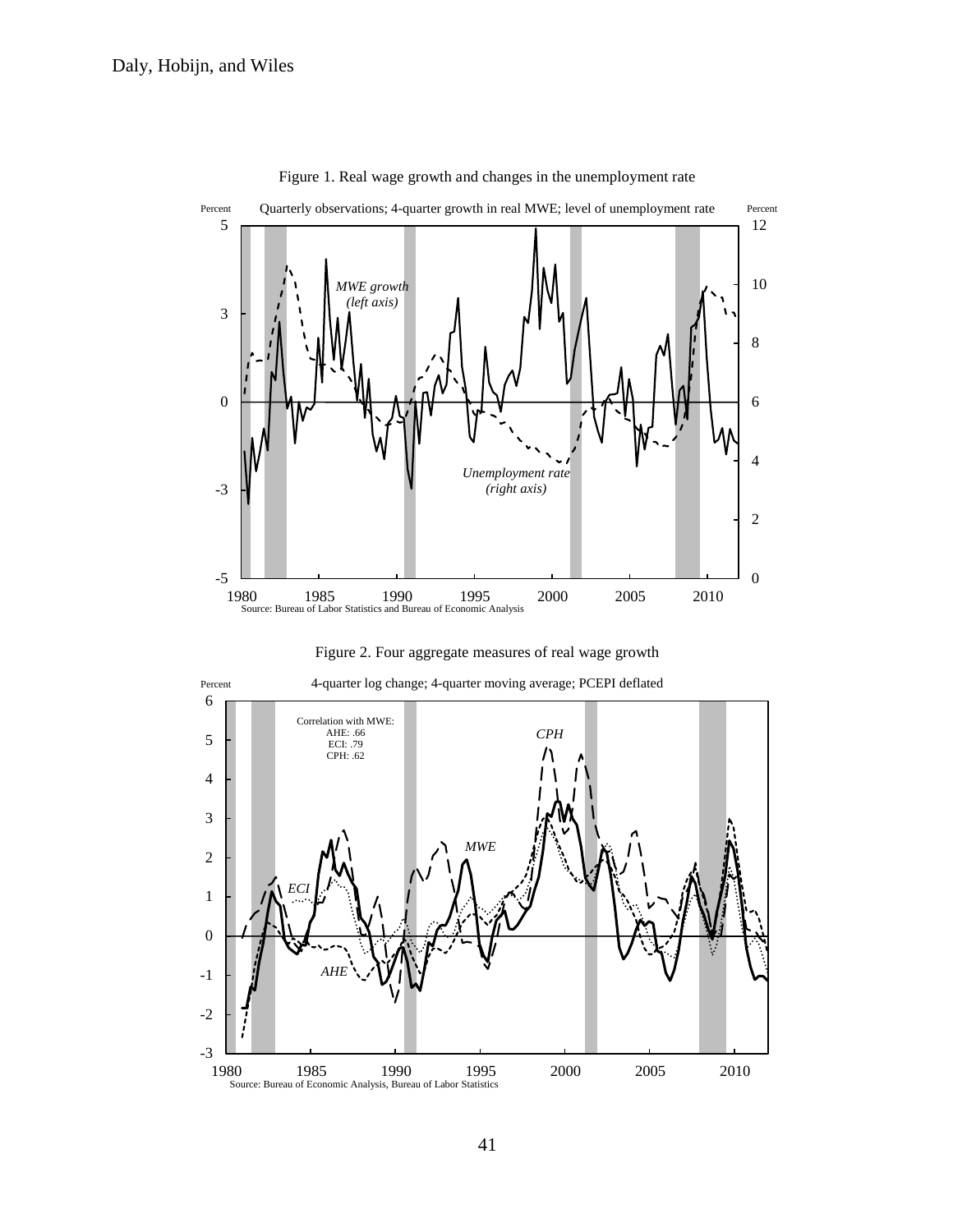

<span id="page-42-0"></span>Figure 3. MWE growth for published and matched CPS samples*.*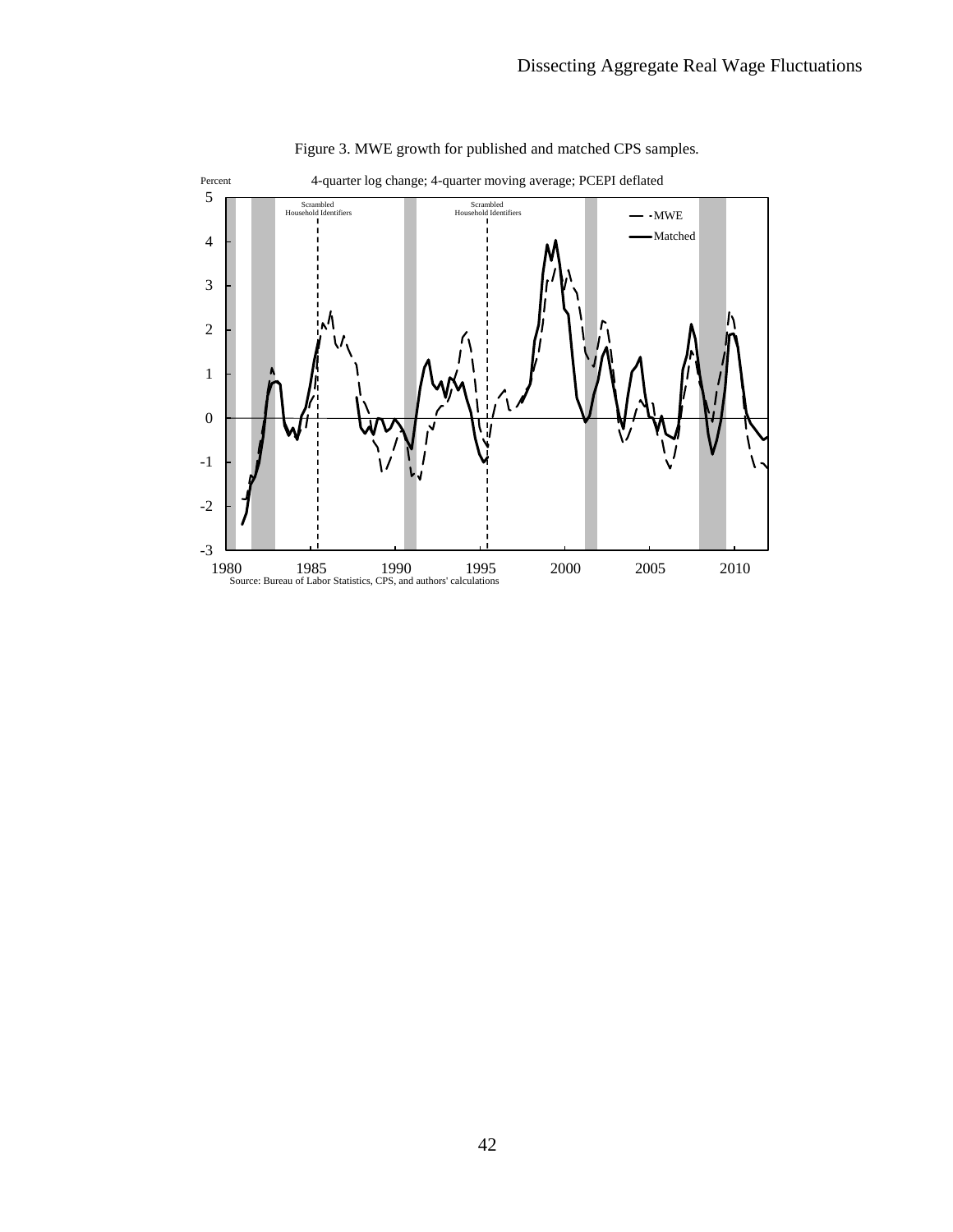

<span id="page-43-0"></span>Figure 4. Graphical representation of equation [\(2\)](#page-11-1)*.*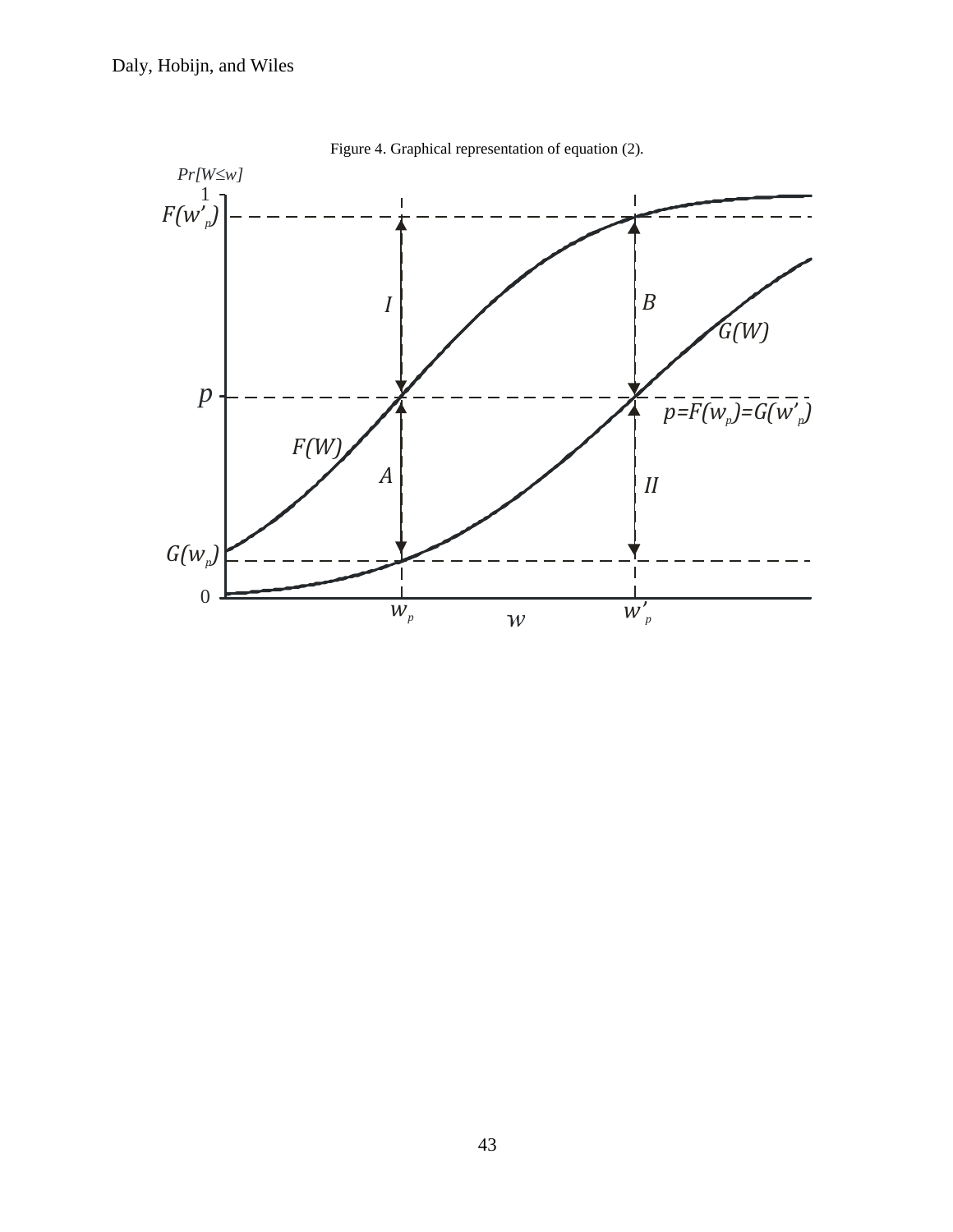

<span id="page-44-0"></span>Figure 5. Subgroups as shares of the full-time employed.

*Note: All panels contain 4-quarter moving averages. Panel (a) contains the average of the shares at the beginning and end of the year. Other panels show shares indexed at end of year.*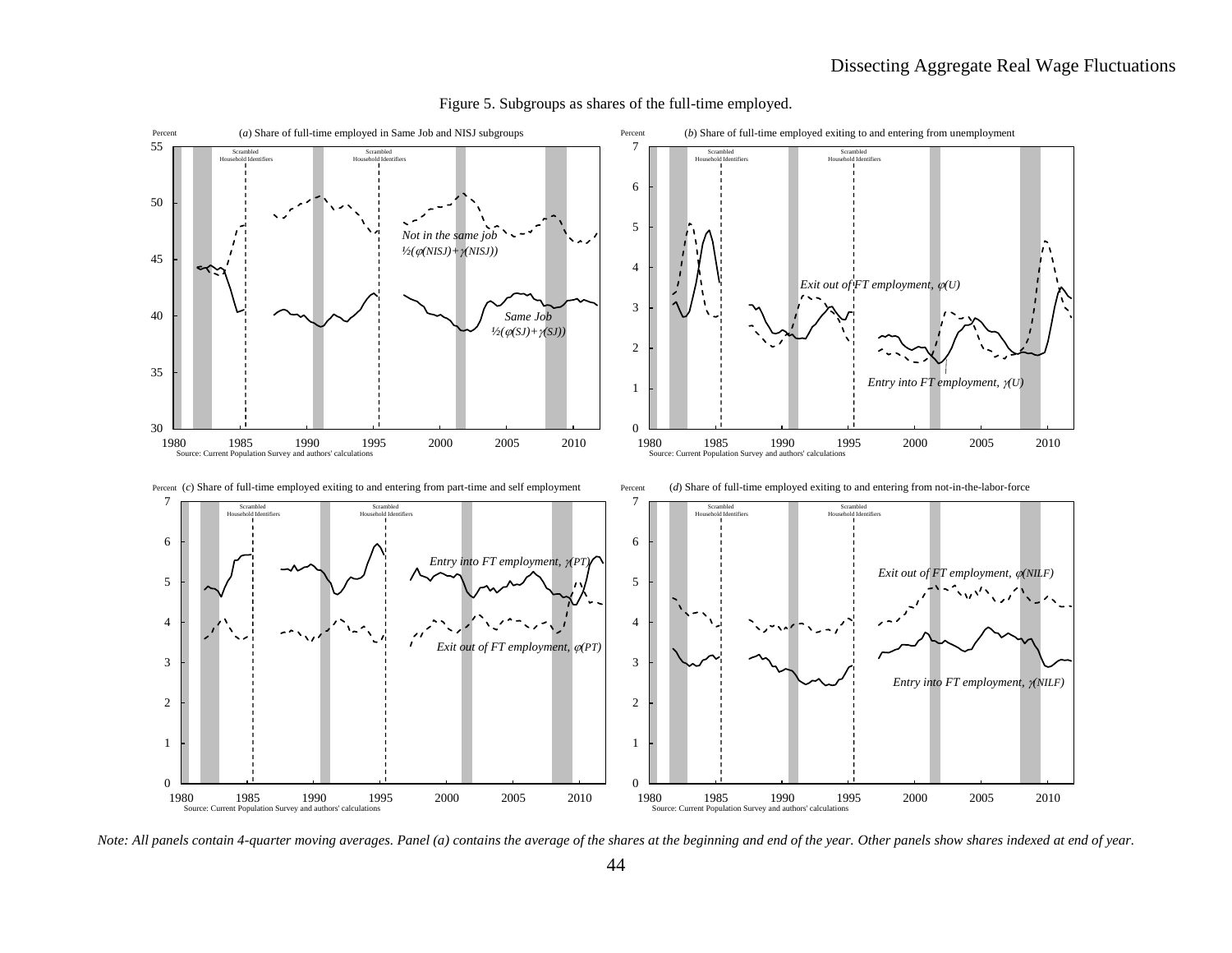<span id="page-45-0"></span>



*Note: All panels contain 4-quarter moving averages*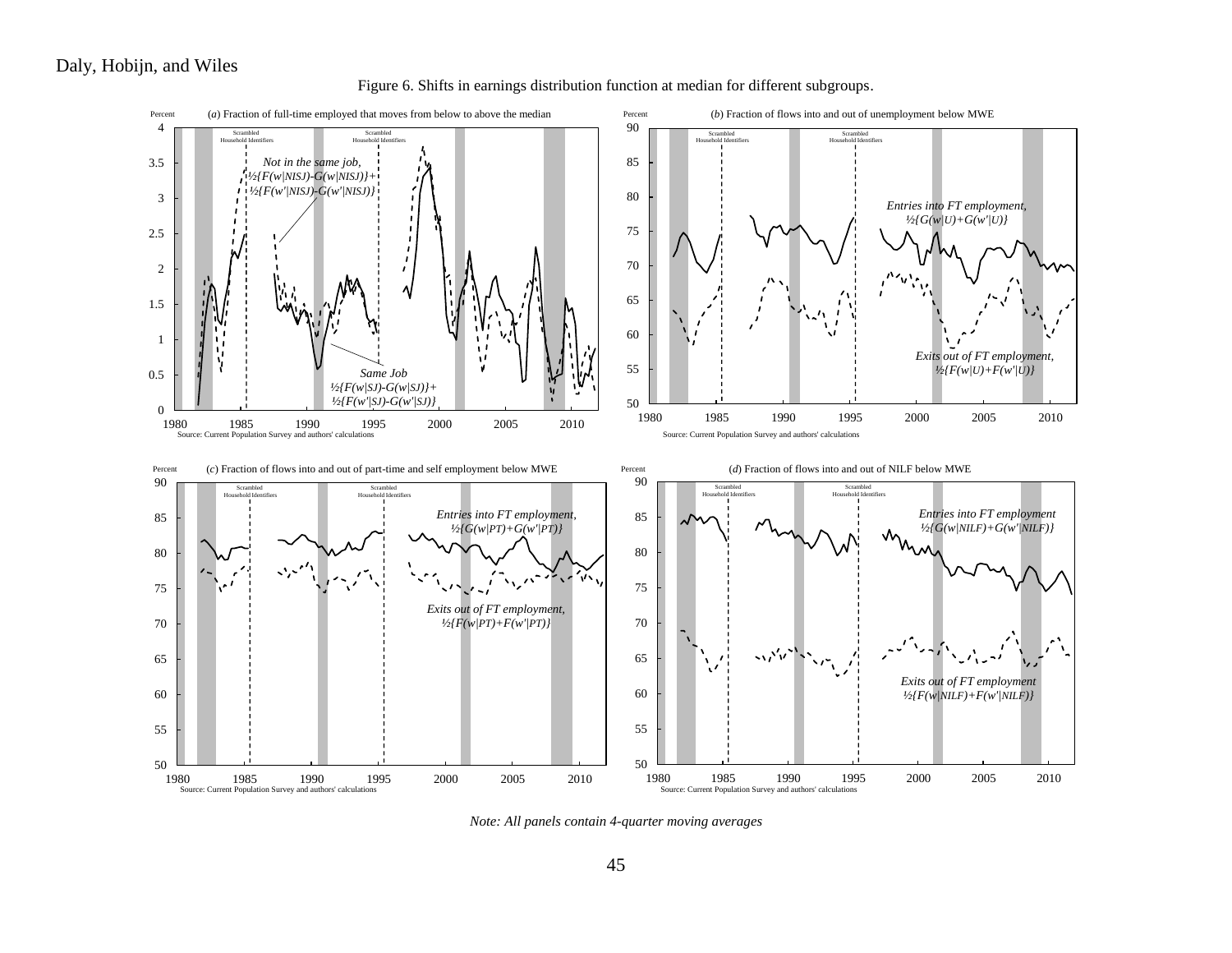

<span id="page-46-0"></span>Figure 7. Decomposition of composition effect and wage growth effect by subgroup*.*

*Note: All panels contain 4-quarter moving averages*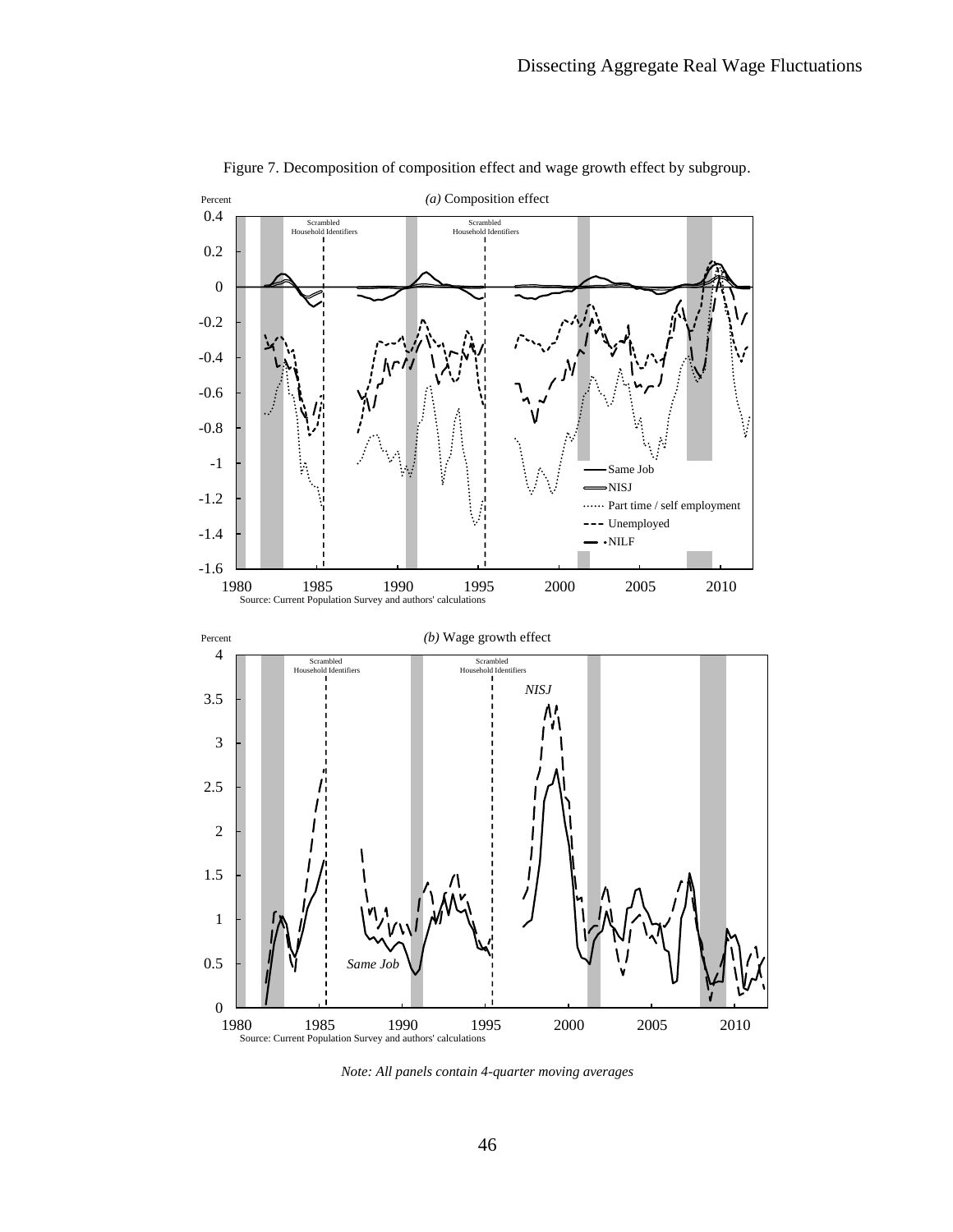<span id="page-47-0"></span>

Figure 8. Contributions of changes in shares and shifts in earnings distributions to log change of MWE*.*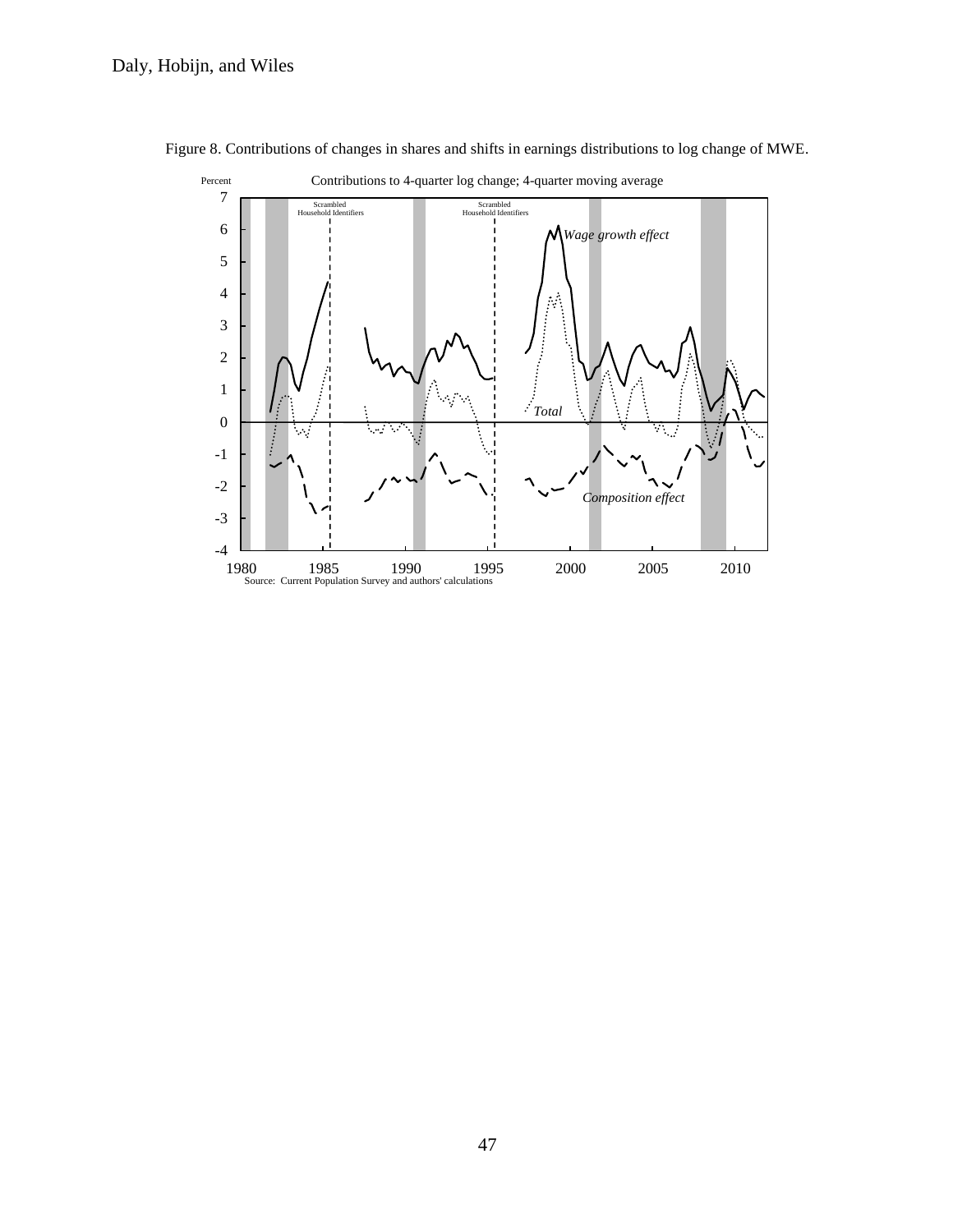

<span id="page-48-0"></span>Figure A.1. Share of not-in-the-same-job imputed as job-to-job transitions*.*